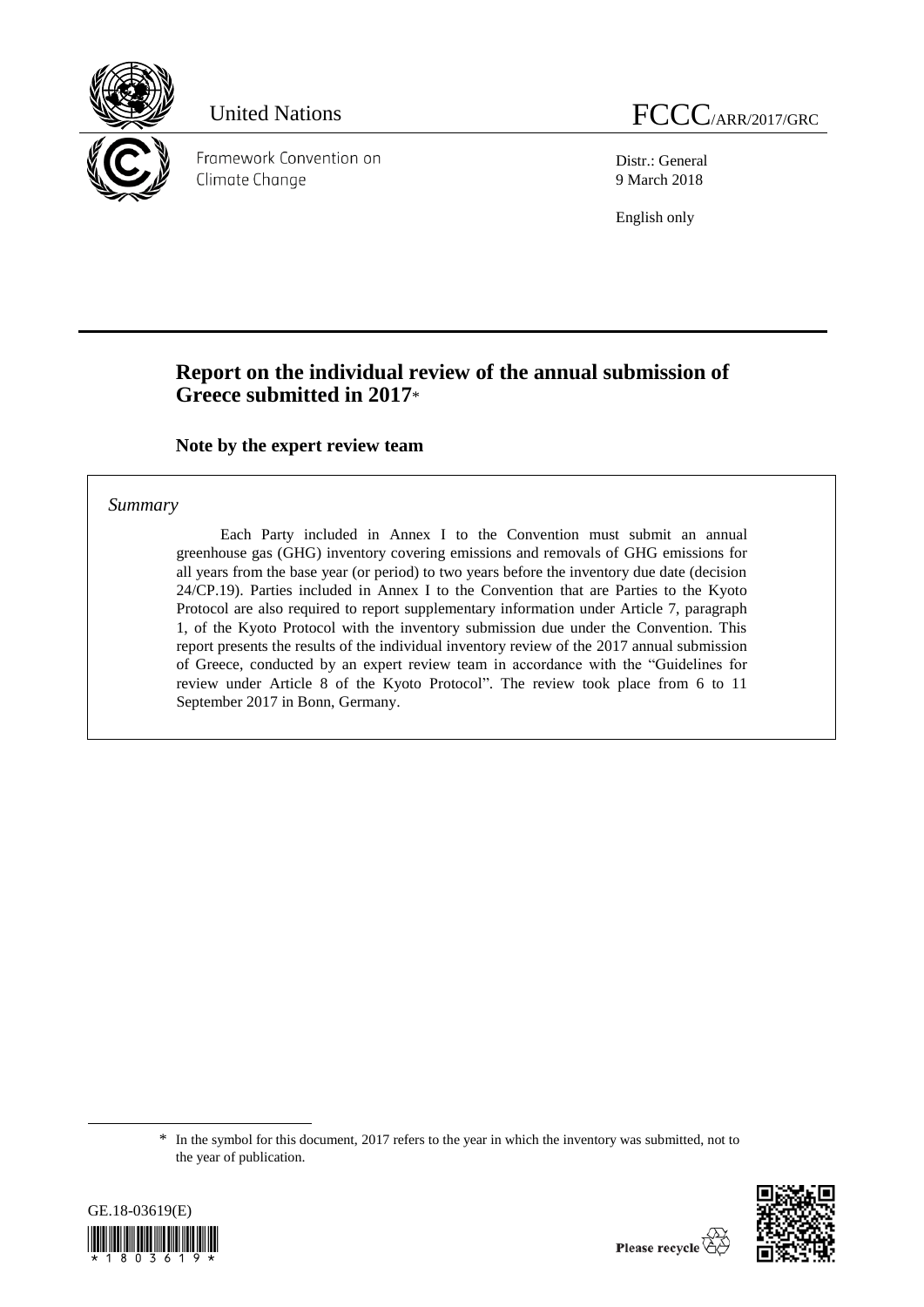## Contents

|         |                                                                                                                                                             | Paragraphs | Page |
|---------|-------------------------------------------------------------------------------------------------------------------------------------------------------------|------------|------|
|         |                                                                                                                                                             |            | 3    |
| I.      |                                                                                                                                                             | $1 - 5$    | 5    |
| Π.      |                                                                                                                                                             | 6          | 6    |
| Ш.      | Status of implementation of issues and/or problems raised in the previous review                                                                            | 7          | 8    |
| IV.     | Issues identified in three successive reviews and not addressed by the Party                                                                                | 8          | 20   |
| V.      | Additional findings made during the 2017 individual inventory review                                                                                        | 9          | 21   |
| VI.     |                                                                                                                                                             | 10         | 34   |
| VII.    | Accounting quantities for activities under Article 3, paragraph 3, and, if any,                                                                             | 11         | 34   |
| VIII.   |                                                                                                                                                             | 12         | 34   |
| Annexes |                                                                                                                                                             |            |      |
| I.      | Overview of greenhouse gas emissions and removals for Greece for submission<br>year 2017 and data and information on activities under Article 3, paragraphs |            |      |
|         |                                                                                                                                                             |            | 35   |
| П.      |                                                                                                                                                             |            | 39   |
| Ш.      |                                                                                                                                                             |            | 41   |
| IV.     |                                                                                                                                                             |            | 42   |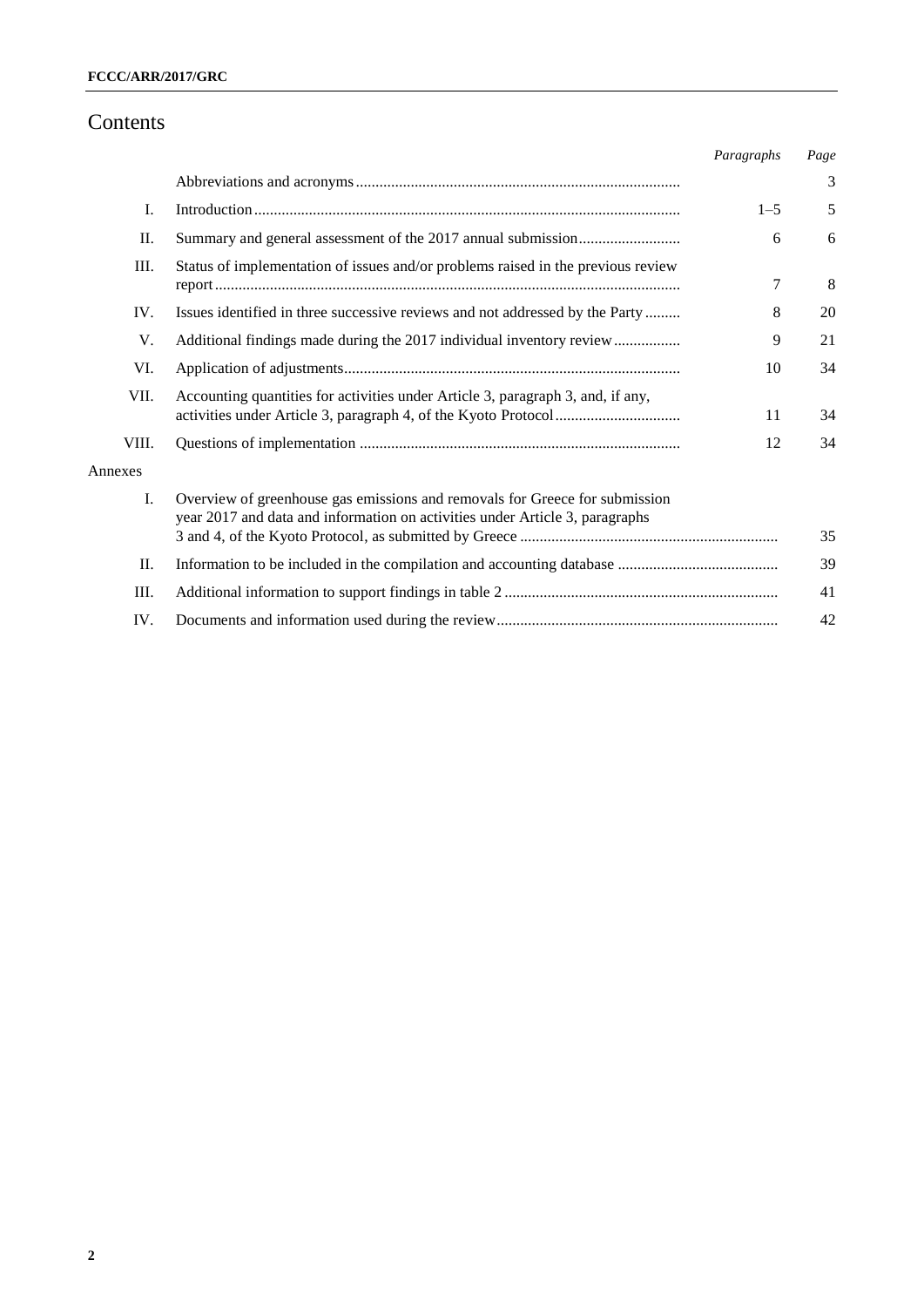# **Abbreviations and acronyms**

| 2006 IPCC Guidelines        | 2006 IPCC Guidelines for National Greenhouse Gas Inventories                                  |
|-----------------------------|-----------------------------------------------------------------------------------------------|
| AAU                         | assigned amount unit                                                                          |
| AD                          | activity data                                                                                 |
| Annex A sources             | source categories included in Annex A to the Kyoto Protocol                                   |
| AR                          | afforestation and reforestation                                                               |
| Article 8 review guidelines | "Guidelines for review under Article 8 of the Kyoto Protocol"                                 |
| <b>CER</b>                  | certified emission reduction                                                                  |
| CH <sub>4</sub>             | methane                                                                                       |
| CM                          | cropland management                                                                           |
| <b>COD</b>                  | chemical oxygen demand                                                                        |
| CO <sub>2</sub>             | carbon dioxide                                                                                |
| $CO2$ eq                    | carbon dioxide equivalent                                                                     |
| <b>CPR</b>                  | commitment period reserve                                                                     |
| <b>CRF</b>                  | common reporting format                                                                       |
| DOC                         | degradable organic carbon                                                                     |
| EF                          | emission factor                                                                               |
| <b>ERT</b>                  | expert review team                                                                            |
| <b>ERU</b>                  | emission reduction unit                                                                       |
| <b>EU ETS</b>               | European Union Emissions Trading System                                                       |
| Eurocontrol                 | European Organisation for the Safety of Air Navigation                                        |
| F                           | fraction of methane in generated landfill gas (volume fraction)                               |
| F-gases                     | fluorinated gases                                                                             |
| $F_{IND-COM}$               | fraction of industrial and commercial co-discharged protein in the sewer<br>system wastewater |
| <b>FM</b>                   | forest management                                                                             |
| <b>FMRL</b>                 | forest management reference level                                                             |
| F <sub>NON-CON</sub>        | fraction of non-consumed protein added to wastewater                                          |
| <b>GHG</b>                  | greenhouse gas                                                                                |
| GM                          | grazing land management                                                                       |
| <b>HFCs</b>                 | hydrofluorocarbons                                                                            |
| <b>HWP</b>                  | harvested wood products                                                                       |
| IE                          | included elsewhere                                                                            |
| <b>IEF</b>                  | implied emission factor                                                                       |
| <b>IPCC</b>                 | Intergovernmental Panel on Climate Change                                                     |
| IPCC good practice guidance | Good Practice Guidance and Uncertainty Management in National<br>Greenhouse Gas Inventories   |
| <b>IPPU</b>                 | industrial processes and product use                                                          |
| k                           | methane generation rate                                                                       |
| <b>KP-LULUCF</b> activities | activities under Article 3, paragraphs 3 and 4, of the Kyoto Protocol                         |
| <b>LULUCF</b>               | land use, land-use change and forestry                                                        |
| <b>MCF</b>                  | methane correction factor                                                                     |
| N                           | nitrogen                                                                                      |
| <b>NA</b>                   | not applicable                                                                                |
| <b>NE</b>                   | not estimated                                                                                 |
| NF <sub>3</sub>             | nitrogen trifluoride                                                                          |
| <b>NIR</b>                  | national inventory report                                                                     |
|                             |                                                                                               |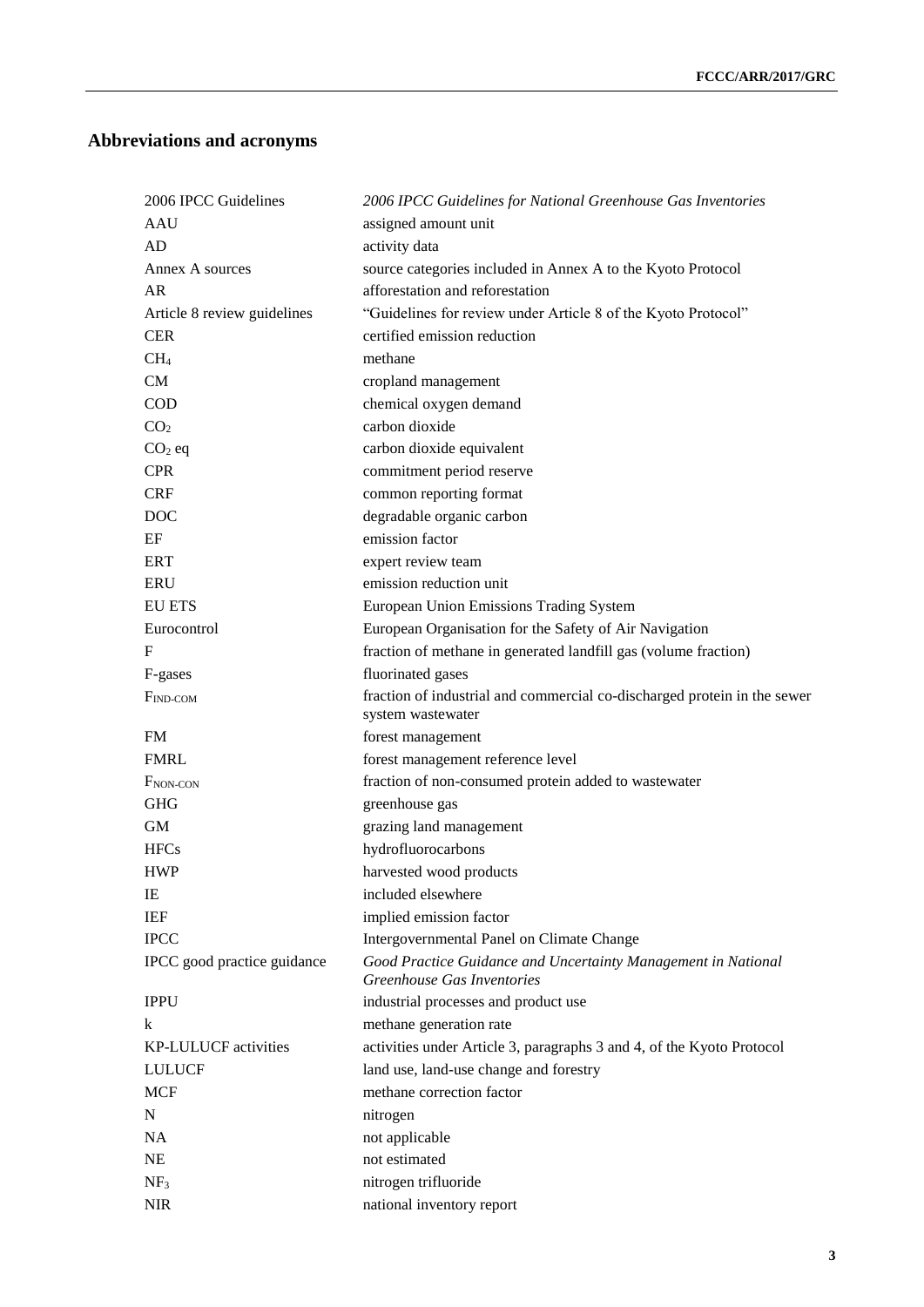| N <sub>O</sub>                                          | not occurring                                                                                                                                                                                                                    |
|---------------------------------------------------------|----------------------------------------------------------------------------------------------------------------------------------------------------------------------------------------------------------------------------------|
| $N_2O$                                                  | nitrous oxide                                                                                                                                                                                                                    |
| <b>PFCs</b>                                             | perfluorocarbons                                                                                                                                                                                                                 |
| QA/QC                                                   | quality assurance/quality control                                                                                                                                                                                                |
| Revised 1996 IPCC Guidelines                            | Revised 1996 IPCC Guidelines for National Greenhouse Gas Inventories                                                                                                                                                             |
| <b>RMU</b>                                              | removal unit                                                                                                                                                                                                                     |
| <b>RV</b>                                               | revegetation                                                                                                                                                                                                                     |
| <b>SEF</b>                                              | standard electronic format                                                                                                                                                                                                       |
| SF <sub>6</sub>                                         | sulfur hexafluoride                                                                                                                                                                                                              |
| <b>SIAR</b>                                             | standard independent assessment report                                                                                                                                                                                           |
| <b>UNFCCC</b>                                           | United Nations Framework Convention on Climate Change                                                                                                                                                                            |
| <b>UNFCCC Annex I inventory</b><br>reporting guidelines | "Guidelines for the preparation of national communications by Parties<br>included in Annex I to the Convention, Part I: UNFCCC reporting<br>guidelines on annual greenhouse gas inventories"                                     |
| UNFCCC review guidelines                                | "Guidelines for the technical review of information reported under the<br>Convention related to greenhouse gas inventories, biennial reports and<br>national communications by Parties included in Annex I to the<br>Convention" |
| <b>WDR</b>                                              | wetland drainage and rewetting                                                                                                                                                                                                   |
| <b>Wetlands Supplement</b>                              | 2013 Supplement to the 2006 IPCC Guidelines for National Greenhouse<br>Gas Inventories: Wetlands                                                                                                                                 |
| Ym                                                      | methane conversion rate                                                                                                                                                                                                          |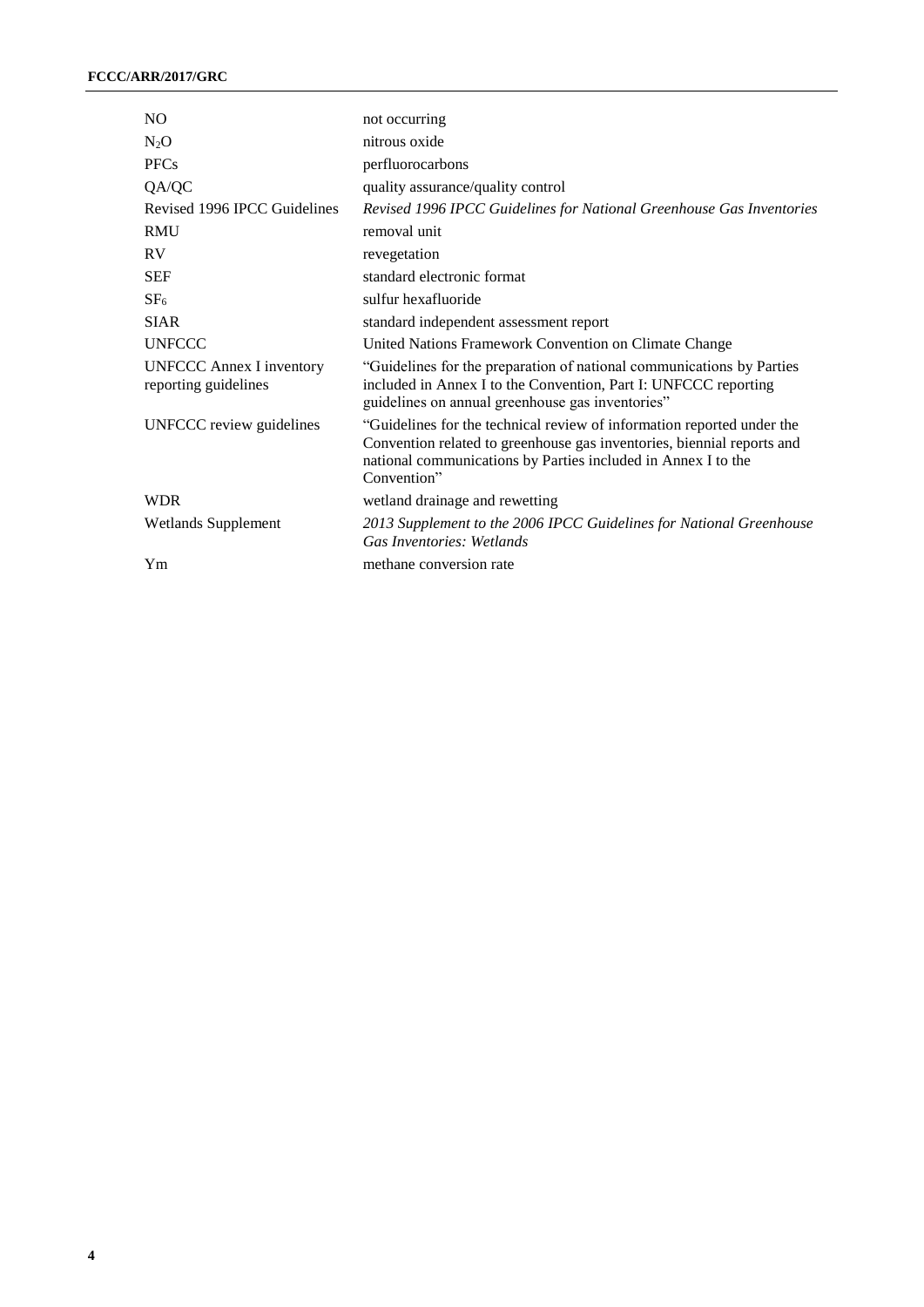### **I. Introduction<sup>1</sup>**

Table 1

1

1. This report covers the review of the 2017 annual submission of Greece organized by the secretariat, in accordance with the Article 8 review guidelines (decision 22/CMP.1, as revised by decision 4/CMP.11). In accordance with the Article 8 review guidelines, this review process also encompasses the review under the Convention as described in the UNFCCC review guidelines, particularly in part III thereof, namely the "UNFCCC guidelines for the technical review of greenhouse gas inventories from Parties included in Annex I to the Convention" (decision 13/CP.20). The review took place from 6 to 11 September 2017 in Bonn, Germany, and was coordinated by Mr. Nalin Srivastava, Ms. Claudia do Valle and Ms. Karen Ortega (secretariat). Table 1 provides information on the composition of the ERT that conducted the review of Greece.

| Area of expertise | Name                               | Party                                                             |
|-------------------|------------------------------------|-------------------------------------------------------------------|
| Generalist        | Ms. Batima Punsalmaa               | Mongolia                                                          |
|                   | Ms. Regine Röthlisberger           | Switzerland                                                       |
| Energy            | Mr. Christo Christov               | <b>Bulgaria</b>                                                   |
|                   | Ms. Renata Patricia Soares Grisoli | <b>Brazil</b>                                                     |
|                   | Mr. Jos Olivier                    | <b>Netherlands</b>                                                |
|                   | Mr. Tomoki Takahashi               | Japan                                                             |
| <b>IPPU</b>       | Ms. Valentina Idrissova            | Kazakhstan                                                        |
|                   | Ms. Eva Krtková                    | Czechia                                                           |
|                   | Mr. Lorenz Moosmann                | Austria                                                           |
|                   | Mr. Ole-Kenneth Nielsen            | Denmark                                                           |
| Agriculture       | Mr. Abdulkadir Bektas              | Turkey                                                            |
|                   | Ms. Sanaa Enkhtaivan               | Mongolia                                                          |
|                   | Ms. Olga Gavrilova                 | Estonia                                                           |
| <b>LULUCF</b>     | Mr. Kevin Black                    | Ireland                                                           |
|                   | Mr. Emil Cienciala                 | Czechia                                                           |
|                   | Mr. Nagmeldin Elhassan             | Sudan                                                             |
|                   | Mr. Doru Leonard Irimie            | Romania                                                           |
| Waste             | Mr. Richard Claxton                | United Kingdom of Great<br><b>Britain and Northern</b><br>Ireland |
|                   | Mr. Jose Manuel Ramirez Garcia     | Spain                                                             |
|                   | Ms. Violeta Hristova               | Bulgaria                                                          |
| Lead reviewers    | Ms. Idrissova                      |                                                                   |
|                   | Mr. Nielsen                        |                                                                   |

**Composition of the expert review team that conducted the review of Greece**

 $1$  At the time of publication of this report, Greece had submitted its instrument of ratification of the Doha Amendment; however, the amendment had not yet entered into force. The implementation of the provisions of the Doha Amendment is therefore considered in this report in the context of decision 1/CMP.8, paragraph 6, pending the entry into force of the amendment.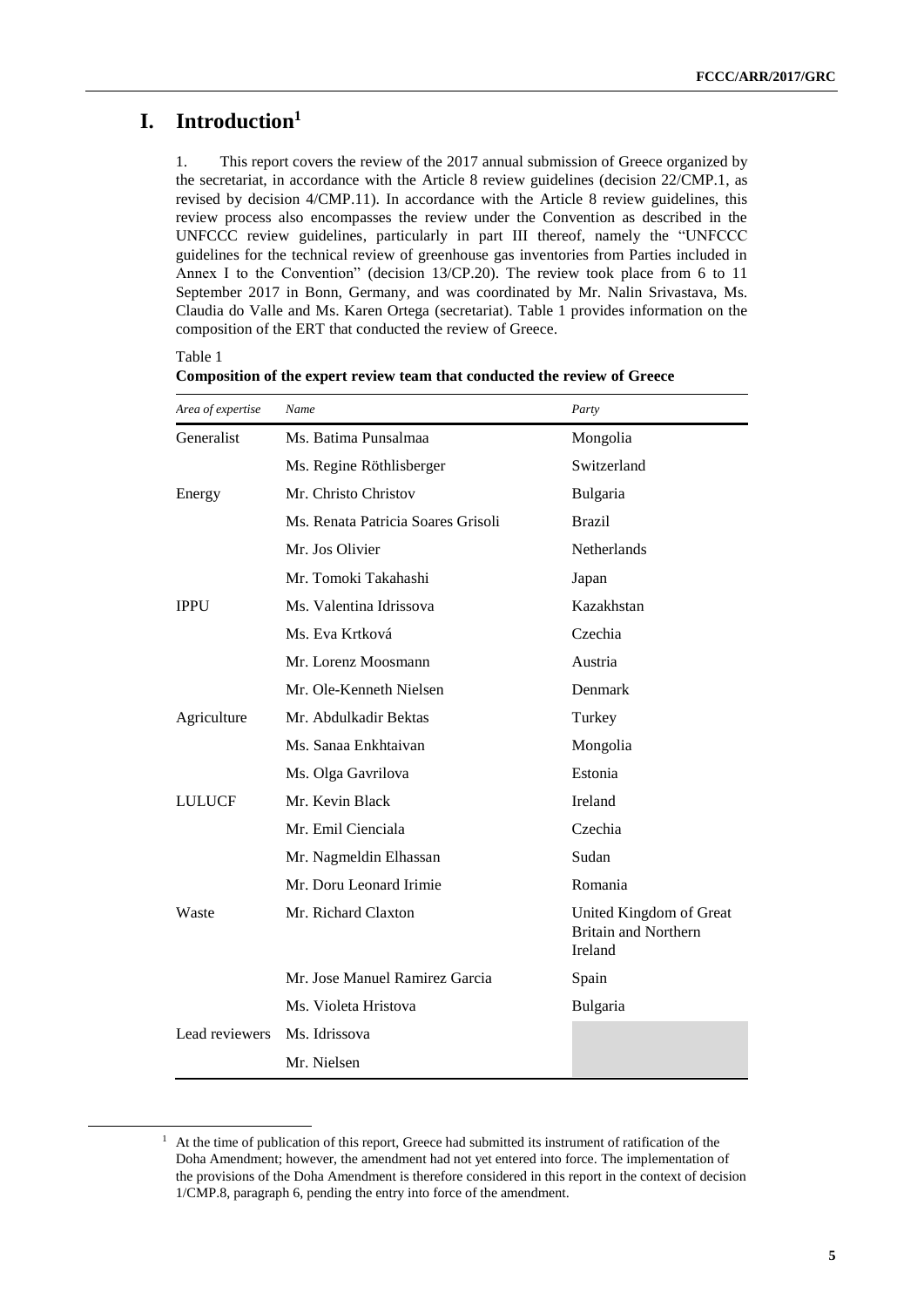2. The basis of the findings in this report is the assessment by the ERT of the consistency of the Party's 2017 annual submission with the Article 8 review guidelines. The ERT has made recommendations that Greece resolve the findings related to issues, 2 including issues designated as problems.<sup>3</sup> Other findings, and, if applicable, the encouragements of the ERT to Greece to resolve them, are also included.

3. A draft version of this report was communicated to the Government of Greece, which provided comments that were considered and incorporated, as appropriate, into this final version of the report.

4. Annex I shows annual GHG emissions for Greece, including totals excluding and including the LULUCF sector, indirect  $CO<sub>2</sub>$  emissions and emissions by gas and by sector. Annex I also contains background data related to emissions and removals from KP-LULUCF activities, if elected, by gas, sector and activity for Greece.

5. Information to be included in the compilation and accounting database can be found in annex II.

### **II. Summary and general assessment of the 2017 annual submission**

6. Table 2 provides the assessment by the ERT of the annual submission with respect to the tasks undertaken during the review. Further information on the issues identified, as well as additional findings, may be found in tables 3 and 5.

| Assessment                               |             |                                                                                                                |                                                            |                             | <i>Issue or problem ID#(s)</i><br>in table 3 and/or $5^a$               |
|------------------------------------------|-------------|----------------------------------------------------------------------------------------------------------------|------------------------------------------------------------|-----------------------------|-------------------------------------------------------------------------|
| Dates of<br>submission                   |             | Original submission: 11 April 2017 (NIR), 11 April 2017,<br>Version 1 (CRF tables), 15 May 2017 (SEF-CP2-2016) |                                                            |                             |                                                                         |
| Review format                            | Centralized |                                                                                                                |                                                            |                             |                                                                         |
| Application of the 1.<br>requirements of | areas:      |                                                                                                                | Have any issues been identified in the following           |                             |                                                                         |
| the UNFCCC<br>Annex I inventory          |             |                                                                                                                | (a) Identification of key categories                       | N <sub>0</sub>              |                                                                         |
| reporting<br>guidelines and<br>Wetlands  |             |                                                                                                                | (b) Selection and use of methodologies and<br>assumptions  | Yes                         | I.14, A.19, L.7, L.9                                                    |
| Supplement (if                           |             | (c)                                                                                                            | Development and selection of EFs                           | Yes                         | E.18, L.6                                                               |
| applicable)                              |             |                                                                                                                | (d) Collection and selection of AD                         | <b>Yes</b>                  | E.9, I.2, I.5, I.6                                                      |
|                                          |             |                                                                                                                | (e) Reporting of recalculations                            | No                          |                                                                         |
|                                          |             | (f)                                                                                                            | Reporting of a consistent time series                      | Yes                         | E.16, I.2, L.8,<br>W.23                                                 |
|                                          |             |                                                                                                                | (g) Reporting of uncertainties, including<br>methodologies | Yes                         | W.8, W.10                                                               |
|                                          |             |                                                                                                                | (h) QA/QC                                                  | (see para. 2 in this table) | QA/QC procedures were assessed in<br>the context of the national system |

Table 2 **Summary of review results and general assessment of the inventory of Greece**

-

<sup>2</sup> Issues are defined in decision 13/CP.20, annex, paragraph 81.

<sup>&</sup>lt;sup>3</sup> Problems are defined in decision 22/CMP.1, annex, paragraphs 68 and 69, as revised by decision 4/CMP.11.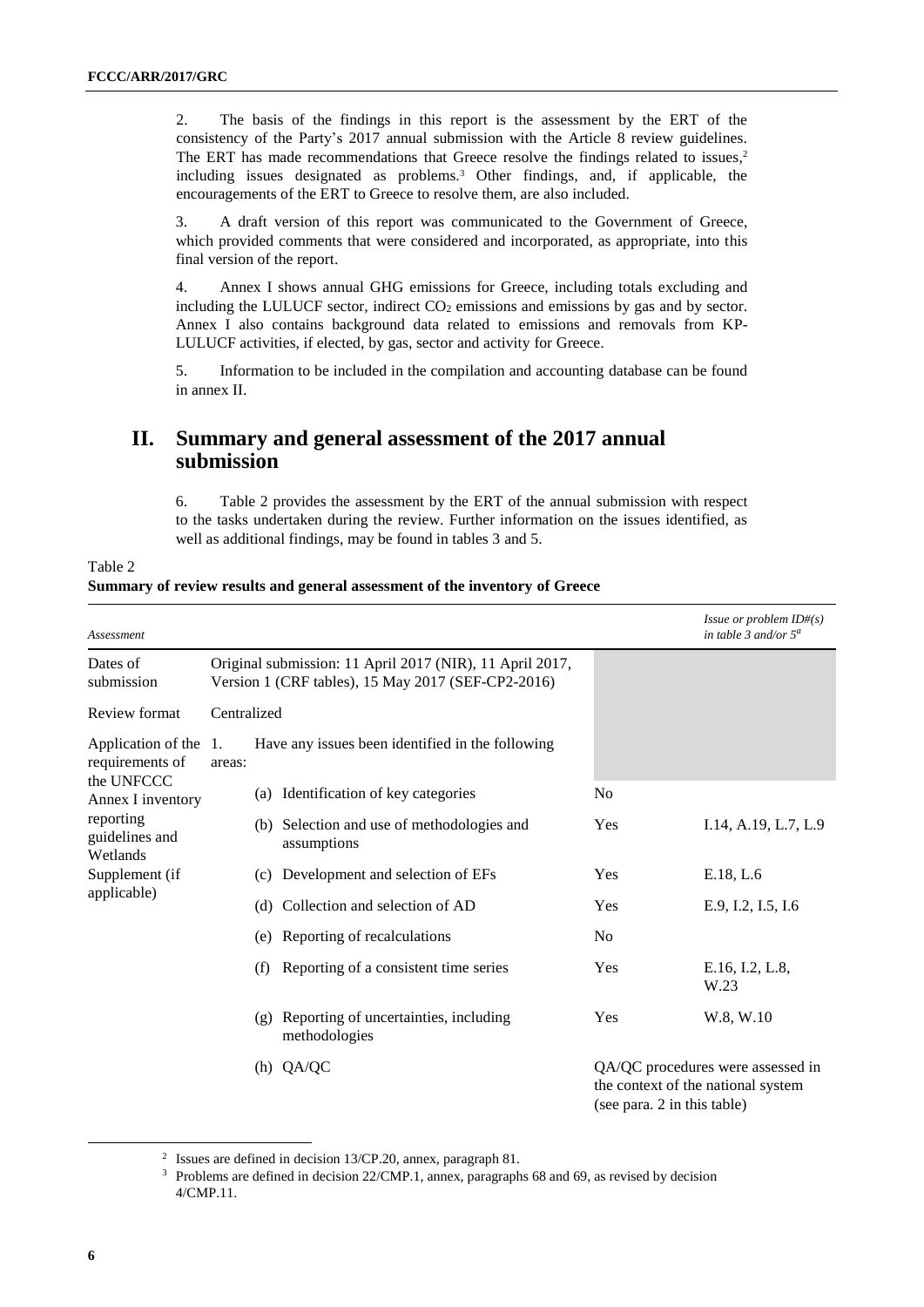| Assessment                                                       |                                                                                                                                                                                                                                                                                                                                                                                                  |                | Issue or problem $ID#(s)$<br>in table 3 and/or $5^a$ |
|------------------------------------------------------------------|--------------------------------------------------------------------------------------------------------------------------------------------------------------------------------------------------------------------------------------------------------------------------------------------------------------------------------------------------------------------------------------------------|----------------|------------------------------------------------------|
|                                                                  | Missing categories/completeness $\mathbf{b}$<br>(i)                                                                                                                                                                                                                                                                                                                                              | Yes            | G.1, L.2, L.7                                        |
|                                                                  | Application of corrections to the inventory<br>(i)                                                                                                                                                                                                                                                                                                                                               | No             |                                                      |
| Significance<br>threshold                                        | For categories reported as insignificant, has the Party<br>provided sufficient information showing that the likely level<br>of emissions meets the criteria in paragraph 37(b) of the<br>UNFCCC Annex I inventory reporting guidelines?                                                                                                                                                          | N <sub>o</sub> | E.14, E.15                                           |
| Description of<br>trends                                         | Did the ERT conclude that the description in the NIR of the No<br>trends for the different gases and sectors is reasonable?                                                                                                                                                                                                                                                                      |                | E.8, I.9, I.13, L.8,<br>W.21, W.24                   |
| Supplementary<br>information under national system:<br>the Kyoto | 2.<br>Have any issues been identified related to the                                                                                                                                                                                                                                                                                                                                             |                |                                                      |
| Protocol                                                         | (a) The overall organization of the national system,<br>including the effectiveness and reliability of the<br>institutional, procedural and legal arrangements                                                                                                                                                                                                                                   | N <sub>0</sub> |                                                      |
|                                                                  | (b) Performance of the national system functions                                                                                                                                                                                                                                                                                                                                                 | No             |                                                      |
|                                                                  | 3.<br>Have any issues been identified related to the<br>national registry:                                                                                                                                                                                                                                                                                                                       |                |                                                      |
|                                                                  | (a) Overall functioning of the national registry                                                                                                                                                                                                                                                                                                                                                 | No             |                                                      |
|                                                                  | (b) Performance of the functions of the national<br>registry and the technical standards for data<br>exchange                                                                                                                                                                                                                                                                                    | N <sub>o</sub> |                                                      |
|                                                                  | Have any issues been identified related to reporting<br>4.<br>of information on ERUs, CERs, AAUs and RMUs and on<br>discrepancies reported in accordance with decision<br>15/CMP.1, annex, chapter I.E, taking into consideration any<br>findings or recommendations contained in the SIAR?                                                                                                      | N <sub>0</sub> |                                                      |
|                                                                  | 5.<br>Have any issues been identified in matters related to<br>Article 3, paragraph 14, of the Kyoto Protocol, specifically<br>problems related to the transparency, completeness or<br>timeliness of reporting on the Party's activities related to<br>the priority actions listed in decision 15/CMP.1, annex,<br>paragraph 24, including any changes since the previous<br>annual submission? | Yes            | G.7                                                  |
|                                                                  | Have any issues been identified related to the<br>6.<br>reporting of LULUCF activities under Article 3, paragraphs<br>3 and 4, of the Kyoto Protocol, as follows:                                                                                                                                                                                                                                |                |                                                      |
|                                                                  | (a) Reporting requirements in decision 2/CMP.8,<br>annex II, paragraphs $1-5$                                                                                                                                                                                                                                                                                                                    | Yes            | KL.3, KL.5                                           |
|                                                                  | (b) Demonstration of methodological consistency<br>between the reference level and reporting on<br>FM in accordance with decision 2/CMP.7,<br>annex, paragraph 14                                                                                                                                                                                                                                | Yes            | KL.4                                                 |
|                                                                  | (c) Reporting requirements of decision 6/CMP.9                                                                                                                                                                                                                                                                                                                                                   | N <sub>0</sub> |                                                      |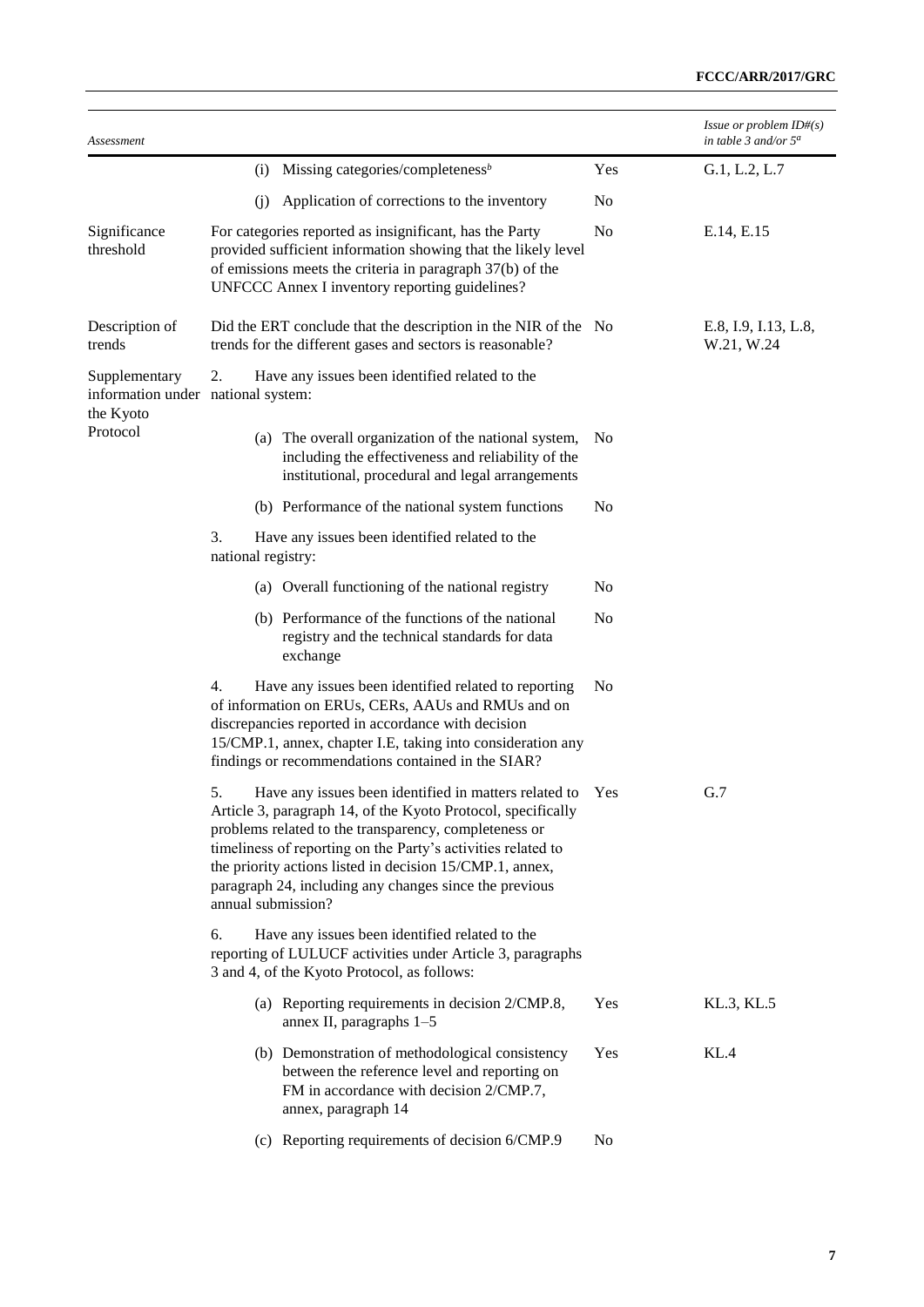| Assessment                                          |                                                                                                                                                                                                                                                                                            |                | Issue or problem ID#(s)<br>in table 3 and/or $5^a$         |
|-----------------------------------------------------|--------------------------------------------------------------------------------------------------------------------------------------------------------------------------------------------------------------------------------------------------------------------------------------------|----------------|------------------------------------------------------------|
|                                                     | (d) Country-specific information to support<br>provisions for natural disturbances, in<br>accordance with decision 2/CMP.7, annex,<br>paragraphs 33 and 34                                                                                                                                 | No             |                                                            |
| <b>CPR</b>                                          | Was the CPR reported in accordance with the annex to<br>decision 18/CP.7, the annex to decision 11/CMP.1 and<br>decision 1/CMP.8, paragraph 18?                                                                                                                                            | Yes            |                                                            |
| Adjustments                                         | Has the ERT applied an adjustment under Article 5,<br>paragraph 2, of the Kyoto Protocol?                                                                                                                                                                                                  | N <sub>0</sub> |                                                            |
|                                                     | Did the Party submit a revised estimate to replace a<br>previously applied adjustment?                                                                                                                                                                                                     | NA             | Greece does not<br>have a previously<br>applied adjustment |
| Response from<br>the Party during<br>the review     | Has the Party provided the ERT with responses to the<br>questions raised, including the data and information<br>necessary for the assessment of conformity with the<br>UNFCCC Annex I inventory reporting guidelines and any<br>further guidance adopted by the Conference of the Parties? | Yes            |                                                            |
| Recommendation<br>in-country review country review? | On the basis of the issues identified, does the ERT<br>for an exceptional recommend that the next review be conducted as an in-                                                                                                                                                            | N <sub>0</sub> |                                                            |
| Questions of<br>implementation                      | Did the ERT list questions of implementation?                                                                                                                                                                                                                                              | No             |                                                            |

*<sup>a</sup>*The ERT identified additional issues and/or problems in the energy, IPPU, agriculture, LULUCF and waste sectors and for KP-LULUCF activities that are not listed in this table but are included in table 3 and/or 5.

*b* Missing categories for which methods are provided in the 2006 IPCC Guidelines may affect completeness and are listed in annex III.

### **III. Status of implementation of issues and/or problems raised in the previous review report**

7. Table 3 compiles all the recommendations made in previous review reports that were included in the previous review report, published on 30 August 2017. <sup>4</sup> For each issue and/or problem, the ERT specified whether it believes the issue and/or problem has been resolved by the conclusion of the review of the 2017 annual submission and provided the rationale for its determination, which takes into consideration the publication date of the previous review report and national circumstances.

Table 3

**Status of implementation of issues and/or problems raised in the previous review report of Greece**

| ID#     | Issue and/or problem<br>classification <sup>a</sup>                                  | Recommendation made in previous review<br>report                | <b>ERT</b> assessment and rationale                                                                                                                                          |
|---------|--------------------------------------------------------------------------------------|-----------------------------------------------------------------|------------------------------------------------------------------------------------------------------------------------------------------------------------------------------|
| General |                                                                                      |                                                                 |                                                                                                                                                                              |
| G.1     | Completeness<br>$(G.1, 2016)$ $(G.1, 2016)$<br>2015) (table 3, 2014)<br>Completeness | Estimate and report emissions from<br>all mandatory categories. | Not resolved. Greece continues to report<br>emissions and removals from living<br>biomass, deadwood and litter in grassland<br>converted to forest land as well as all pools |

<sup>4</sup> FCCC/ARR/2016/GRC.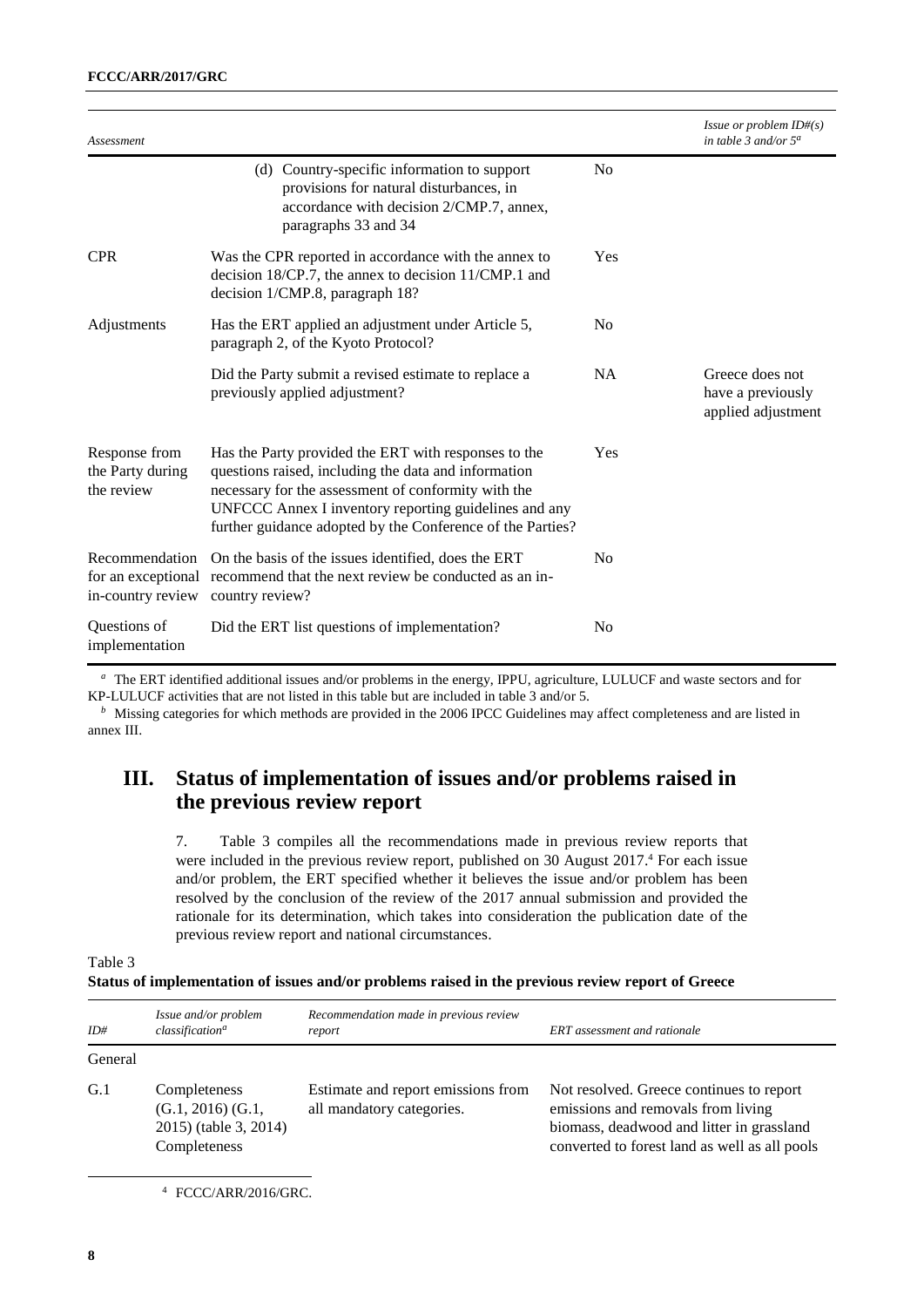| ID#    | Issue and/or problem<br>classification <sup>a</sup>                                                                                                                                  | Recommendation made in previous review<br>report                                                                                                                                                                                                                                                                                                 | <b>ERT</b> assessment and rationale                                                                                                                                                                                                                                                                                                                                                                                                                                                                                                                                                                                                                                                                                       |
|--------|--------------------------------------------------------------------------------------------------------------------------------------------------------------------------------------|--------------------------------------------------------------------------------------------------------------------------------------------------------------------------------------------------------------------------------------------------------------------------------------------------------------------------------------------------|---------------------------------------------------------------------------------------------------------------------------------------------------------------------------------------------------------------------------------------------------------------------------------------------------------------------------------------------------------------------------------------------------------------------------------------------------------------------------------------------------------------------------------------------------------------------------------------------------------------------------------------------------------------------------------------------------------------------------|
|        |                                                                                                                                                                                      |                                                                                                                                                                                                                                                                                                                                                  | in cropland converted to settlements as<br>"NE" (see ID# L.2 below).                                                                                                                                                                                                                                                                                                                                                                                                                                                                                                                                                                                                                                                      |
| G.2    | <b>NIR</b><br>$(G.10, 2016)$ $(G.10,$<br>2015)<br>Transparency                                                                                                                       | Add text to all relevant sections of<br>the NIR to explain the reporting of<br>$NF3$ emissions.                                                                                                                                                                                                                                                  | Not resolved. Greece has not added text in<br>the NIR to explain the reporting of $NF_3$<br>emissions. During the review, the Party<br>explained that there is no $NF_3$ use in Greece.                                                                                                                                                                                                                                                                                                                                                                                                                                                                                                                                   |
| G.3    | Kyoto Protocol units<br>$(G.14, 2016)$ $(G.14,$<br>2015)<br>Transparency                                                                                                             | Include an updated reference to the<br>location of the required information<br>(full referencing to publicly available<br>account information in accordance<br>with decision 13/CMP.1, annex,<br>paragraph 45).                                                                                                                                  | Resolved. Greece provided updated<br>references to the location of publicly<br>available account information in accordance<br>with decision 13/CMP.1, annex, paragraph<br>45, in the NIR (section 10.3).                                                                                                                                                                                                                                                                                                                                                                                                                                                                                                                  |
| G.4    | Kyoto Protocol units<br>$(G.15, 2016)$ $(G.15,$<br>2015)<br>Transparency                                                                                                             | Update the publicly available<br>information and provide SEF reports<br>for 2014 and 2015 for the second<br>commitment period.                                                                                                                                                                                                                   | Resolved. Greece provided references to the<br>updated publicly available information on<br>holdings and transactions of Kyoto Protocol<br>units in the NIR (section 10.3). Updated<br>SEF tables for 2014 and 2015 were<br>submitted in April 2016.                                                                                                                                                                                                                                                                                                                                                                                                                                                                      |
| Energy |                                                                                                                                                                                      |                                                                                                                                                                                                                                                                                                                                                  |                                                                                                                                                                                                                                                                                                                                                                                                                                                                                                                                                                                                                                                                                                                           |
| E.1    | 1. General (energy<br>$sector)$ – gaseous fuels<br>$-CO2$<br>(E.12, 2016) (E.12,<br>2015)<br>Comparability                                                                           | Continue to try to fill the empty cells<br>of the CRF tables or, if necessary,<br>provide information on the problem<br>in the NIR of the next submission.                                                                                                                                                                                       | Resolved. Emissions or notation keys are<br>provided in CRF table 6 for all years of the<br>time series.                                                                                                                                                                                                                                                                                                                                                                                                                                                                                                                                                                                                                  |
| E.2    | Feedstocks, reductants<br>and other non-energy<br>use of fuels $-$ liquid<br>fuels $-CO2$<br>$(E.3, 2016)$ $(E.3, 2015)$<br>$(31, 2014)$ $(24, 2013)$<br>(58, 2012)<br>Comparability | Implement the reallocation of<br>emissions (liquid fuels that were<br>used as feedstocks in ammonia<br>production from the energy sector to<br>the IPPU sector) and transparently<br>document the impact of this<br>reallocation in the relevant categories<br>as well as in the comparison between<br>the reference and sectoral<br>approaches. | Not resolved. Greece continues to report<br>emissions from liquid fuels used as<br>feedstocks in ammonia production in the<br>energy sector instead of in the IPPU sector.<br>During the 2016 and 2017 reviews, the<br>Party provided the ERTs with information<br>on the difficulties in identifying the amount<br>of liquid feedstocks associated with<br>ammonia production in 'Plant B' (one of the<br>plants producing ammonia), stating that in<br>the past, minor amounts of liquid fuels were<br>used for ammonia production at this plant<br>and these were included in the energy<br>balance. It is difficult to obtain historical<br>values for Plant B because of its closure<br>(see ID# $E.17$ in table 5). |
| E.3    | 1.A.1.a.i Electricity<br>$-CO2$<br>(E.14, 2016) (E.14,<br>2015)<br>Transparency                                                                                                      | Include in the NIR: the rationale for<br>generation - solid fuels using plant-specific data (oxidation<br>factor value of 98 per cent for<br>lignite); a link to the study conducted<br>by the Public Power Corporation<br>(1994); and a general description of<br>the development of the oxidation<br>factor.                                   | Not resolved. Greece did not address this<br>recommendation in its submission.                                                                                                                                                                                                                                                                                                                                                                                                                                                                                                                                                                                                                                            |
| E.4    | 1.A.1.b Petroleum                                                                                                                                                                    | Include in the NIR a transparent                                                                                                                                                                                                                                                                                                                 | Not resolved. Greece did not address this                                                                                                                                                                                                                                                                                                                                                                                                                                                                                                                                                                                                                                                                                 |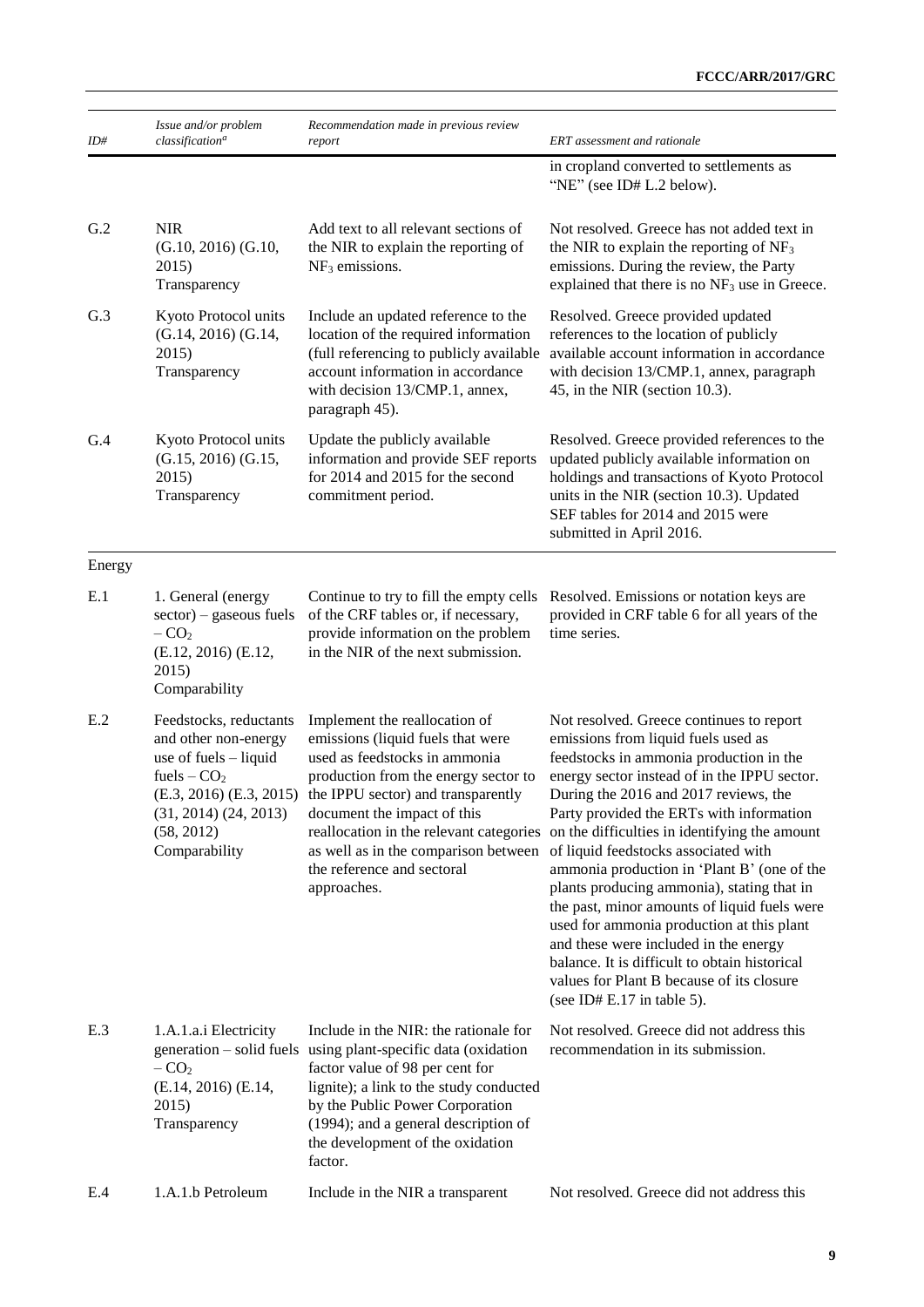| ID#  | Issue and/or problem<br>classification <sup>a</sup>                                                                               | Recommendation made in previous review<br>report                                                                                                                                                                                             | ERT assessment and rationale                                                                                                                                                                                                                                                                                                                                                                                                                                                                                                                                      |
|------|-----------------------------------------------------------------------------------------------------------------------------------|----------------------------------------------------------------------------------------------------------------------------------------------------------------------------------------------------------------------------------------------|-------------------------------------------------------------------------------------------------------------------------------------------------------------------------------------------------------------------------------------------------------------------------------------------------------------------------------------------------------------------------------------------------------------------------------------------------------------------------------------------------------------------------------------------------------------------|
|      | refining - liquid fuels<br>$-CH4$<br>(E.15, 2016) (E.15,<br>2015)<br>Transparency                                                 | explanation of the reallocation of<br>these emissions.                                                                                                                                                                                       | recommendation in its submission.                                                                                                                                                                                                                                                                                                                                                                                                                                                                                                                                 |
| E.5  | 1.A.1.b Petroleum<br>refining - liquid fuels<br>$-CO2$<br>(E.16, 2016) (E.16,<br>2015)<br>Transparency                            | Identify the reasons for the inter-<br>annual changes in the $CO2 IEF$<br>between 2012 and 2013 of 4.2 per<br>cent, ensure that the time series is<br>consistent, if necessary, and include<br>in the NIR an explanation for the<br>changes. | Not resolved. During the review, Greece<br>informed the ERT that, as indicated in the<br>NIR (note 1 of table 3.13), a recent upgrade<br>project in one of the four petroleum<br>refineries resulted in a change in the EF for<br>liquid fuel for $CO2$ emissions from<br>petroleum refining. The ERT notes that this<br>information was not provided in the NIR.                                                                                                                                                                                                 |
| E.6  | solid fuels and other<br>energy industries -<br>biomass fuels $ CO2$<br>$(E.4, 2016)$ $(E.4, 2015)$<br>(37, 2014)<br>Transparency | 1.A.1.c Manufacture of Transparently document in the NIR<br>the methods used to estimate and<br>report CH <sub>4</sub> emissions from charcoal<br>production.                                                                                | Resolved. As there are no methods for the<br>estimation of combustion emissions from<br>charcoal production in the 2006 IPCC<br>Guidelines and charcoal production is<br>negligible, Greece reported these emissions<br>using the notation key "NO".                                                                                                                                                                                                                                                                                                              |
| E.7  | 1.A.2.b Non-ferrous<br>metals - gaseous fuels<br>$-N_2O$<br>(E.17, 2016) (E.17,<br>2015)<br>Accuracy                              | Correct the identified error in the<br>$N2O$ IEF as well as include<br>information on the internal review in<br>the QA/QC section of the NIR in the<br>next submission.                                                                      | Resolved. Greece corrected the error<br>identified in the N <sub>2</sub> O IEF in CRF table<br>$1.A(a)s2$ for the entire time series. The Party<br>did not, however, provide the requested<br>information on the internal review in the<br>QA/QC section of the NIR (section 3.2.4.7).<br>The ERT notes that this information is no<br>longer relevant and need not be provided.                                                                                                                                                                                  |
| E.8  | 1.A.2.f Non-metallic<br>$minerals - liquid$ fuels<br>$-CO2$<br>(E.18, 2016) (E.18,<br>2015)<br>Transparency                       | Include an explanation for the inter-<br>annual change of the CO <sub>2</sub> IEF<br>between 2003/2004 and 2012/2013<br>in the next submission.                                                                                              | Not resolved. Greece did not include the<br>requested explanation for the inter-annual<br>change of the $CO2 IEF$ in its submission.<br>During the review, Greece provided this<br>information to the ERT.                                                                                                                                                                                                                                                                                                                                                        |
| E.9  | 1.A.3.b Road<br>transportation - liquid<br>fuels $-$ CO <sub>2</sub><br>(33, 2014)<br>Accuracy                                    | Put measures in place to reduce<br>statistical errors in the fuel data and<br>improve the accuracy of LPG<br>$(E.5, 2016)$ $(E.5, 2015)$ consumption in the energy balance.                                                                  | Resolved. As explained in the NIR (section<br>$3.2.5.2$ , p.140) and to the ERT during the<br>review, Greece addressed the issue of<br>inconsistency between the statistical and<br>calculated fuel consumption data stemming<br>from smuggling and other illegal uses using<br>specific legal measures. As a consequence,<br>as shown by a comparison of the statistical<br>with the calculated data, since 2014, the fuel<br>consumption data are consistent and thus it<br>is no longer necessary to apply additional<br>measures to avoid statistical errors. |
| E.10 | 1.A.3.b Road<br>transportation - liquid<br>fuels $-$ CO <sub>2</sub><br>$(E.6, 2016)$ $(E.6, 2015)$<br>(33, 2014)<br>Transparency | Present in tabular format a<br>comparison of the results of fuel<br>consumption calculations showing<br>those results estimated using the<br>COPERT model and the energy<br>balance.                                                         | Resolved. Greece provided the information<br>on the fuel consumption calculations using<br>the energy balance and the COPERT model<br>for gasoline, diesel and LPG in the NIR<br>(section 3.2.5.2).                                                                                                                                                                                                                                                                                                                                                               |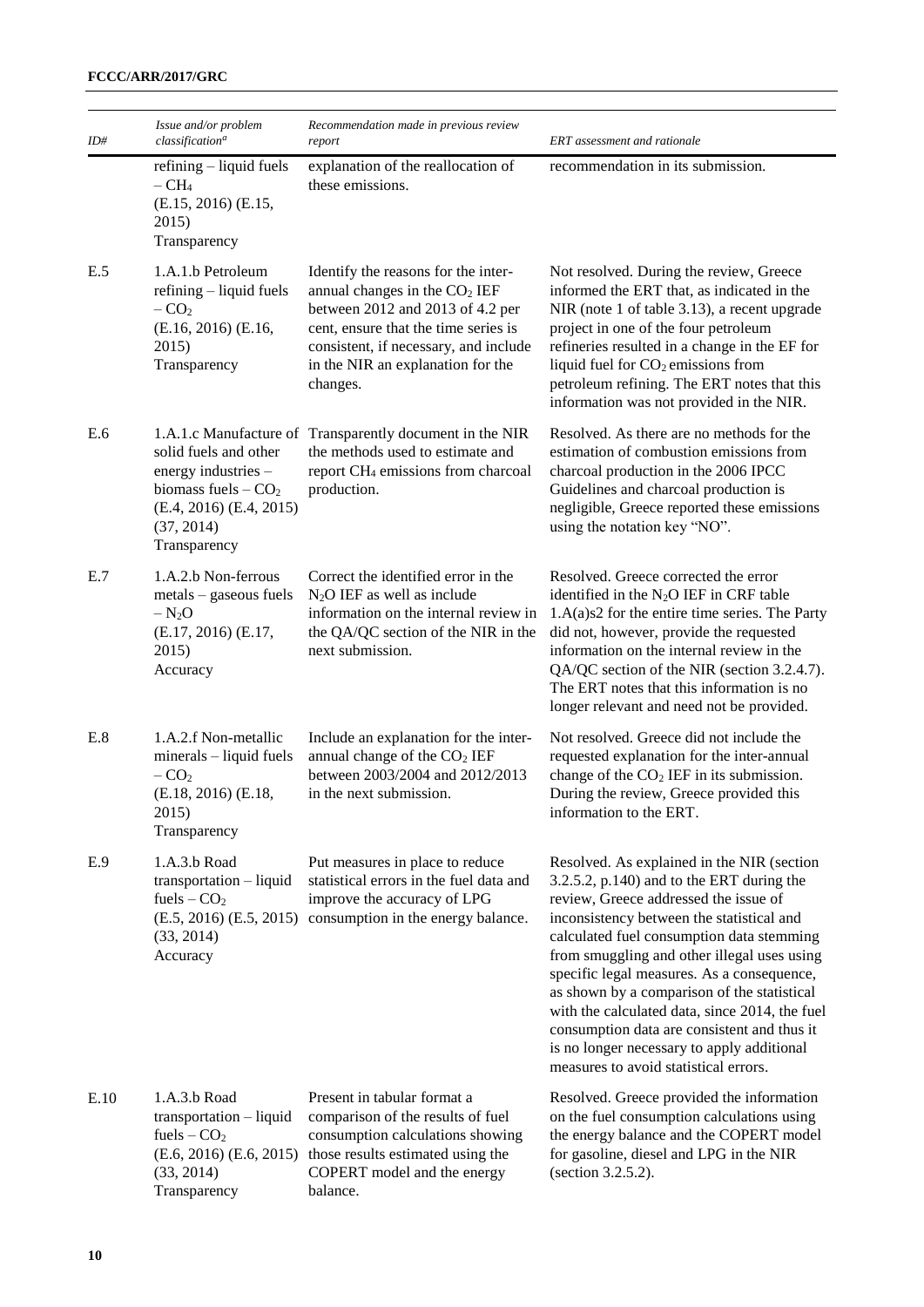| ID#  | Issue and/or problem<br>classification <sup>a</sup>                                                                                                                    | Recommendation made in previous review<br>report                                                                                                                                                                                                                                                                                                     | ERT assessment and rationale                                                                                                                                                                                                                                                                                                                                                                                                                                                                                                                                                                                                                                                                             |
|------|------------------------------------------------------------------------------------------------------------------------------------------------------------------------|------------------------------------------------------------------------------------------------------------------------------------------------------------------------------------------------------------------------------------------------------------------------------------------------------------------------------------------------------|----------------------------------------------------------------------------------------------------------------------------------------------------------------------------------------------------------------------------------------------------------------------------------------------------------------------------------------------------------------------------------------------------------------------------------------------------------------------------------------------------------------------------------------------------------------------------------------------------------------------------------------------------------------------------------------------------------|
| E.11 | 1.A.3.b Road<br>transportation - liquid<br>fuels $-$ CO <sub>2</sub><br>$(E.7, 2016)$ $(E.7, 2015)$<br>(34, 2014)<br>Transparency                                      | Reallocate emissions from ground<br>activities at airports from road<br>transportation to other transportation.                                                                                                                                                                                                                                      | Resolved. During the review, the Party<br>expressed its inability to reallocate these<br>emissions, citing lack of detailed data on<br>them. However, the ERT noted that as these<br>emissions are included in road<br>transportation there is no issue of<br>completeness.                                                                                                                                                                                                                                                                                                                                                                                                                              |
| E.12 | 1.A.4 Other sectors $-$<br>biomass fuels $-CH4$<br>and $N_2O$<br>(E.9, 2016) (E.9, 2015) use.<br>(39, 2014)<br>Transparency                                            | Transparently document in the NIR<br>the methods used to estimate CH <sub>4</sub><br>and N <sub>2</sub> O emissions from charcoal                                                                                                                                                                                                                    | Resolved. Greece provided in the NIR<br>(section 3.2.4.5) a description of the<br>methods used to estimate $CH_4$ and $N_2O$<br>emissions from charcoal use.                                                                                                                                                                                                                                                                                                                                                                                                                                                                                                                                             |
| E.13 | 1.B.1.a.2 Surface<br>$mines - gaseous$ fuels<br>$-CH4$<br>(E.19, 2016) (E.19,<br>2015)<br>Transparency                                                                 | Include in the submission a<br>transparent description of the<br>methodology used for this category.                                                                                                                                                                                                                                                 | Not resolved. The ERT notes that the<br>description of the methodology provided in<br>the $2017$ NIR (section 3.3.1.2) is the same<br>as that provided in the 2016 NIR and<br>contains an incorrect description of the<br>methodology used for the estimation of<br>emissions because an EF value of 1.2 $t/m3$ is<br>reported instead of 1.3 $t/m3$ , which Greece<br>actually uses to estimate emissions from<br>post-mining activities.                                                                                                                                                                                                                                                               |
| E.14 | 1.B.2 Oil and natural<br>gas and other - liquid<br>and gaseous fuels -<br>$CO2$ , CH <sub>4</sub> and N <sub>2</sub> O<br>(E.22, 2016) (E.22,<br>2015)<br>Transparency | Report these emissions (oil<br>exploration and natural gas<br>exploration) as "NE" and provide<br>explanations in the NIR that show<br>these emissions are below the<br>significance thresholds indicated in<br>paragraph 37(b) of the UNFCCC<br>Annex I inventory reporting<br>guidelines.                                                          | Addressing. Greece reported the fugitive<br>emissions from oil exploration (1.B.2.a.1)<br>using the notation keys "NO, $NE$ " (CO <sub>2</sub> )<br>and "NE" (CH <sub>4</sub> and N <sub>2</sub> O) in CRF table<br>1.B.2. Although the Party stated in the NIR<br>(section 3.3.3.2) that $CO2$ and $CH4$<br>emissions have been reported as "NE"<br>because they are considered insignificant as<br>per the definition in paragraph 37(b) of the<br><b>UNFCCC Annex I inventory reporting</b><br>guidelines, it did not provide a justification<br>for that determination by estimating the<br>approximate level of emissions using<br>approximate AD and default EFs from the<br>2006 IPCC Guidelines. |
| E.15 | $1.B.2.a.3 Transport -$<br>liquid fuels $-CO2$<br>(E.23, 2016) (E.23,<br>2015)<br>Transparency                                                                         | Replace the "NA" and "NO"<br>notation keys with the "NE" notation<br>key for CO <sub>2</sub> from the category<br>1.B.2.a.3 (oil transport) and provide<br>explanations in the NIR that show<br>these emissions are below the<br>significance thresholds indicated in<br>paragraph 37(b) of the UNFCCC<br>Annex I inventory reporting<br>guidelines. | Addressing. Greece reported the fugitive<br>$CO2$ emissions from oil transport (1.B.2.a.3)<br>using the notation keys "NO, NE" in CRF<br>table 1.B.2. Although the Party stated in the<br>NIR (section 3.3.3.2) that $CO2$ emissions are<br>considered insignificant as per the definition<br>in paragraph 37(b) of the UNFCCC Annex I<br>inventory reporting guidelines, it did not<br>provide a justification for that determination<br>by estimating the approximate level of<br>emissions using approximate AD and<br>default EFs from the 2006 IPCC Guidelines.                                                                                                                                     |
| E.16 | International aviation<br>(E.24, 2016) (E.24,<br>2015)                                                                                                                 | Ensure the consistency of the time<br>series in accordance with the 2006<br>IPCC Guidelines by applying the                                                                                                                                                                                                                                          | Resolved. As explained in the NIR (section<br>$3.2.5.2$ , p.147) and to the ERT during the<br>review, Greece estimated emissions from                                                                                                                                                                                                                                                                                                                                                                                                                                                                                                                                                                    |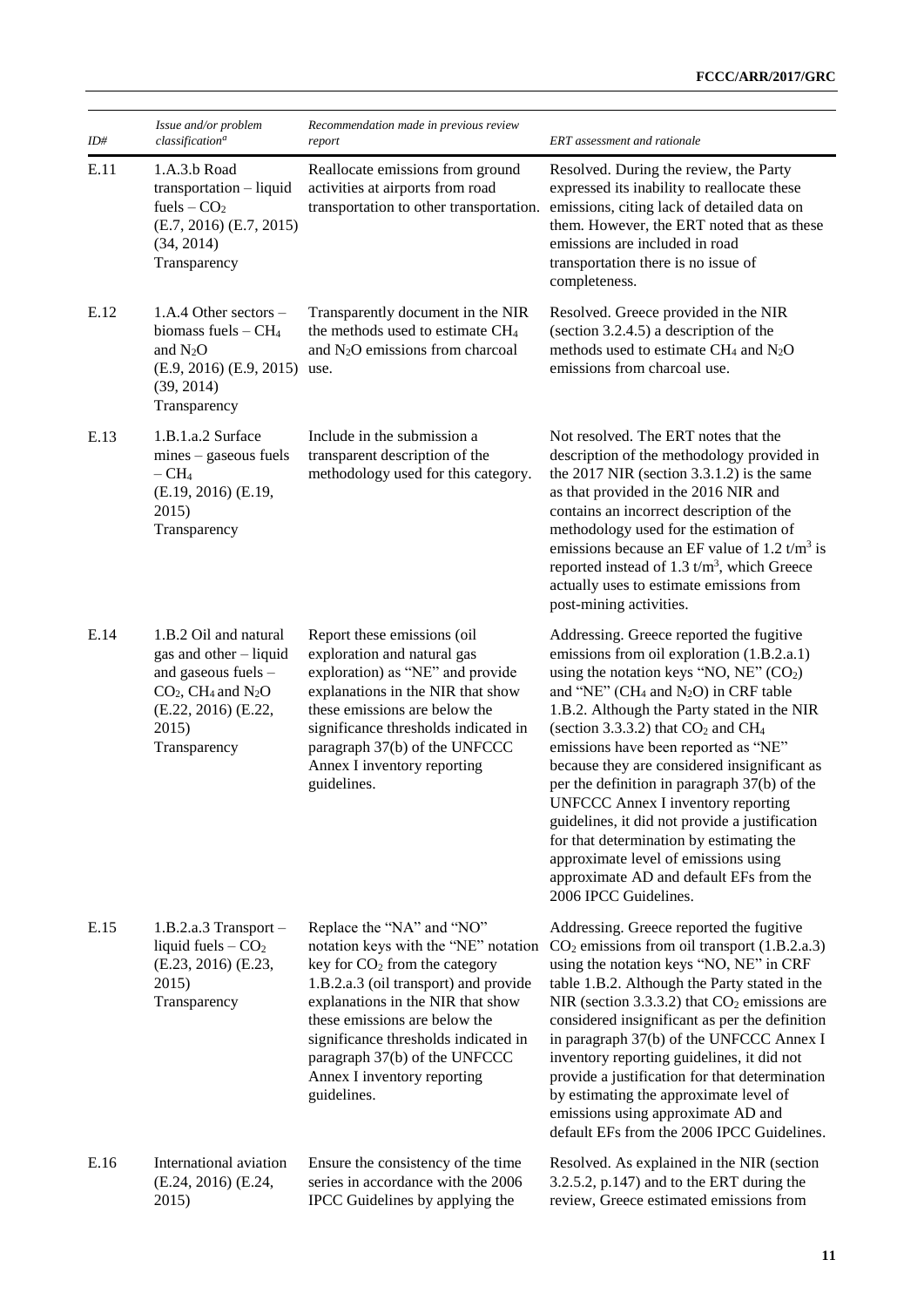| ID# | Issue and/or problem<br>classification <sup>a</sup> | Recommendation made in previous review<br>report                                                      | <b>ERT</b> assessment and rationale                                                                                                                                                                                                                                                                                                                                                                                                                                                                                                                                                                                                                 |
|-----|-----------------------------------------------------|-------------------------------------------------------------------------------------------------------|-----------------------------------------------------------------------------------------------------------------------------------------------------------------------------------------------------------------------------------------------------------------------------------------------------------------------------------------------------------------------------------------------------------------------------------------------------------------------------------------------------------------------------------------------------------------------------------------------------------------------------------------------------|
|     | Consistency                                         | Eurocontrol data for the years 2005-<br>2015, and transparently describe<br>these changes in the NIR. | international aviation by separating fuel<br>consumption between domestic and<br>international aviation using national energy<br>balance and Eurocontrol data for the periods<br>1990–2004 and 2005–2015, respectively.<br>For allocation of the landing and take-off<br>cycle, Greece used data from the<br>International Civil Aviation Organization<br>and Eurocontrol for the periods 1990–2010<br>and $2011-2015$ , respectively (section 3.2.2,<br>p.103). The ERT accepts the Party's<br>explanation and notes that the consistency<br>of the time series has been ensured in the<br>estimation of emissions from international<br>aviation. |

#### IPPU

| I.1 | 2.B.10 Other<br>(chemical industry) –<br>CO <sub>2</sub><br>$(I.2, 2016)$ $(I.2, 2015)$<br>(51, 2014)<br>Comparability                                            | Continue the work to estimate the<br>amount of liquid fuels used as<br>feedstocks for hydrogen production<br>and report associated CO <sub>2</sub> emissions<br>in other (chemical industry).                                                                                                                                                                                        | Resolved. During the review, the Party<br>explained that it is not possible to separately<br>report the $CO2$ emissions from hydrogen<br>production in other (chemical industry)<br>because the amount of liquid fuels used as<br>feedstocks for hydrogen production is<br>reported together with the amount of fuel<br>combusted in the refineries for the period<br>1990-2004 as provided in the national<br>energy balance (see also ID# I.12 in table<br>5). |
|-----|-------------------------------------------------------------------------------------------------------------------------------------------------------------------|--------------------------------------------------------------------------------------------------------------------------------------------------------------------------------------------------------------------------------------------------------------------------------------------------------------------------------------------------------------------------------------|------------------------------------------------------------------------------------------------------------------------------------------------------------------------------------------------------------------------------------------------------------------------------------------------------------------------------------------------------------------------------------------------------------------------------------------------------------------|
| I.2 | 2.F Product uses as<br>substitutes for ozone-<br>depleting substances -<br><b>HFCs</b><br>$(I.4, 2016)$ $(I.4, 2015)$<br>$(46, 2014)$ $(36, 2013)$<br>Consistency | Implement the results of the new<br>survey (to be published in 2015) in<br>the annual submission.                                                                                                                                                                                                                                                                                    | Addressing. Greece did not include the<br>results from the new survey in the NIR.<br>However, the Party explained in the NIR<br>that it is making efforts to do so (e.g. data<br>on refrigeration and air-conditioning<br>equipment flows are obtained from market<br>surveys) and expects to include such<br>information in the next submission.                                                                                                                |
| I.3 | 2.F Product uses as<br>substitutes for ozone-<br>depleting substances -<br><b>HFCs</b><br>$(I.6, 2016)$ $(I.6, 2015)$<br>(48, 2014)<br>Transparency               | Improve the transparency of the NIR<br>by including information similar to<br>that provided to the ERT during the<br>review on assumptions used in<br>calculating emissions from<br>refrigeration and air-conditioning<br>equipment, including a plan for<br>periodically verifying the expert<br>judgments, because production and<br>operating standards change over the<br>years. | Not resolved. Greece did not provide in the<br>NIR the information requested in the<br>previous review. The ERT noted that the<br>description of this subcategory in the NIR is<br>largely the same (or has even less<br>information) as in the submissions for the<br>years 2014-2016.                                                                                                                                                                          |
| I.4 | 2.F Product uses as<br>substitutes for ozone-<br>depleting substances -<br><b>HFCs</b> and PFCs<br>$(I.10, 2016)$ $(I.10, 2016)$<br>2015)<br>Transparency         | Provide information in the NIR<br>about recovery of HFCs, including<br>how gases are recovered at end of<br>life and what is done to the<br>recovered gas.                                                                                                                                                                                                                           | Not resolved. Greece did not provide in the<br>NIR the information requested in the<br>previous review. The ERT noted that the<br>description of this subcategory in the NIR is<br>the same as in the previous submission.                                                                                                                                                                                                                                       |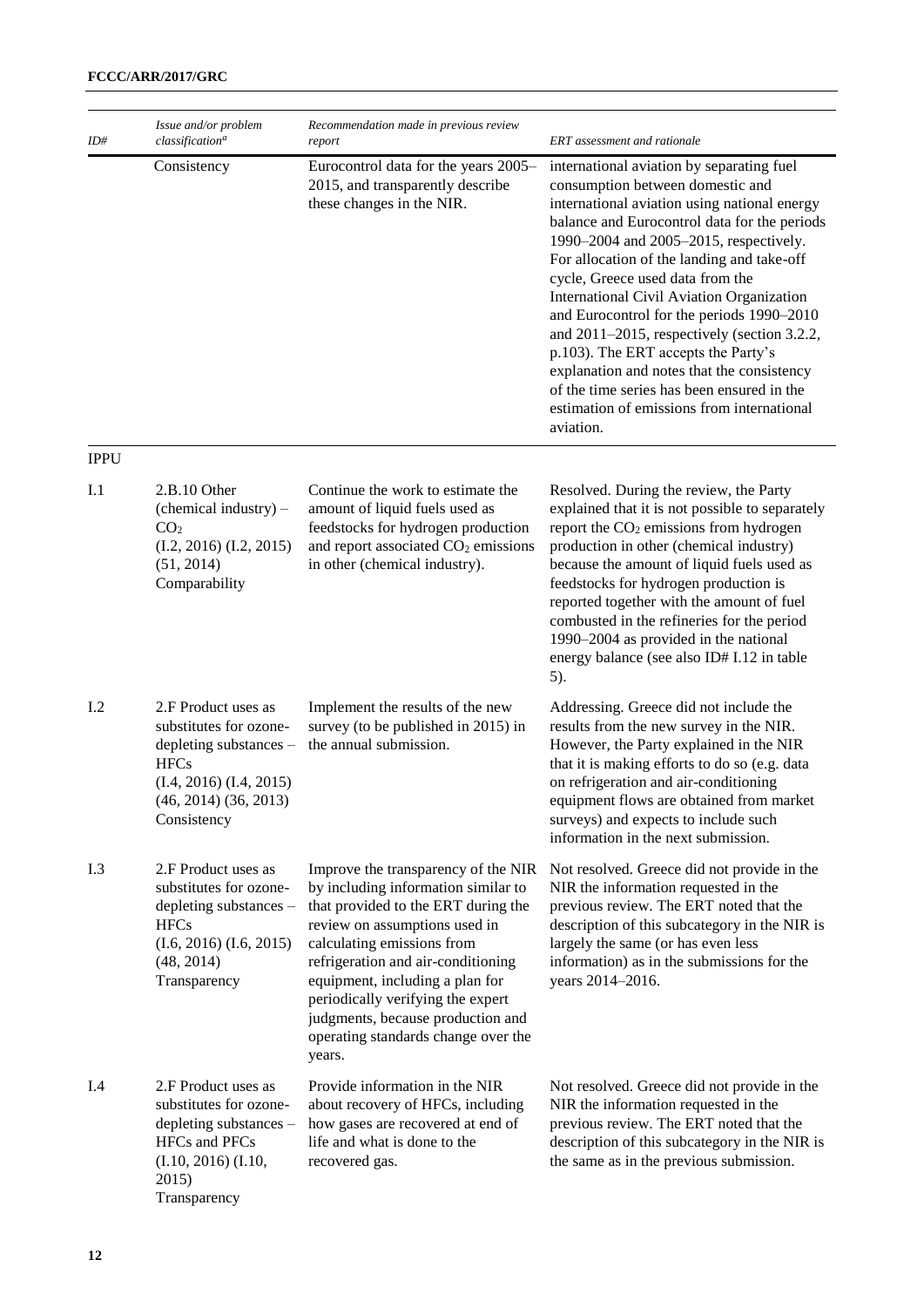| ID#                                                                                                                                       | Issue and/or problem<br>classification <sup>a</sup>                                                      | Recommendation made in previous review<br>report                                                                                                                                                                       | ERT assessment and rationale                                                                                                                                                                                                                                                                                                                                                                                                                                                                                 |
|-------------------------------------------------------------------------------------------------------------------------------------------|----------------------------------------------------------------------------------------------------------|------------------------------------------------------------------------------------------------------------------------------------------------------------------------------------------------------------------------|--------------------------------------------------------------------------------------------------------------------------------------------------------------------------------------------------------------------------------------------------------------------------------------------------------------------------------------------------------------------------------------------------------------------------------------------------------------------------------------------------------------|
| I.5<br>2.F Product uses as<br>substitutes for ozone-<br>depleting substances -<br><b>HFCs</b><br>(I.11, 2016) (I.11,<br>2015)<br>Accuracy |                                                                                                          | Correct the error in the data entry<br>files input to the CRF Reporter for<br>AD and emissions for the amount of<br>HFC-134a remaining in products at<br>decommissioning in category 2.F.1.f.                          | Not resolved. Greece did not address the<br>incorrect data for the amount remaining in<br>products at decommissioning for the<br>category 2.F.1.f resulting from a copy and<br>paste error in the previous submission.<br>During the review, the Party informed the<br>ERT that it would attempt to correct the<br>data in the next submission. The ERT<br>believes that future ERTs should consider<br>this issue further to ensure that there is no<br>underestimation of emissions from this<br>activity. |
| I.6                                                                                                                                       | 2.F.1 Refrigeration<br>and air conditioning -<br><b>HFCs</b><br>(I.12, 2016) (I.12,<br>2015)<br>Accuracy | Use the results of the newly<br>published survey on refrigeration in<br>the next annual submission.                                                                                                                    | Addressing. See ID# I.2 above.                                                                                                                                                                                                                                                                                                                                                                                                                                                                               |
| I.7                                                                                                                                       | 2.F.2 Foam blowing<br>$agents - HFCs$<br>$(I.8, 2016)$ $(I.8, 2015)$<br>(44, 2014)<br>Accuracy           | Continue the dialogue with the<br>industry association, the Pan-<br>Hellenic Association of Insulating<br>Companies, in order to increase the<br>percentage of respondents to the<br>survey on imported foam products. | Addressing. Greece did not provide in the<br>NIR information on its communication with<br>the Pan-Hellenic Association of Insulating<br>Companies in order to increase the<br>percentage of respondents to the survey on<br>imported foam products (see also ID# I.2<br>above).                                                                                                                                                                                                                              |
| I.8                                                                                                                                       | 2.F.2 Foam blowing<br>agents<br>$(I.9, 2016)$ $(I.9, 2015)$<br>(44, 2014)<br>Transparency                | Provide more information on the<br>to the survey.                                                                                                                                                                      | Resolved. Greece included the requested<br>representativeness of the respondents information in the NIR (section 4.19.2).                                                                                                                                                                                                                                                                                                                                                                                    |
| I.9                                                                                                                                       | 2.F.2 Foam blowing<br>$agents - HFCs$<br>$(I.13, 2016)$ $(I.13,$<br>2015)<br>Transparency                | blowing agents in the submission.                                                                                                                                                                                      | Provide an updated discussion on the Not resolved. During the review, Greece<br>time series of emissions for foam informed the ERT that an explanatory<br>paragraph concerning the historical trends<br>of this category would be included in the<br>NIR of the next submission.                                                                                                                                                                                                                             |
| Agriculture                                                                                                                               |                                                                                                          |                                                                                                                                                                                                                        |                                                                                                                                                                                                                                                                                                                                                                                                                                                                                                              |
| A.1                                                                                                                                       | 3. General<br>(agriculture)<br>$(A.10, 2016)$ $(A.10,$<br>2015)                                          | Enhance the QA/QC system and<br>correct all the identified reporting<br>inconsistencies between the NIR and<br>the CRF tables, specifically:                                                                           | Not resolved. Greece did not correct the<br>identified inconsistencies between the NIR<br>and the CRF tables.                                                                                                                                                                                                                                                                                                                                                                                                |
|                                                                                                                                           | Adherence to the<br><b>UNFCCC Annex I</b><br>inventory reporting<br>guidelines                           | Ensure consistent reporting<br>(a)<br>on the tier used to estimate emissions<br>from rice cultivation, field burning of<br>agricultural residues and agricultural<br>soils;                                            |                                                                                                                                                                                                                                                                                                                                                                                                                                                                                                              |
|                                                                                                                                           |                                                                                                          | (b)<br>Ensure consistent reporting of<br>CH <sub>4</sub> emissions from rice cultivation<br>in table 5.15 of the NIR and CRF<br>table 10.s.1.                                                                          |                                                                                                                                                                                                                                                                                                                                                                                                                                                                                                              |
| A.2                                                                                                                                       | 3. General<br>(agriculture)                                                                              | Correct NIR table 5.3 by including<br>CH <sub>4</sub> emissions from manure                                                                                                                                            | Resolved. Greece included CH <sub>4</sub> emissions<br>from manure management as a key category                                                                                                                                                                                                                                                                                                                                                                                                              |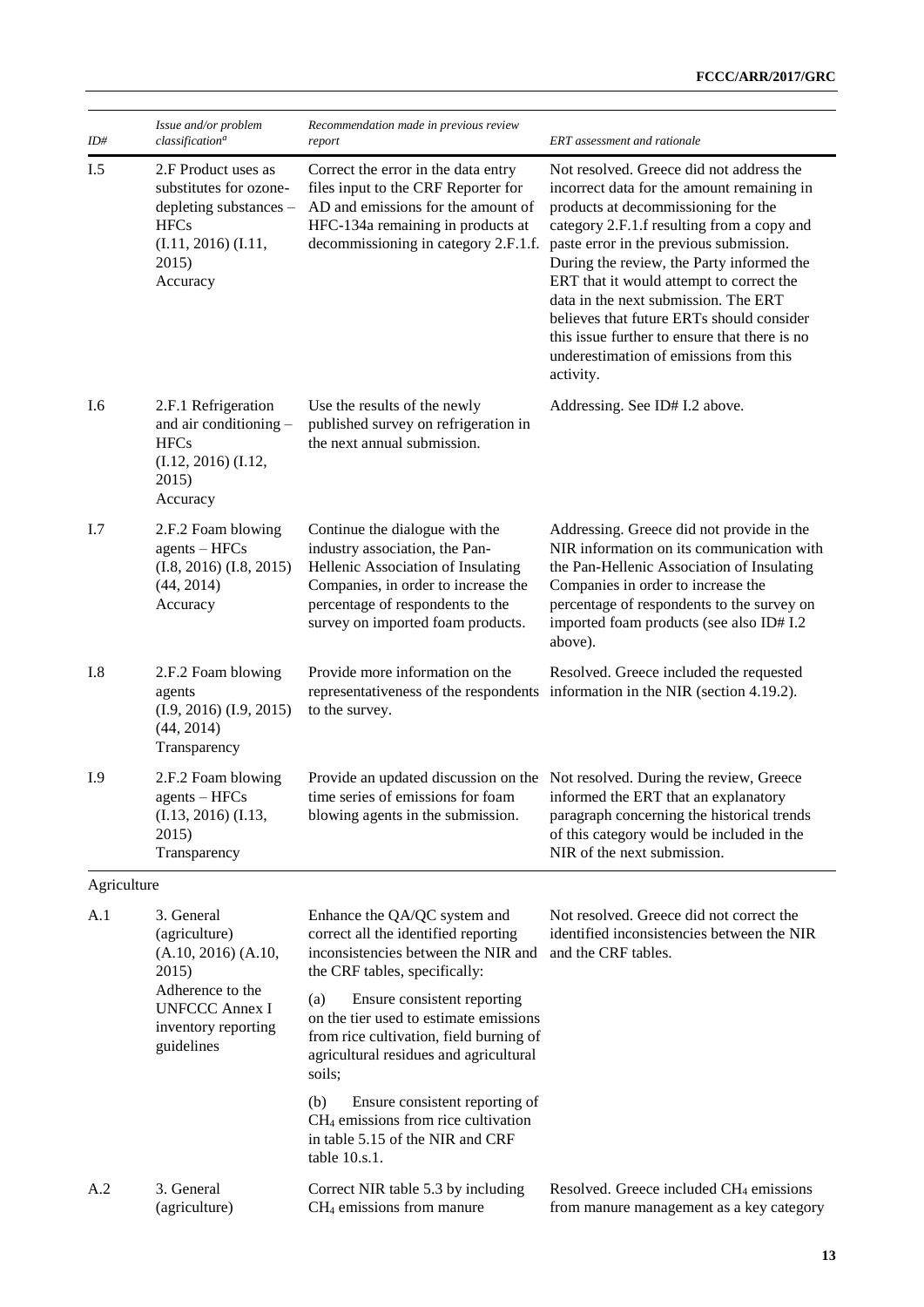| ID# | Issue and/or problem<br>classification <sup>a</sup>                                                                                               | Recommendation made in previous review<br>report                                                                                                                                                                                                                                                                         | ERT assessment and rationale                                                                                                                                                                                                                                                                                                                                                                                                                                   |
|-----|---------------------------------------------------------------------------------------------------------------------------------------------------|--------------------------------------------------------------------------------------------------------------------------------------------------------------------------------------------------------------------------------------------------------------------------------------------------------------------------|----------------------------------------------------------------------------------------------------------------------------------------------------------------------------------------------------------------------------------------------------------------------------------------------------------------------------------------------------------------------------------------------------------------------------------------------------------------|
|     | (A.11, 2016) (A.11,<br>2015)<br>Adherence to the<br><b>UNFCCC Annex I</b><br>inventory reporting<br>guidelines                                    | management because this is a key<br>category in level assessment.                                                                                                                                                                                                                                                        | identified through level assessment in table<br>5.3 of the NIR.                                                                                                                                                                                                                                                                                                                                                                                                |
| A.3 | 3. General<br>(agriculture)<br>(A.12, 2016) (A.12,<br>2015)<br>Adherence to the<br><b>UNFCCC Annex I</b><br>inventory reporting<br>guidelines     | Correct the typographical errors in<br>the references to the IPCC<br>guidelines.                                                                                                                                                                                                                                         | Resolved. Greece corrected the references<br>to the IPCC good practice guidance to the<br>2006 IPCC Guidelines in the agriculture<br>sector chapter of the NIR.                                                                                                                                                                                                                                                                                                |
| A.4 | 3. General<br>(agriculture)<br>$(A.13, 2016)$ $(A.13,$<br>2015)<br>Adherence to the<br><b>UNFCCC Annex I</b><br>inventory reporting<br>guidelines | Correct the typographical error<br>regarding use of the three-year<br>average for animal population for the<br>whole of the period 1990-2014.                                                                                                                                                                            | Resolved. Greece corrected the references<br>to the three-year average populations of<br>animals to an annual average population for<br>the period 1990–2014 in the NIR.                                                                                                                                                                                                                                                                                       |
| A.5 | 3. General<br>(agriculture)<br>(A.14, 2016) (A.14,<br>2015)<br>Transparency                                                                       | Improve the transparency of the<br>reporting by including in the NIR an<br>explanation for each category<br>marked as "NO" (prescribed burning<br>of savannahs (category 3.E),<br>mineralization/immobilization<br>associated with loss/gain of soil<br>organic matter (category 3.D.a.5)<br>and liming (category 3.G)). | Not resolved. Greece did not include in the<br>NIR explanations for each category marked<br>as "NO" (3.E., 3.D.a.5 and 3.G). During the<br>review, the Party informed the ERT that it<br>would reconsider this issue in the next<br>submission.                                                                                                                                                                                                                |
| A.6 | 3.A Enteric<br>fermentation $-CH4$<br>$(A.3, 2016)$ $(A.3, 2016)$<br>2015) (57, 2014)<br>Transparency                                             | Provide an explanation of how the<br>equation using country-specific<br>values for Ym and digestibility was<br>developed.                                                                                                                                                                                                | Addressing. Greece included information on<br>some parameters used for the estimation of<br>gross energy in the NIR while stating that it<br>used the default value for Ym provided in<br>the 2006 IPCC Guidelines. However, the<br>Party did not include information on the<br>country-specific values for digestibility.<br>During the review, Greece informed the<br>ERT that it would consider providing a<br>detailed explanation in the next submission. |
| A.7 | 3.A Enteric<br>fermentation $-CH4$<br>$(A.15, 2016)$ $(A.15, 2016)$<br>2015)<br>Transparency                                                      | Report in the NIR all parameters<br>used to estimate country-specific<br>EFs, for example in a tabular format,<br>and by providing an in-depth<br>explanation of the method used.                                                                                                                                        | Addressing. See ID# A.6 above.                                                                                                                                                                                                                                                                                                                                                                                                                                 |
| A.8 | 3.A.4 Other livestock<br>$-CH4$<br>$(A.5, 2016)$ $(A.5, 2016)$<br>2015) (59, 2014)<br>Transparency                                                | Show all EFs in tabular format, and<br>also provide detailed information to<br>explain the reasons for using the<br>Swiss EF for poultry.                                                                                                                                                                                | Addressing. Greece provided information<br>on EFs for all animals except dairy cattle,<br>non-dairy cattle and sheep in the NIR (table<br>5.12). However, the Party did not include in<br>the NIR the explanation of the reasons for<br>using the Swiss EF for poultry that was<br>provided to the ERT during the previous                                                                                                                                     |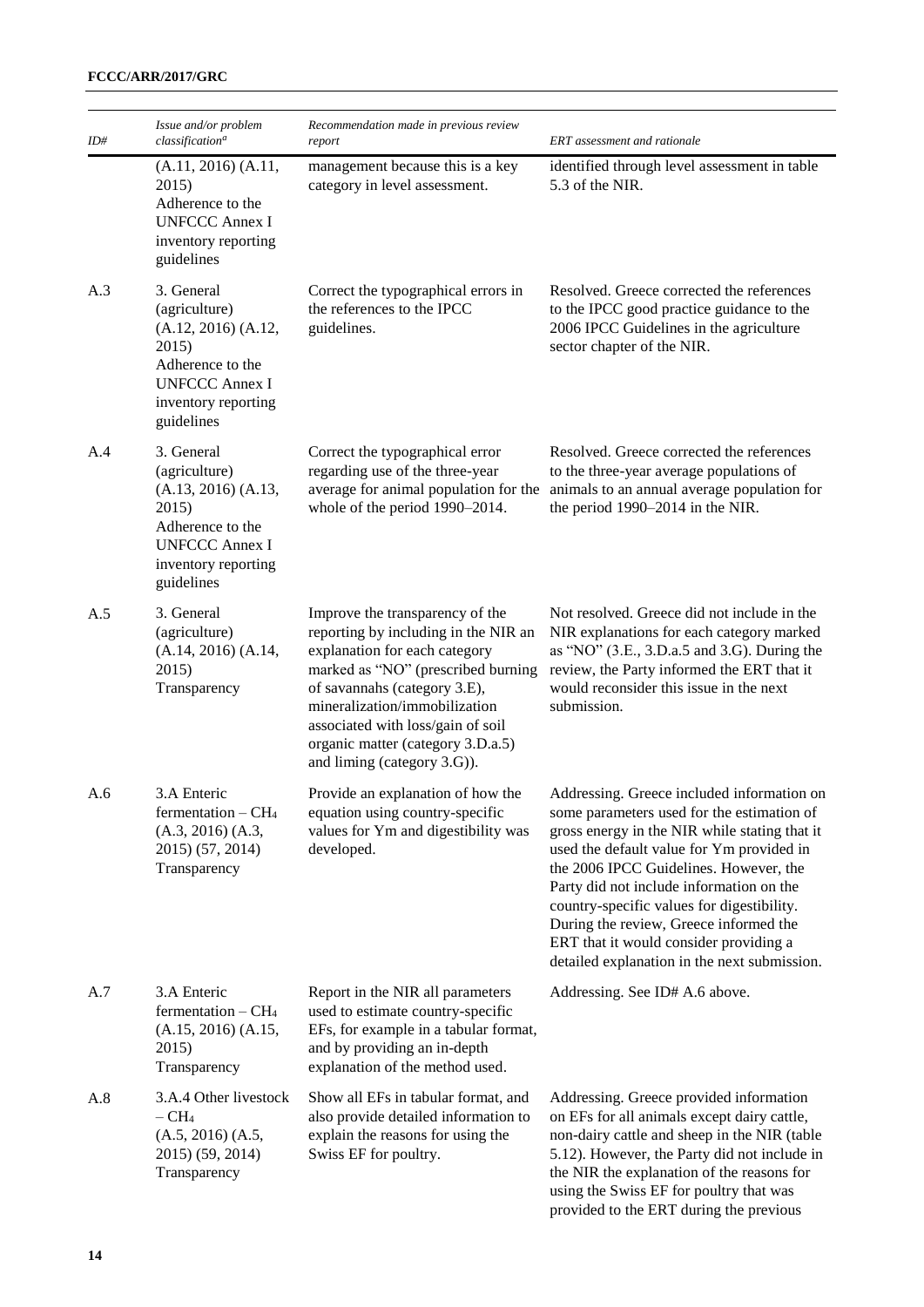| ID#  | Issue and/or problem<br>classification <sup>a</sup>                                                                               | Recommendation made in previous review<br>report                                                                                                                                                                                                                            | ERT assessment and rationale                                                                                                                                                                                                                                                                                                                                                                                                 |
|------|-----------------------------------------------------------------------------------------------------------------------------------|-----------------------------------------------------------------------------------------------------------------------------------------------------------------------------------------------------------------------------------------------------------------------------|------------------------------------------------------------------------------------------------------------------------------------------------------------------------------------------------------------------------------------------------------------------------------------------------------------------------------------------------------------------------------------------------------------------------------|
|      |                                                                                                                                   |                                                                                                                                                                                                                                                                             | review.                                                                                                                                                                                                                                                                                                                                                                                                                      |
| A.9  | 3.B Manure<br>$management - CH4$<br>(A.9, 2016) (A.9,<br>2015) (64, 2014)<br>Transparency                                         | Include additional information on the Not resolved. See ID# A.10 below.<br>CH <sub>4</sub> EFs and parameters used for<br>cattle and sheep in tabular format.                                                                                                               |                                                                                                                                                                                                                                                                                                                                                                                                                              |
| A.10 | 3.B Manure<br>$m$ anagement – $CH4$<br>$(A.16, 2016)$ $(A.16,$<br>2015)<br>Transparency                                           | Include in the NIR all parameters<br>used to estimate country-specific<br>EFs, for example in a tabular format,<br>and provide an in-depth explanation<br>of the methodology used.                                                                                          | Not resolved. Greece did not provide<br>information on the parameters used to<br>estimate its country-specific EFs in the NIR.<br>During the review, the Party provided<br>additional information on the parameters in<br>tabular format and informed the ERT that<br>the additional information on these<br>parameters will be included in the NIR of<br>the next submission.                                               |
| A.11 | 3.B.4 Other livestock<br>$-{\rm CH}_{4}$<br>(A.17, 2016) (A.17,<br>2015)<br>Transparency                                          | Explain the estimates for CH <sub>4</sub><br>emissions from manure management<br>of goats in the NIR.                                                                                                                                                                       | Resolved. Greece included information on<br>the estimation of CH <sub>4</sub> emissions from goats<br>in the NIR (section 5.3.2).                                                                                                                                                                                                                                                                                            |
| A.12 | 3.B Manure<br>management $-N_2O$<br>$(A.7, 2016)$ $(A.7, 2016)$<br>2015) (61, 2014)<br>Transparency                               | Provide all the $N_2O$ EFs and<br>parameters used for calculating $N_2O$<br>emissions, for example in tabular<br>format.                                                                                                                                                    | Addressing. Although Greece included in<br>the NIR (sections $5.3.2$ and $5.4.6$ )<br>information on the EFs used for calculating<br>direct and indirect $N_2O$ emissions, it<br>provided only a part of the information in<br>the NIR on the parameters applied for the<br>estimation of the N excretion rates provided<br>during the review (see also ID# A.18 in<br>$table 5)$ .                                          |
| A.13 | 3.B Manure<br>management $-N_2O$<br>(A.18, 2016) (A.18,<br>2015)<br>Transparency                                                  | Include in the NIR an explanation<br>regarding total N excretion and N<br>excretion rate as well as all the<br>parameters used to estimate country-<br>format.                                                                                                              | Addressing. Greece included in the NIR<br>information on only some of the parameters<br>(percentage of crude protein in diet and<br>gross energy of dairy cattle) used to<br>specific EFs, for example in a tabular estimate the country-specific EFs. The Party<br>did not include in the NIR the explanation<br>regarding the total N excretion and N<br>excretion rate provided to the ERT during<br>the previous review. |
| A.14 | 3.D.a Direct $N_2O$<br>emissions from<br>managed soils $-N_2O$<br>$(A.8, 2016)$ $(A.8, 2016)$<br>2015) (62, 2014)<br>Transparency | Improve the transparency of<br>reporting by including in the annual<br>submission all equations, all factors<br>and the N values of all AD applied to<br>soils that are used to estimate $N_2O$<br>emissions.                                                               | Not resolved. Greece did not provide all<br>equations, all factors and the N values of all<br>AD applied to soils.                                                                                                                                                                                                                                                                                                           |
| A.15 | 3.D.a Direct N <sub>2</sub> O<br>emissions from<br>managed soils $- N_2O$<br>(A.19, 2016) (A.19,<br>2015)<br>Transparency         | Include a detailed explanation on the<br>method used to estimate the amount<br>of N applied to soils from each<br>source (animal manure applied to<br>soils and N in crop residues returned<br>to soils). Include the equations used<br>to estimate direct $N_2O$ emissions | Addressing. Although Greece included<br>some information on the data sources for N<br>inputs, it did not provide a detailed<br>explanation in its NIR (section $5.5.2$ ) on the<br>method used to estimate the amount of N<br>applied to soils from each source. The Party<br>did not include in the NIR the equations<br>used to estimate direct $N_2O$ emissions from                                                      |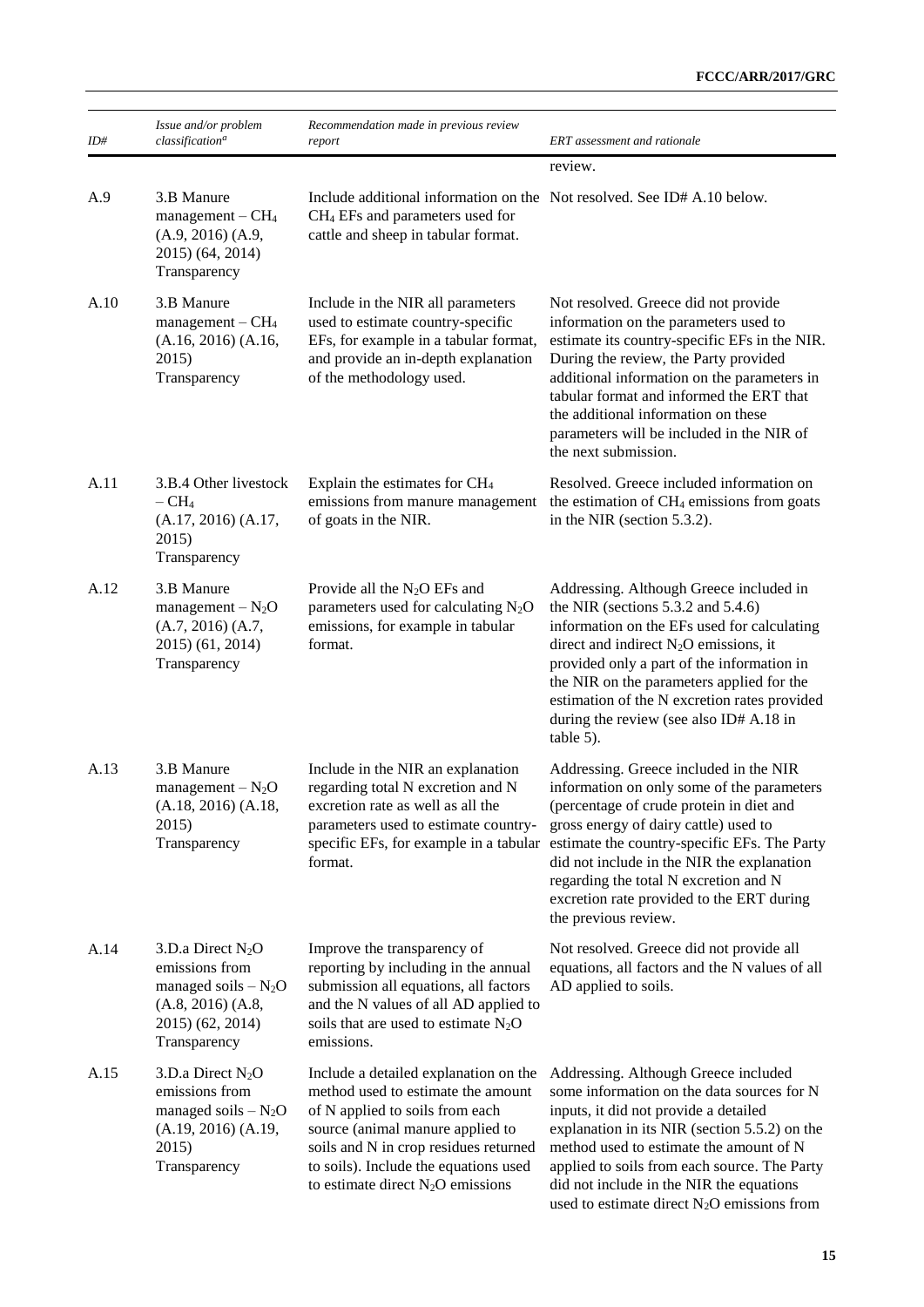| ID#           | Issue and/or problem<br>classification <sup>a</sup>                                                                  | Recommendation made in previous review<br>report                                                                                                                                                                                                                                                                          | ERT assessment and rationale                                                                                                                                                                                                                                                                                                                                                                                                                                                                                                                                                                                                                                                                                                                            |
|---------------|----------------------------------------------------------------------------------------------------------------------|---------------------------------------------------------------------------------------------------------------------------------------------------------------------------------------------------------------------------------------------------------------------------------------------------------------------------|---------------------------------------------------------------------------------------------------------------------------------------------------------------------------------------------------------------------------------------------------------------------------------------------------------------------------------------------------------------------------------------------------------------------------------------------------------------------------------------------------------------------------------------------------------------------------------------------------------------------------------------------------------------------------------------------------------------------------------------------------------|
|               |                                                                                                                      | from managed soils.                                                                                                                                                                                                                                                                                                       | managed soils.                                                                                                                                                                                                                                                                                                                                                                                                                                                                                                                                                                                                                                                                                                                                          |
| A.16          | 3.D.a.2b Sewage<br>sludge applied to soils<br>$- N_2O$<br>$(A.20, 2016)$ $(A.20,$<br>2015)<br>Transparency           | Include the explanation provided to<br>the ERT regarding the application of<br>sewage sludge in agriculture as<br>fertilizer based on studies conducted<br>in the period 2004-2009 in the NIR<br>to improve the transparency of the<br>inventory.                                                                         | Not resolved. Greece did not include in the<br>NIR the information related to sewage<br>sludge application (e.g. amount applied, EF,<br>estimation methodology, AD source and<br>emission estimates) provided during the<br>previous review. During the current review,<br>the Party explained that detailed information<br>on sewage sludge will be included in the<br>next submission (see also ID# A.18 in table<br>5).                                                                                                                                                                                                                                                                                                                              |
| A.17          | 3.F Field burning of<br>agricultural residues -<br>$CH_4$ and $N_2O$<br>(A.21, 2016) (A.21,<br>2015)<br>Transparency | Include in the NIR the explanation<br>provided to the ERT to improve the<br>transparency of the inventory,<br>especially regarding the use of the<br>IPCC good practice guidance and the<br>Revised 1996 IPCC Guidelines.                                                                                                 | Not resolved. Greece did not include in the<br>NIR the information regarding the<br>estimation methodology for field burning of<br>agricultural residues (crop production,<br>parameters applied and detailed estimation<br>methodology), especially regarding the use<br>of the default factors from the IPCC good<br>practice guidance and the Revised 1996<br>IPCC Guidelines. During the review, the<br>Party explained that this information would<br>be included in the next submission.                                                                                                                                                                                                                                                          |
| <b>LULUCF</b> |                                                                                                                      |                                                                                                                                                                                                                                                                                                                           |                                                                                                                                                                                                                                                                                                                                                                                                                                                                                                                                                                                                                                                                                                                                                         |
| L.1           | 4. General (LULUCF)<br>$(L.1, 2016)$ $(L.1, 2016)$<br>2015) (67, 2014) (57,<br>2013) (98, 2012)<br>Transparency      | Provide transparent information on<br>how the annual land-use change<br>matrices have been developed and<br>report a complete set of annual land-<br>use change matrices in the next<br>annual submission.                                                                                                                | Resolved. Greece included the requested<br>information in the NIR (section 6.2).                                                                                                                                                                                                                                                                                                                                                                                                                                                                                                                                                                                                                                                                        |
| L.2           | 4. General (LULUCF)<br>$(L.3, 2016)$ $(L.3,$<br>2015) (70, 2014) (59,<br>2013)<br>Completeness                       | Make efforts to collect the necessary<br>information and report the AD and<br>emission/removal estimates for the<br>carbon stock changes in the living<br>biomass and dead organic matter<br>land; and carbon stock changes in<br>living biomass in cropland converted<br>to settlements in future annual<br>submissions. | Addressing. Greece did not estimate the<br>carbon stock changes in the living biomass<br>and dead organic matter pools in grassland<br>converted to forest land and in living<br>biomass in cropland converted to<br>pools in grassland converted to forest settlements (i.e. it reported these as "NE").<br>The Party provided an explanation in the<br>NIR (section 6.4.2.2) that it considers the<br>conversion of grassland to forest land as<br>natural forest expansion and thus not<br>directly human-induced. During the review,<br>Greece informed the ERT that it was<br>exploring options to report the carbon stock<br>changes in living biomass in cropland<br>converted to settlements in future<br>submissions (see ID# L.7 in table 5). |
| L.3           | 4. General (LULUCF)<br>$(L.4, 2016)$ $(L.4,$<br>2015) (72, 2014) (60,<br>2013)<br>Transparency                       | Provide detailed and transparent<br>information on the uncertainty<br>assessment for the LULUCF sector.                                                                                                                                                                                                                   | Resolved. Greece provided in the NIR<br>(section 6.4.3 and annex IV) detailed<br>information on the uncertainty assessment<br>for the LULUCF sector.                                                                                                                                                                                                                                                                                                                                                                                                                                                                                                                                                                                                    |
| L.4           | 4.A Forest land -<br>General                                                                                         |                                                                                                                                                                                                                                                                                                                           | Ensure consistency between the CRF Resolved. The ERT did not find any issues<br>relating to inconsistency between the CRF                                                                                                                                                                                                                                                                                                                                                                                                                                                                                                                                                                                                                               |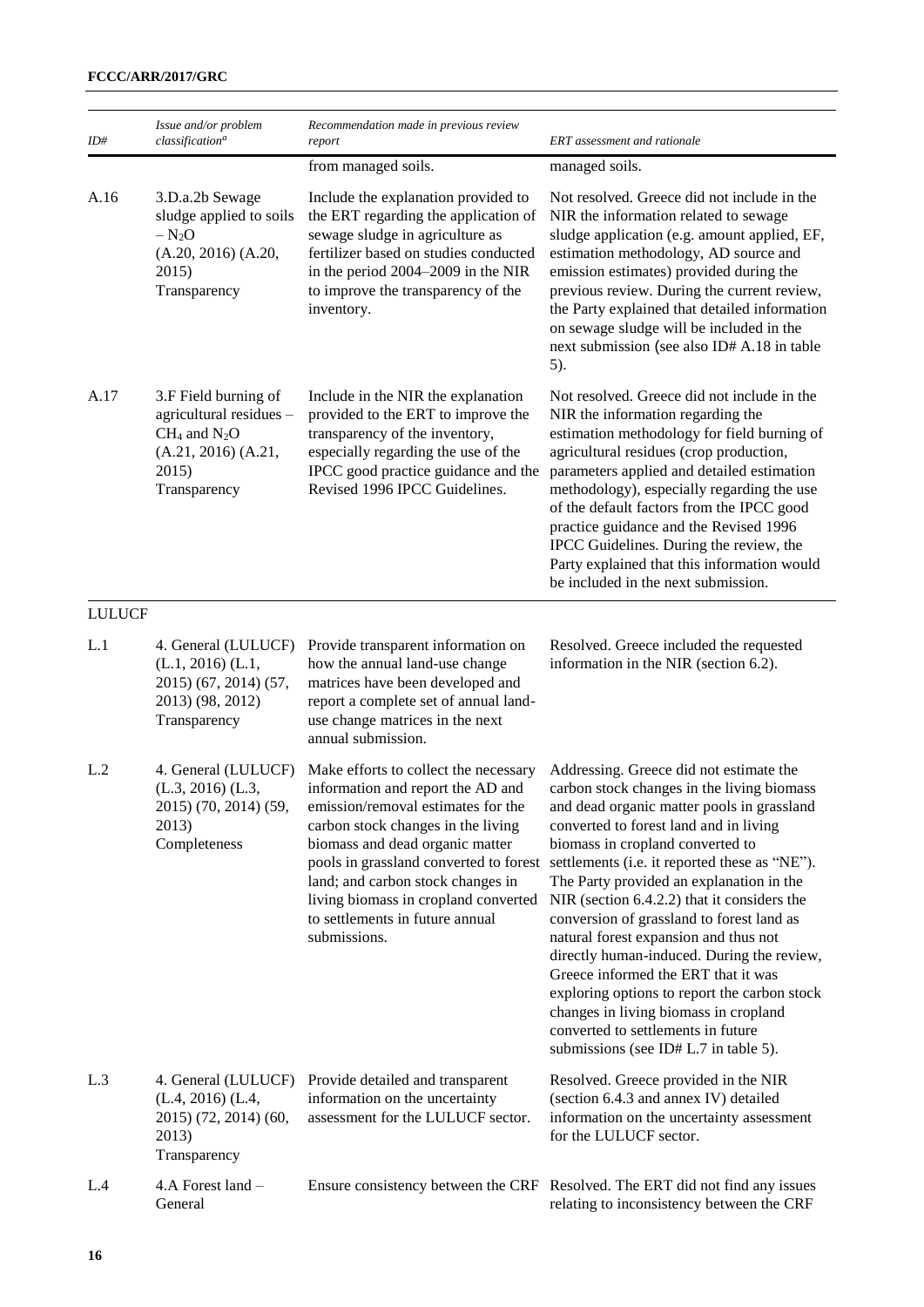| ID#   | Issue and/or problem<br>classification <sup>a</sup>                                                                                                                   | Recommendation made in previous review<br>report                                                                                                                                                                                                                                                                                                  | ERT assessment and rationale                                                                                                                                                                                                                                                                                                                                 |
|-------|-----------------------------------------------------------------------------------------------------------------------------------------------------------------------|---------------------------------------------------------------------------------------------------------------------------------------------------------------------------------------------------------------------------------------------------------------------------------------------------------------------------------------------------|--------------------------------------------------------------------------------------------------------------------------------------------------------------------------------------------------------------------------------------------------------------------------------------------------------------------------------------------------------------|
|       | $(L.7, 2016)$ $(L.7, 2016)$<br>2015)<br>Adherence to the<br><b>UNFCCC Annex I</b><br>inventory reporting<br>guidelines                                                | tables and the NIR.                                                                                                                                                                                                                                                                                                                               | tables and the NIR.                                                                                                                                                                                                                                                                                                                                          |
| L.5   | 4.A Forest land $-$ CO <sub>2</sub><br>$(L.8, 2016)$ $(L.8, 2016)$<br>2015)<br>Transparency                                                                           | Classify grassland, wetlands and<br>other land as "managed" and<br>"unmanaged" subcategories as<br>suggested in paragraph 67(b) of the<br>2014 review report<br>(FCCC/ARR/2014/GRC).                                                                                                                                                              | Resolved. Greece classified and reported<br>forest land in "managed" and "unmanaged"<br>subcategories. The Party considers all of its<br>grassland as "unmanaged". The ERT does<br>not consider classifying wetlands and other<br>land as "managed" or "unmanaged" as<br>being relevant to the development of the<br>GHG inventory for the LULUCF sector.    |
| L.6   | 4.A Forest land $-$ CO <sub>2</sub><br>$(L.9, 2016)$ $(L.9, 2016)$<br>2015)<br>Accuracy                                                                               | Use EFs instead of IEFs and apply<br>the method provided in the 2006<br>IPCC Guidelines to improve<br>accuracy.                                                                                                                                                                                                                                   | Not resolved. Greece continued to use IEFs<br>from Italy instead of EFs as recommended<br>by the ERT in the 2016 annual review<br>report. During the review, Greece explained<br>that this issue would be examined in the<br>next submission.                                                                                                                |
| Waste |                                                                                                                                                                       |                                                                                                                                                                                                                                                                                                                                                   |                                                                                                                                                                                                                                                                                                                                                              |
| W.1   | 5. General (waste)<br>$(W.1, 2016)$ $(W.1, 2016)$<br>2015) (78, 2014) (75,<br>2013)<br>Adherence to the<br><b>UNFCCC Annex I</b><br>inventory reporting<br>guidelines | Enhance QC procedures to prevent<br>incorrect or inconsistent numbers in<br>figures and tables in the NIR (e.g. in<br>table 8.18 the column "Total"<br>contains incorrect values) in future<br>annual submissions.                                                                                                                                | Not resolved. The ERT noted that Greece<br>did not address the inconsistency in the<br>numbers in figures and tables in the NIR.<br>The ERT noted that the Party deleted the<br>"Total" column in the table referred to by<br>the previous ERT (table 7.17 in the 2017<br>NIR), which should be retained with<br>corrected values rather than being deleted. |
| W.2   | 5.A Solid waste<br>(W.2, 2016) (W.2,<br>2015) (79, 2014) (78<br>and 79, 2013)<br>Adherence to the<br><b>UNFCCC Annex I</b><br>inventory reporting<br>guidelines       | Enhance QC procedures to prevent<br>disposal on land $-CH_4$ inconsistencies (e.g. the waste<br>amounts presented in the flow chart<br>do not correspond to the waste<br>amounts in CRF table 6.A, and there<br>are similar discrepancies for other<br>waste types (industrial, construction<br>and demolition)) in future annual<br>submissions. | Not resolved. Greece did not address the<br>inconsistencies between the information<br>presented in the NIR and the CRF tables.<br>The ERT observed a number of such<br>inconsistencies in the submission (e.g.<br>between table 7.5 in the NIR and CRF table<br>$(5.A)$ .                                                                                   |
| W.3   | 5.A Solid waste<br>$(W.6, 2016)$ $(W.6, 2016)$<br>2015)<br>Transparency                                                                                               | Explain how CH <sub>4</sub> emissions from<br>disposal on land $-CH_4$ industrial and construction waste<br>disposal are derived.                                                                                                                                                                                                                 | Resolved. Greece provided the requested<br>explanation in the NIR (section 7.2.2,<br>pp.381-383).                                                                                                                                                                                                                                                            |
| W.4   | 5.A Solid waste<br>$(W.7, 2016)$ $(W.7, 2016)$<br>2015)<br>Transparency                                                                                               | Provide information on how to<br>disposal on land $-CH_4$ determine the landfilled amounts in<br>the NIR.                                                                                                                                                                                                                                         | Resolved. Greece included the requested<br>information in the NIR (section 7.2.2,<br>p.378).                                                                                                                                                                                                                                                                 |
| W.5   | 5.A Solid waste<br>$(W.8, 2016)$ $(W.8, 2016)$                                                                                                                        | Provide more detailed justifications<br>disposal on land $-CH_4$ for the following cases: (1) the daily<br>per capita waste generation by                                                                                                                                                                                                         | Not resolved. Although Greece did not<br>provide the requested information in the<br>NIR, during the review it provided adequate                                                                                                                                                                                                                             |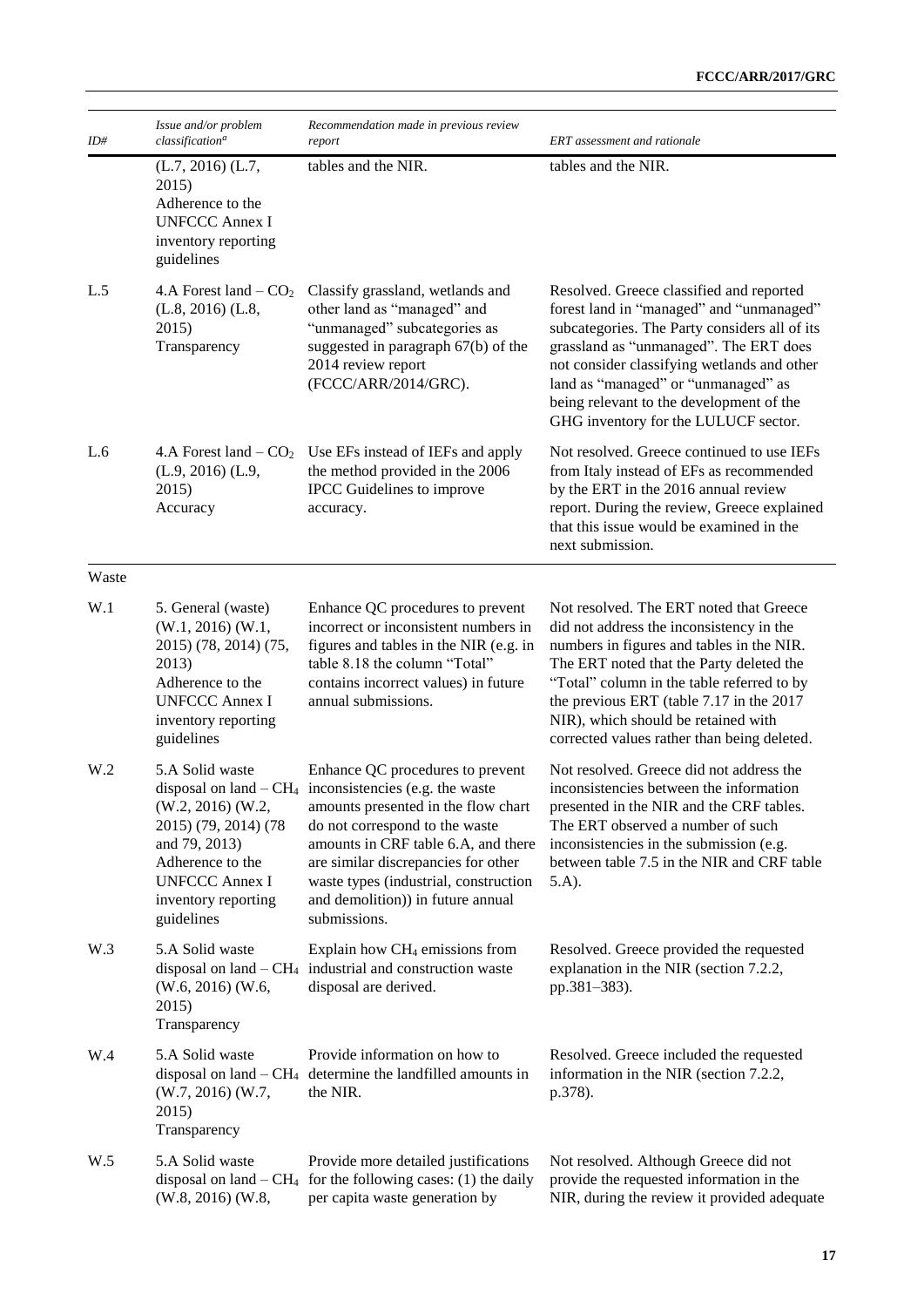| ID#  | Issue and/or problem<br>classification <sup>a</sup>                                                                                                                                      | Recommendation made in previous review<br>report                                                                                                                                                                                                                                                                                                                                                                | ERT assessment and rationale                                                                                                                                                                                                                                                                                                                                                                             |
|------|------------------------------------------------------------------------------------------------------------------------------------------------------------------------------------------|-----------------------------------------------------------------------------------------------------------------------------------------------------------------------------------------------------------------------------------------------------------------------------------------------------------------------------------------------------------------------------------------------------------------|----------------------------------------------------------------------------------------------------------------------------------------------------------------------------------------------------------------------------------------------------------------------------------------------------------------------------------------------------------------------------------------------------------|
|      | 2015)<br>Transparency                                                                                                                                                                    | tourists, which has been assumed to<br>(2) the municipal solid waste<br>generation rate, which is assumed to<br>change annually by 0.028<br>kg/person/day.                                                                                                                                                                                                                                                      | information on this issue, which the ERT<br>be 2.1 kg/person/day since 1990; and noted would add transparency to the Party's<br>future submissions. For example, Greece<br>explained that it estimated the tourist<br>population in permanent population terms<br>by dividing by 365 the total annual tourist<br>overnight stays by foreign tourists collected<br>by the national statistical authority. |
| W.6  | 5.A Solid waste<br>disposal on land $-CH4$<br>(W.9, 2016) (W.9,<br>2015)<br>Transparency                                                                                                 | Improve the documentation of the<br>justifications for: (1) the share of<br>putrescibles, which is assumed to<br>decrease by 0.3 per cent annually;<br>(2) the share of paper and plastics,<br>which is assumed to increase by 0.2<br>per cent annually; and (3) the share<br>of garden waste, park waste and<br>other non-food organic putrescibles,<br>wood and textiles, which is assumed<br>to be constant. | Not resolved. Although Greece did not<br>provide the requested information in the<br>NIR, during the review it provided detailed<br>information on this issue, which the ERT<br>noted would add transparency to the Party's<br>future submissions.                                                                                                                                                       |
| W.7  | 5.A Solid waste<br>$(W.10, 2016)$ $(W.10,$<br>2015)<br>Accuracy                                                                                                                          | Justify in the NIR why a higher F<br>disposal on land $-CH_4$ value than the default is adopted for<br>sewage sludge.                                                                                                                                                                                                                                                                                           | Resolved. Greece stated in the NIR (section<br>7.3.2, p.388) that it used an F value of 0.6<br>(60 per cent). However, during the review,<br>the Party explained that it used the default F<br>value of 50 per cent for the estimation of<br>emissions and that the F value reported in<br>the NIR is incorrect (see ID#W.19 in table<br>5).                                                             |
| W.8  | 5.A Solid waste<br>$(W.11, 2016)$ $(W.11, 2016)$<br>2015)<br>Accuracy                                                                                                                    | Correct the uncertainty values for<br>disposal on land $-CH_4$ CH <sub>4</sub> emissions, if necessary, or<br>justify the low values reported.                                                                                                                                                                                                                                                                  | Not resolved. Greece did not correct the<br>uncertainty values for CH <sub>4</sub> emissions or<br>justify the low values reported.                                                                                                                                                                                                                                                                      |
| W.9  | 5.A Solid waste<br>$(W.12, 2016)$ $(W.12, 2016)$<br>2015)<br>Transparency                                                                                                                | Provide in the NIR supporting<br>disposal on land $-$ CH <sub>4</sub> information on how the CH <sub>4</sub><br>recovery data are obtained.                                                                                                                                                                                                                                                                     | Resolved. Greece provided detailed<br>information on this issue in the NIR (section<br>7.2.2, p.379).                                                                                                                                                                                                                                                                                                    |
| W.10 | 5.C.1 Waste<br>incineration $-$ CO <sub>2</sub> ,<br>$CH_4$ and $N_2O$<br>(W.13, 2016) (W.13,<br>2015)<br>Adherence to the<br><b>UNFCCC Annex I</b><br>inventory reporting<br>guidelines | Review the uncertainties and correct<br>them if necessary, or justify the<br>reported values.                                                                                                                                                                                                                                                                                                                   | Not resolved. Greece neither corrected the<br>uncertainty values nor provided a<br>justification for them.                                                                                                                                                                                                                                                                                               |
| W.11 | 5.D Wastewater<br>treatment and<br>discharge $-CH4$<br>$(W.3, 2016)$ $(W.3, 2016)$<br>2015) (80, 2014) (80,<br>2013)                                                                     | Include all important parameters<br>(especially MCF) for all types of<br>treatment in the NIR to further<br>increase the transparency of<br>reporting.                                                                                                                                                                                                                                                          | Addressing. Although Greece included<br>additional information on some parameters<br>(e.g. total organic waste, EF, CH <sub>4</sub> recovery)<br>in the NIR (section 7.3.2), it did not include<br>information on all the relevant<br>parameters for all types of treatment,                                                                                                                             |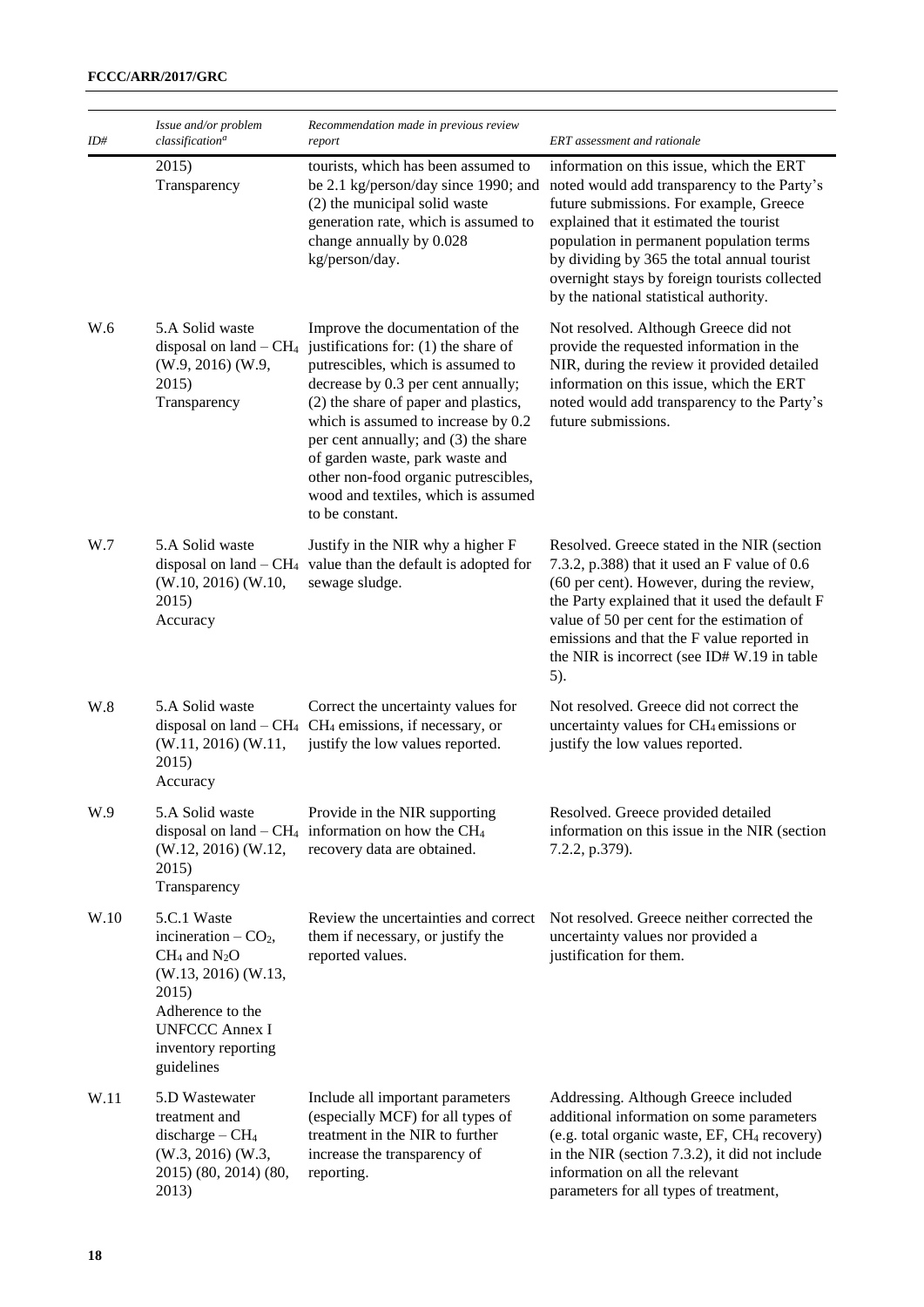| ID#              | Issue and/or problem<br>classification <sup>a</sup>                                                           | Recommendation made in previous review<br>report                                                                                                                                                                                                       | <b>ERT</b> assessment and rationale                                                                                                                                                                                                                                                                                                                                                                                                 |
|------------------|---------------------------------------------------------------------------------------------------------------|--------------------------------------------------------------------------------------------------------------------------------------------------------------------------------------------------------------------------------------------------------|-------------------------------------------------------------------------------------------------------------------------------------------------------------------------------------------------------------------------------------------------------------------------------------------------------------------------------------------------------------------------------------------------------------------------------------|
|                  | Transparency                                                                                                  |                                                                                                                                                                                                                                                        | including MCF values.                                                                                                                                                                                                                                                                                                                                                                                                               |
| W.12             | 5.D Wastewater<br>treatment and<br>discharge $-CH4$<br>(W.4, 2016) (W.4,<br>2015) (81, 2014)<br>Comparability | Change the reporting on $CH4$<br>recovery either by providing an<br>estimate of the amount of recovered<br>CH <sub>4</sub> , or by replacing the currently<br>used notation key with "NE" for the<br>case where no numerical estimate is<br>available. | Not resolved. Greece continued to report<br>$CH4$ recovery using the notation key "NO"<br>in CRF table 5.D (see ID# W.29 in table 5).                                                                                                                                                                                                                                                                                               |
| W.13             | 5.D Wastewater<br>treatment and<br>discharge $-CH4$<br>(W.5, 2016) (W.5,<br>2015) (82, 2014)<br>Comparability | Increase the consistency of<br>CRF tables, preferably by also<br>reporting the total organic waste<br>from the relevant industries in the<br>CRF tables.                                                                                               | Not resolved. Greece did not provide the<br>information between the NIR and the requested information in CRF table 5.D<br>(e.g. for 2015 total organic product, the sum<br>of COD values is 249.34 kt in table 7.19 of<br>the NIR and 158.39 kt in CRF table 5.D).                                                                                                                                                                  |
| W.14             | 5.D Wastewater<br>treatment and<br>discharge $-CH4$<br>(W.14, 2016) (W.14,<br>2015)<br>Accuracy               | Estimate MCF values for aerobic<br>systems in Greece.                                                                                                                                                                                                  | Resolved. As reported in the NIR (section<br>7.3.5, p.394), Greece performed<br>recalculations following the<br>recommendation from the previous review.                                                                                                                                                                                                                                                                            |
| <b>KP-LULUCF</b> |                                                                                                               |                                                                                                                                                                                                                                                        |                                                                                                                                                                                                                                                                                                                                                                                                                                     |
| KL.1             | Forest management -<br>CO <sub>2</sub><br>(KL.1, 2016) (KL.1,<br>2015)<br>Transparency                        | reason and justification for using a<br>different period for calibrating<br>emissions from natural disturbances<br>for accounting for afforestation,<br>deforestation and FM in accordance<br>with decision 2/CMP.7, annex,<br>paragraph 33.           | Report in the NIR information on the Resolved. Although the NIR (sections 9.4.4)<br>and 9.5.2.1) states that Greece used the<br>calibration periods 1994-2015 and 1990-<br>2015 for AR and FM, respectively, the Party<br>explained in the NIR (footnote 10, p.423)<br>that the afforestation activity occurred for<br>the first time in 1994 so the same calibration<br>period is used for accounting for<br>afforestation and FM. |
| KL.2             | Forest management -<br>CO <sub>2</sub><br>(KL.2, 2016) (KL.2,<br>2015)<br>Transparency                        | Provide information on the<br>uncertainty assessment for KP-<br>LULUCF activities in the NIR.                                                                                                                                                          | Resolved. Greece provided in the NIR<br>(section 1.7.2 and annex IV) detailed<br>information on the uncertainty assessment<br>for KP-LULUCF activities.                                                                                                                                                                                                                                                                             |

<sup>*a*</sup> References in parentheses are to the paragraph(s) and the year(s) of the previous review report(s) where the issue and/or problem was raised. Issues are identified in accordance with paragraphs 80–83 of the UNFCCC review guidelines and classified as per paragraph 81 of the same guidelines. Problems are identified and classified as problems of transparency, accuracy, consistency, completeness or comparability in accordance with paragraph 69 of the Article 8 review guidelines, in conjunction with decision  $4$ /CMP.11.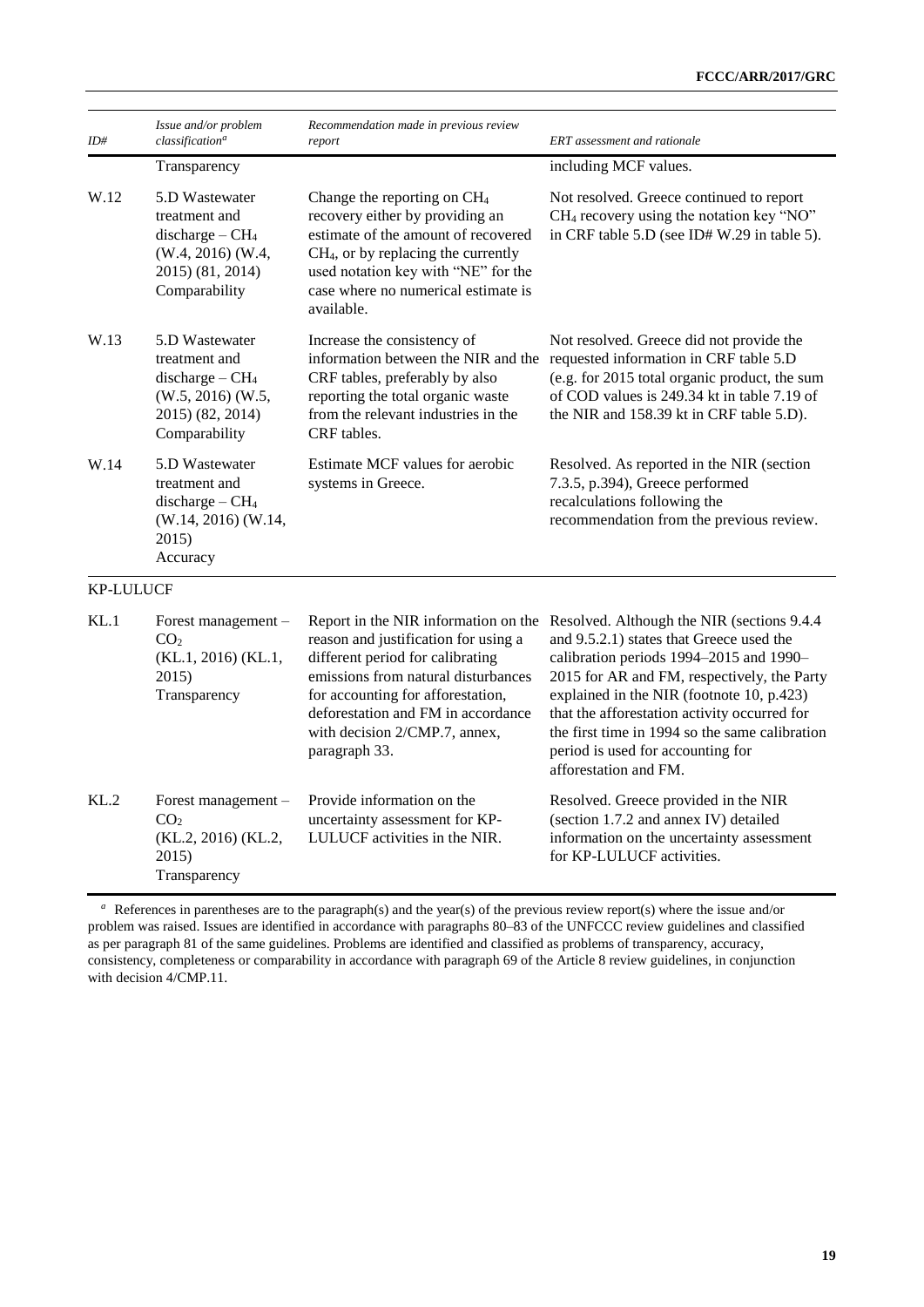# **IV. Issues identified in three successive reviews and not addressed by the Party**

8. In accordance with paragraph 83 of the UNFCCC review guidelines, the ERT noted that the issues included in table 4 have been identified in three successive reviews, including the review of the 2017 annual submission of Greece, and have not been addressed by the Party.

Table 4

|  |  |  | Issues identified in three successive reviews and not addressed by Greece |  |
|--|--|--|---------------------------------------------------------------------------|--|
|  |  |  |                                                                           |  |

| ID#         | Previous recommendation for the issue identified                                                                                                                                                                                                                                                                                                                     | Number of successive reviews<br>issue not addressed <sup>a</sup> |
|-------------|----------------------------------------------------------------------------------------------------------------------------------------------------------------------------------------------------------------------------------------------------------------------------------------------------------------------------------------------------------------------|------------------------------------------------------------------|
| General     |                                                                                                                                                                                                                                                                                                                                                                      |                                                                  |
| G.1         | Estimate and report emissions from all mandatory categories                                                                                                                                                                                                                                                                                                          | $3(2014 - 2017)$                                                 |
| Energy      |                                                                                                                                                                                                                                                                                                                                                                      |                                                                  |
| E.2         | Implement the reallocation of emissions (liquid fuels that<br>were used as feedstocks in ammonia production from the<br>energy sector to the IPPU sector) and transparently document<br>the impact of this reallocation in the relevant categories as<br>well as in the comparison between the reference and sectoral<br>approaches                                  | $5(2012 - 2017)$                                                 |
| E.11        | Reallocate emissions from ground activities at airports from<br>road transportation to other transportation                                                                                                                                                                                                                                                          | $3(2014 - 2017)$                                                 |
| <b>IPPU</b> |                                                                                                                                                                                                                                                                                                                                                                      |                                                                  |
| I.2         | Implement the results of the new survey (to be published in<br>2015) in the annual submission                                                                                                                                                                                                                                                                        | $4(2013 - 2017)$                                                 |
| I.3         | Improve the transparency of the NIR by including<br>information similar to that provided to the ERT during the<br>review on assumptions used in calculating emissions from<br>refrigeration and air-conditioning equipment, including a plan<br>for periodically verifying the expert judgments, because<br>production and operating standards change over the years | $3(2014 - 2017)$                                                 |
| I.7         | Continue the dialogue with the industry association, the Pan-<br>Hellenic Association of Insulating Companies, in order to<br>increase the percentage of respondents to the survey on<br>imported foam products                                                                                                                                                      | $3(2014 - 2017)$                                                 |
| Agriculture |                                                                                                                                                                                                                                                                                                                                                                      |                                                                  |
| A.6         | Provide an explanation of how the equation using country-<br>specific values for Ym and digestibility was developed                                                                                                                                                                                                                                                  | $3(2014 - 2017)$                                                 |
| A.8         | Show all EFs in tabular format, and also provide detailed<br>information to explain the reasons for using the Swiss EF for<br>poultry                                                                                                                                                                                                                                | $3(2014 - 2017)$                                                 |
| A.9         | Include additional information on the CH <sub>4</sub> EFs and<br>parameters used for cattle and sheep in tabular format                                                                                                                                                                                                                                              | $3(2014 - 2017)$                                                 |
| A.12        | Provide all the $N_2O$ EFs and parameters used for calculating<br>$N_2O$ emissions, for example in tabular format                                                                                                                                                                                                                                                    | $3(2014 - 2017)$                                                 |
| A.14        | Improve the transparency of reporting by including in the<br>annual submission all equations, all factors and the N values<br>of all AD applied to soils that are used to estimate $N_2O$                                                                                                                                                                            | $3(2014 - 2017)$                                                 |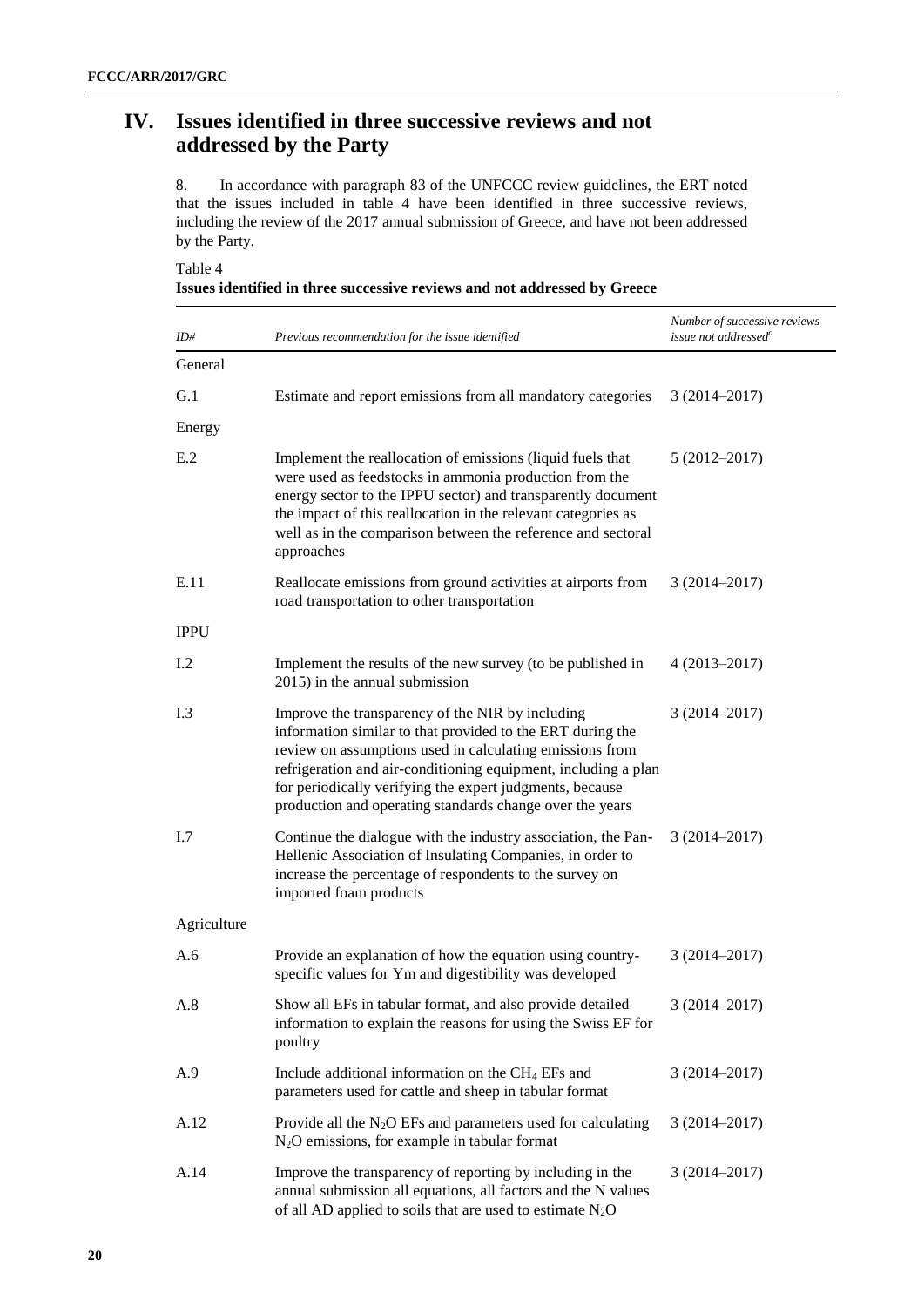| ID#              | Previous recommendation for the issue identified                                                                                                                                                                                                                                                                                                       | Number of successive reviews<br>issue not addressed <sup>a</sup> |
|------------------|--------------------------------------------------------------------------------------------------------------------------------------------------------------------------------------------------------------------------------------------------------------------------------------------------------------------------------------------------------|------------------------------------------------------------------|
|                  | emissions                                                                                                                                                                                                                                                                                                                                              |                                                                  |
| <b>LULUCF</b>    |                                                                                                                                                                                                                                                                                                                                                        |                                                                  |
| L.2              | Make efforts to collect the necessary information and report<br>the AD and emission/removal estimates for the carbon stock<br>changes in the living biomass and dead organic matter pools<br>in grassland converted to forest land; and carbon stock<br>changes in living biomass in cropland converted to<br>settlements in future annual submissions | $4(2013 - 2017)$                                                 |
| Waste            |                                                                                                                                                                                                                                                                                                                                                        |                                                                  |
| W.1              | Enhance QC procedures to prevent incorrect or inconsistent<br>numbers in figures and tables in the NIR (e.g. in table 8.18)<br>the column "Total" contains incorrect values) in future annual<br>submissions                                                                                                                                           | $4(2013 - 2017)$                                                 |
| W <sub>0</sub>   | Enhance QC procedures to prevent inconsistencies (e.g. the<br>waste amounts presented in the flow chart do not correspond<br>to the waste amounts in CRF table 6.A, and there are similar<br>discrepancies for other waste types (industrial, construction<br>and demolition)) in future annual submissions                                            | $4(2013 - 2017)$                                                 |
| W.11             | Include all important parameters (especially MCF) for all<br>types of treatment in the NIR to further increase the<br>transparency of reporting                                                                                                                                                                                                        | $4(2013 - 2017)$                                                 |
| W.12             | Change the reporting on CH <sub>4</sub> recovery either by providing an<br>estimate of the amount of recovered CH <sub>4</sub> , or by replacing the<br>currently used notation key with "NE" for the case where no<br>numerical estimate is available                                                                                                 | $3(2014 - 2017)$                                                 |
| W.13             | Increase the consistency of information between the NIR and<br>the CRF tables, preferably by also reporting the total organic<br>waste from the relevant industries in the CRF tables                                                                                                                                                                  | $3(2014 - 2017)$                                                 |
| <b>KP-LULUCF</b> |                                                                                                                                                                                                                                                                                                                                                        |                                                                  |
|                  | No such issues for KP-LULUCF activities were identified                                                                                                                                                                                                                                                                                                |                                                                  |

<sup>a</sup> The review of the 2016 annual submission was held in conjunction with the review of the 2015 annual submission. Since the reviews of the 2015 and 2016 annual submissions were not successive reviews, but were held in conjunction, for the purpose of counting successive years in table 4, 2015/2016 are considered as one year.

### **V. Additional findings made during the 2017 individual inventory review**

9. Table 5 contains findings made by the ERT during the individual review of the 2017 annual submission of Greece that are additional to those identified in table 3.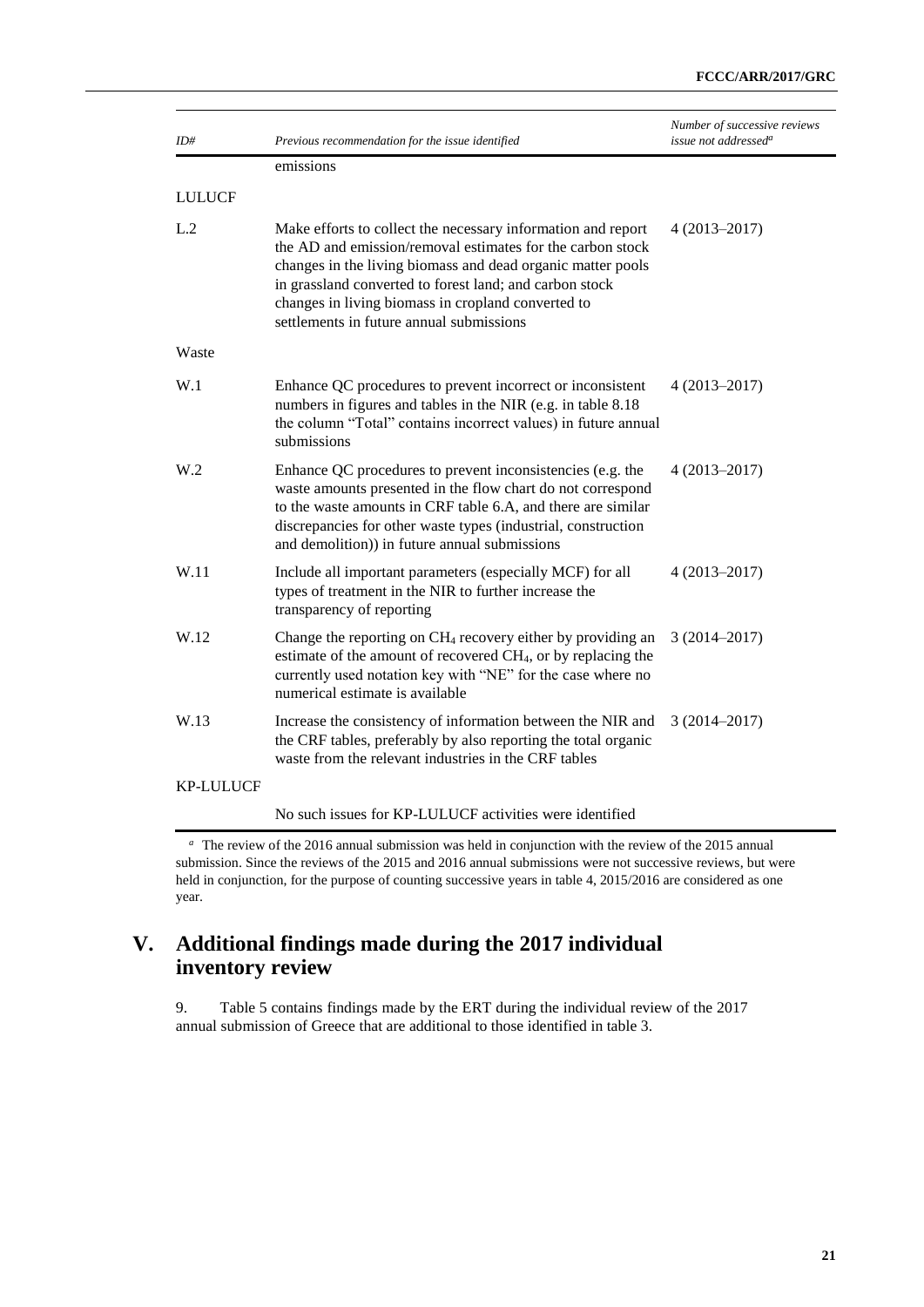**22**

| ID#     | Finding classification                                       | Description of the finding with recommendation or encouragement                                                                                                                                                                                                                                                                                                                                                                                                                                                                                                                                                                                                                                | Is finding an issue<br>and/or a problem? $d$ If<br>yes, classify by type                                  |
|---------|--------------------------------------------------------------|------------------------------------------------------------------------------------------------------------------------------------------------------------------------------------------------------------------------------------------------------------------------------------------------------------------------------------------------------------------------------------------------------------------------------------------------------------------------------------------------------------------------------------------------------------------------------------------------------------------------------------------------------------------------------------------------|-----------------------------------------------------------------------------------------------------------|
| General |                                                              |                                                                                                                                                                                                                                                                                                                                                                                                                                                                                                                                                                                                                                                                                                |                                                                                                           |
| G.5     | CRF tables                                                   | Greece did not report any information in CRF table 9 ("Completeness – information on notation keys"). During the<br>review, the Party explained that CRF table 9 was not filled owing to issues with some functionalities of the new CRF<br>Reporter software (e.g. inserting comments in cells that contain notation keys) and that it would report complete<br>information in this table in the next submission if the CRF Reporter software allowed it. The ERT noted, however, that, in<br>response to a request for clarification from the ERT, the secretariat confirmed that there was no such problem with the<br>CRF Reporter software for the 2017 submissions.                      | Yes.<br>Comparability                                                                                     |
|         |                                                              | The ERT recommends that Greece report complete information in CRF table 9 in the next submission.                                                                                                                                                                                                                                                                                                                                                                                                                                                                                                                                                                                              |                                                                                                           |
| G.6     | Article 3,<br>paragraph 14, of<br>the Kyoto Protocol         | Greece did not provide information on changes in its reporting of the minimization of adverse impacts in accordance with<br>Article 3, paragraph 14, of the Kyoto Protocol in its annual submission. The ERT noted that the Party provided the same<br>information relating to actions taken to minimize adverse social, environmental and economic impacts on developing<br>country Parties as required under Article 3, paragraph 14, of the Kyoto Protocol in the NIR of the 2016 and 2017 annual<br>submissions. During the review, Greece confirmed that there were no changes in that regard and that it planned to review<br>and update this chapter in the NIR of the next submission. | Yes. Adherence to<br>reporting<br>guidelines under<br>Article 7,<br>paragraph 1, of the<br>Kyoto Protocol |
|         |                                                              | The ERT recommends that Greece, in its annual submission, report any changes in the information provided under Article<br>3, paragraph 14, in accordance with decision 15/CMP.1, in conjunction with decision 3/CMP.11, and clarify in the NIR if<br>there are no changes in that regard.                                                                                                                                                                                                                                                                                                                                                                                                      |                                                                                                           |
| Energy  |                                                              |                                                                                                                                                                                                                                                                                                                                                                                                                                                                                                                                                                                                                                                                                                |                                                                                                           |
| E.17    | 1.A.2.c Chemicals<br>$-$ liquid fuels $-$<br>CO <sub>2</sub> | Noting the explanation provided by Greece during the review regarding the difficulty in allocating liquid fuels used as<br>feedstocks for ammonia production to the IPPU sector (see ID #E.2 in table 3), and noting that the 2006 IPCC Guidelines<br>recognize that national circumstances might lead to some IPPU emissions being reported in the energy sector (volume 3,<br>chapter 1, section 1.4.4), the ERT concludes that, if properly documented, the Party's current allocation of liquid fuels is<br>acceptable.                                                                                                                                                                    | Yes. Transparency                                                                                         |
|         |                                                              | The ERT recommends that Greece include, in the NIR, the information on the difficulties in identifying the amount of<br>liquid feedstocks associated with ammonia production that was provided to the ERTs during the reviews in 2016 and 2017<br>and document in the NIR where emissions from liquid fuels used as feedstocks for ammonia production are reported.                                                                                                                                                                                                                                                                                                                            |                                                                                                           |
| E.18    | 1.A.3.d Domestic<br>$navigation - liquid$<br>fuels $- N_2O$  | The ERT noted that the IEF for gas/diesel oil for $N_2O$ emissions from inland navigation (30.00 kg/TJ) is much higher than Yes. Accuracy<br>those used by most other countries $(2-4 \text{ kg/TJ})$ as well as the only default EF for liquid fuels for this category (heavy<br>fuel oil) provided in the 2006 IPCC Guidelines (2 kg/TJ). During the review, the Party explained that the NIR (table 3.2)                                                                                                                                                                                                                                                                                    |                                                                                                           |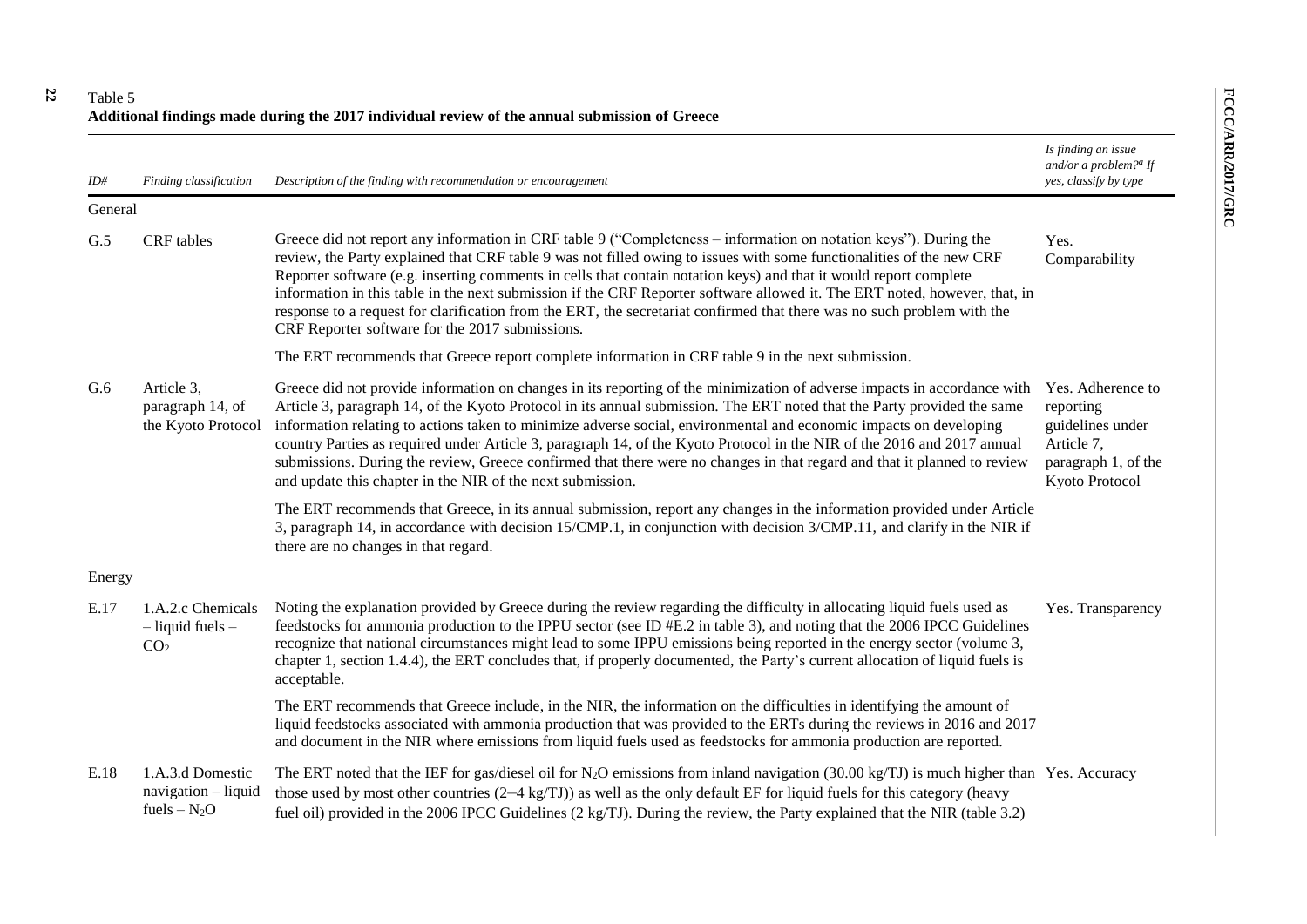| ID#         | Finding classification                        | Description of the finding with recommendation or encouragement                                                                                                                                                                                                                                                                                                                                                                                                                                                                                                                                                                                                                                                                                                                                                                                                                                                                                             | Is finding an issue<br>and/or a problem? <sup>a</sup> If<br>yes, classify by type |
|-------------|-----------------------------------------------|-------------------------------------------------------------------------------------------------------------------------------------------------------------------------------------------------------------------------------------------------------------------------------------------------------------------------------------------------------------------------------------------------------------------------------------------------------------------------------------------------------------------------------------------------------------------------------------------------------------------------------------------------------------------------------------------------------------------------------------------------------------------------------------------------------------------------------------------------------------------------------------------------------------------------------------------------------------|-----------------------------------------------------------------------------------|
|             |                                               | describes the methods and EF used in a more detailed and disaggregated manner compared with the information reported<br>in the CRF tables, including by referencing the EMEP/EEA Air Pollutant Emission Inventory Guidebook as a source of<br>information.                                                                                                                                                                                                                                                                                                                                                                                                                                                                                                                                                                                                                                                                                                  |                                                                                   |
|             |                                               | The ERT recommends that Greece either provide transparent information on the reasons for the significant difference<br>between the value of the IEF for gas/diesel oil for $N_2O$ emissions from inland navigation and the default EF value<br>provided in the 2006 IPCC Guidelines, or revise the EFs to make them consistent with the default EFs provided in the<br>2006 IPCC Guidelines.                                                                                                                                                                                                                                                                                                                                                                                                                                                                                                                                                                |                                                                                   |
| <b>IPPU</b> |                                               |                                                                                                                                                                                                                                                                                                                                                                                                                                                                                                                                                                                                                                                                                                                                                                                                                                                                                                                                                             |                                                                                   |
| I.10        | 2. General (IPPU)                             | The NIR contains several references to the IPCC good practice guidance in the chapter on the IPPU sector (e.g. sections<br>4.2.2, 4.7 and 4.20.2). The ERT notes, however, that the UNFCCC Annex I inventory reporting guidelines mandate the<br>use of the 2006 IPCC Guidelines. During the review, Greece explained that the references to the IPCC good practice<br>guidance are due to typographical errors and that the correct references should be to the 2006 IPCC Guidelines.                                                                                                                                                                                                                                                                                                                                                                                                                                                                      | Yes. Adherence to<br>the UNFCCC<br>Annex I inventory<br>reporting                 |
|             |                                               | The ERT recommends that Greece replace the incorrect references to the IPCC good practice guidance in the chapter on<br>the IPPU sector in the NIR with references to the 2006 IPCC Guidelines.                                                                                                                                                                                                                                                                                                                                                                                                                                                                                                                                                                                                                                                                                                                                                             | guidelines                                                                        |
| I.11        | 2.A.2 Lime<br>production $-$ CO <sub>2</sub>  | The ERT noted that the CO <sub>2</sub> IEF values from lime production for Greece for the period 1990–2006 are very high in<br>comparison with those of other European countries with similar production systems (the CO <sub>2</sub> IEF for Greece averaged<br>0.82 t CO <sub>2</sub> /t lime while for other European countries it ranged from .0.44 to 0.81 t CO <sub>2</sub> /t lime during this time period).<br>The NIR does not provide an explanation for the high IEF values. During the review, Greece explained that in order to<br>improve time-series consistency, in 2013 it recalculated the emissions for the years prior to 2005, based on the available<br>data from the EU ETS for the years 2005–2009 using the overlap technique from the 2006 IPCC Guidelines. The high<br>values of the IEF stem from the higher values of the EFs for the years 2005–2009 compared with those of recent years<br>from the verified EU ETS reports. | Yes. Transparency                                                                 |
|             |                                               | The ERT recommends that Greece include in the NIR an explanation for the high IEF values for $CO2$ emissions from lime<br>production for the period 1990–2006.                                                                                                                                                                                                                                                                                                                                                                                                                                                                                                                                                                                                                                                                                                                                                                                              |                                                                                   |
| I.12        | 2.B.10 Other<br>(chemical industry)<br>$-CO2$ | Greece reported the $CO2$ emissions associated with hydrogen production from liquid fuels under the subcategory 1.A.1.b<br>(petroleum refining). The NIR states that $CO2$ emissions from hydrogen production are estimated on the basis of the<br>amount of natural gas consumed in the process. During the review, the Party explained that CO <sub>2</sub> emissions from hydrogen<br>production from liquid fuels are reported under the subcategory 1.A.1.b because while disaggregated data on the amount<br>of liquid fuels used for hydrogen production are available from the EU ETS reports for the period 2005–2015, for the<br>period 1990–2004 the amount of liquid fuel used for hydrogen production is reported together with the amount of fuel<br>combusted in the refineries as provided in the national energy balance. It is therefore not possible to report these                                                                     | Yes. Transparency                                                                 |

**23**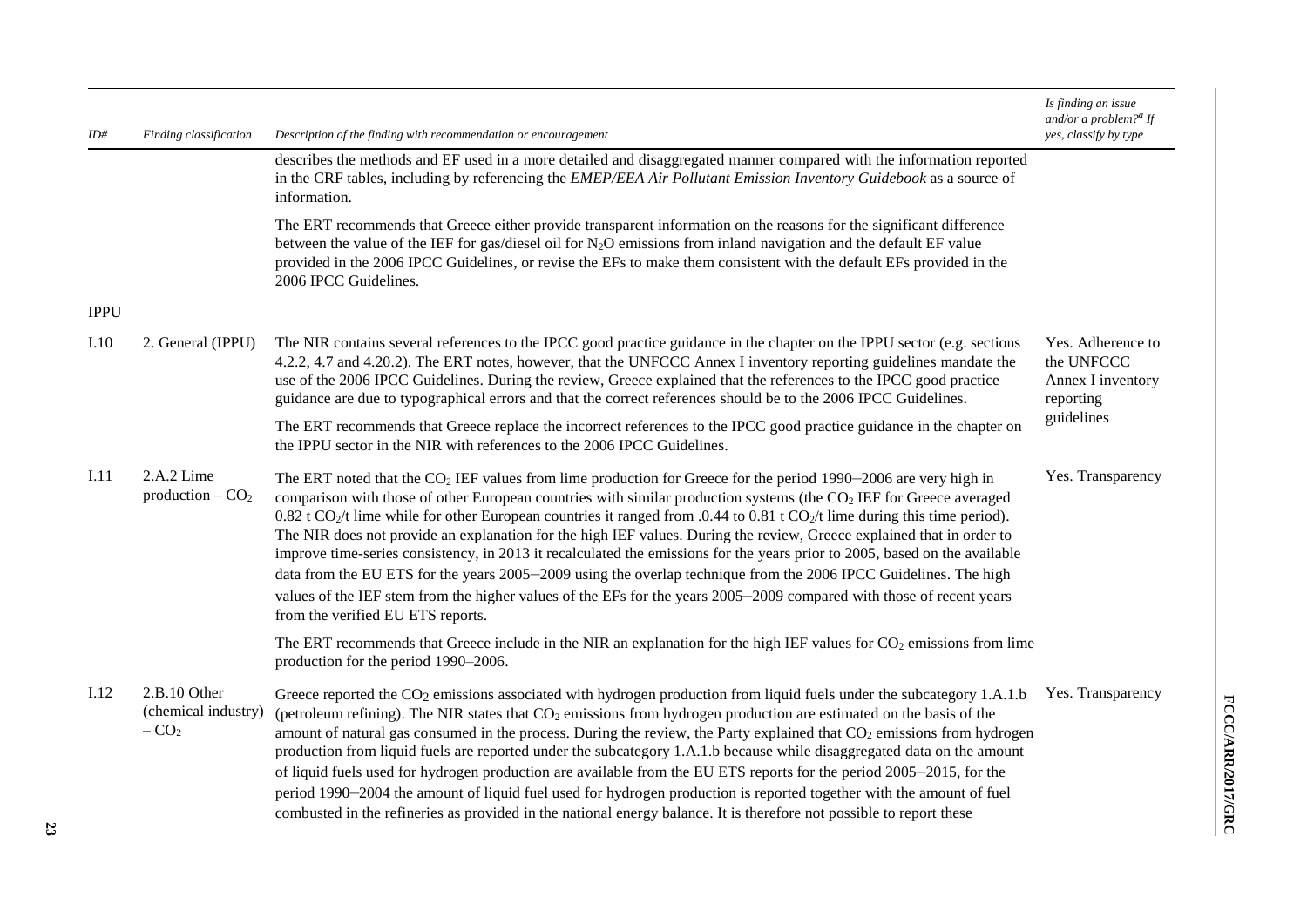FCCC/ARR/2017/GRC

*ID# Finding classification Description of the finding with recommendation or encouragement Is finding an issue and/or a problem? a If yes, classify by type* emissions separately for the period 1990–2004. The ERT recommends that Greece include in the NIR the explanation for reporting the  $CO<sub>2</sub>$  emissions associated with hydrogen production from liquid fuels under the subcategory 1.A.1.b (petroleum refining) provided during the review. I.13 2.C.5 Lead production –  $CO<sub>2</sub>$ As stated in the NIR (section 4.14), Greece estimated the emissions from lead production using the default EF (0.52 t  $CO<sub>2</sub>/t$  lead) from the 2006 IPCC Guidelines, which is based on an assumption of 80 per cent of lead produced from the Imperial Smelting Furnace and 20 per cent of lead produced by direct smelting. In addition, the Party used the default EF from the 2006 IPCC Guidelines for the treatment of secondary raw materials  $(0.20 \text{ t } \text{CO}_2/\text{t } \text{lead})$ . The ERT noted, however, that while the IEF for the period 1990–2002 is indeed equal to the default EF from the 2006 IPCC Guidelines (i.e. implying primary lead production), the IEF shows a fluctuating trend in the period 2003–2015, ranging from 0.20 to  $0.45$  t CO<sub>2</sub>/t lead. The ERT further noted that the NIR does not include information on any changes in primary and secondary lead production that could have been responsible for such fluctuations in the IEF values since 2003. During the review, Greece explained that the fluctuations in the IEF values since 2003 are due to changes in lead production, noting that, as reported by the national statistical authority, while there was no secondary production in Greece before 2003, there have been both primary and secondary lead production in all years since 2003, except for 2004. The ERT recommends that Greece explain the changes in the  $CO<sub>2</sub> IEF$  values for lead production by including information on the changes in lead production across the time series in the NIR. Yes. Transparency  $I.14 \t 2.G.3 N<sub>2</sub>O from$ product uses  $-N_2O$  emissions and population (kt  $N_2O/1,000$  population) based on information from four European Parties included in Annex As stated in the NIR, Greece estimated the N<sub>2</sub>O emissions from product uses based on population using the ratio of N<sub>2</sub>O I to the Convention: Austria, Italy, the Netherlands and Spain. While Italy and Spain were chosen on account of their similarities in climate and conditions to Greece, Austria and the Netherlands were selected in order to be conservative in the estimation of emissions. The ERT noted, however, that the Party provided no information in the NIR on its efforts to obtain AD on the total amount of N<sub>2</sub>O supplied in a year in order to estimate the N<sub>2</sub>O emissions from product uses using the methodology provided in the 2006 IPCC Guidelines. During the review, Greece explained that although population data are updated annually based on the data published by Eurostat, the Party has not undertaken any research so as to be able to estimate these emissions. The ERT recommends that Greece estimate and report  $N<sub>2</sub>O$  emissions from product uses using the methodology provided in the 2006 IPCC Guidelines based on the total amount of  $N<sub>2</sub>O$  supplied in a year. Yes. Accuracy Agriculture A.18 3.B.1 Cattle – N<sub>2</sub>O Greece explained in the NIR (section 5.3.2, p.282) that it calculated the annual N excretion rates for dairy cattle using the tier 1 methodology (volume 4, chapter 10, equation 10.30) and the default N excretion rate for dairy cattle for Western Europe (volume 4, chapter 10, table 10.19) provided in the 2006 IPCC Guidelines. The ERT noted, however, that the NIR Annex I inventory Yes. Adherence to the UNFCCC

> (section 5.3.5, p.284) states that following the recommendations of the 2016 European Union review team, Greece recalculated N2O emissions from manure management for dairy cattle by applying the tier 2 methodology for the

reporting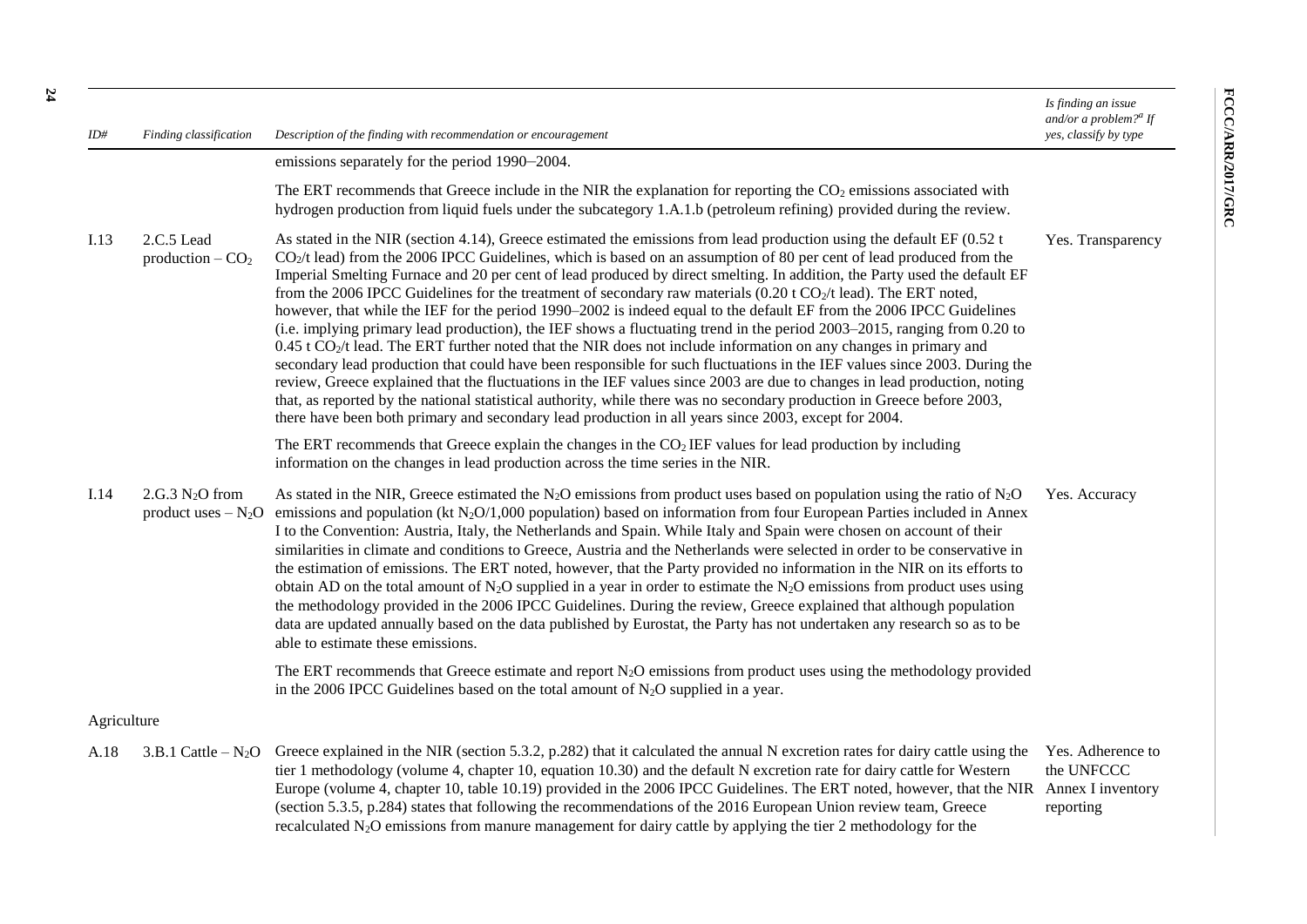| ID#  | Finding classification                                                                | Description of the finding with recommendation or encouragement                                                                                                                                                                                                                                                                                                                                                                                                                                                                                                                                                                                                                                                                                                                                                                                                                                                                                                                                                                                                                                                                                                                                                                                                                                                                                               | Is finding an issue<br>and/or a problem? <sup><i>a</i></sup> If<br>yes, classify by type |
|------|---------------------------------------------------------------------------------------|---------------------------------------------------------------------------------------------------------------------------------------------------------------------------------------------------------------------------------------------------------------------------------------------------------------------------------------------------------------------------------------------------------------------------------------------------------------------------------------------------------------------------------------------------------------------------------------------------------------------------------------------------------------------------------------------------------------------------------------------------------------------------------------------------------------------------------------------------------------------------------------------------------------------------------------------------------------------------------------------------------------------------------------------------------------------------------------------------------------------------------------------------------------------------------------------------------------------------------------------------------------------------------------------------------------------------------------------------------------|------------------------------------------------------------------------------------------|
|      |                                                                                       | estimation of annual N excretion rates provided in the 2006 IPCC Guidelines (volume 4, chapter 10, equations 10.31–<br>10.33) together with country-specific values of gross energy intake for dairy cattle (NIR, section 5.2.2, table 5.7) and the<br>percentage of crude protein in the diet of 16.5 per cent. During the review, the Party confirmed that it did indeed use the<br>tier 2 methodology provided in the 2006 IPCC Guidelines for the calculation of annual N excretion rates for dairy cattle.                                                                                                                                                                                                                                                                                                                                                                                                                                                                                                                                                                                                                                                                                                                                                                                                                                               | guidelines                                                                               |
|      |                                                                                       | The ERT recommends that Greece correct the description of the methodology used for the calculation of annual N<br>excretion rates for dairy cattle on page 282 of the NIR to make it consistent with the description on page 284, and clarify<br>that a tier 2 method was applied.                                                                                                                                                                                                                                                                                                                                                                                                                                                                                                                                                                                                                                                                                                                                                                                                                                                                                                                                                                                                                                                                            |                                                                                          |
| A.19 | $3.B.1$ Cattle $-N_2O$                                                                | As mentioned in ID# A.18 above, Greece recalculated the annual N excretion for dairy cattle by applying the tier 2 Yes. Accuracy<br>methodology provided in the 2006 IPCC Guidelines for the estimation of annual N excretion rates (volume 4, chapter 10,<br>equations 10.31–10.33) together with country-specific values of gross energy intake for dairy cattle. The ERT noted that<br>the calculation sheet provided by the Party in response to a request from the ERT showed that it used a different equation<br>than equation 10.31 from the 2006 IPCC Guidelines, resulting in a difference in N <sub>2</sub> O emissions of up to 22.8 kt CO <sub>2</sub> eq<br>(for 2004), which is below the threshold of significance in accordance with paragraph 37(b) of the UNFCCC Annex I<br>inventory reporting guidelines. As the underestimation was below the threshold for commencement of an adjustment<br>procedure in accordance with decision $22/CMP.1$ , annex, paragraph $80(b)$ , this issue was not included in the list of<br>potential problems and further questions raised by the ERT. Acknowledging the error during the review, Greece provided<br>the ERT with the correct emission estimates for $N_2O$ emissions from manure management for dairy cattle and explained<br>that the estimates will be revised in the next submission. |                                                                                          |
|      |                                                                                       | The ERT recommends that Greece recalculate the $N_2O$ emissions from manure management for dairy cattle using the<br>correct equation for the calculation of annual N excretion from the 2006 IPCC Guidelines.                                                                                                                                                                                                                                                                                                                                                                                                                                                                                                                                                                                                                                                                                                                                                                                                                                                                                                                                                                                                                                                                                                                                                |                                                                                          |
| A.20 | 3.D Direct and<br>indirect $N_2O$<br>emissions from<br>agricultural soils -<br>$N_2O$ | Greece reported direct $N_2O$ emissions from the application of sewage sludge (3.D.a.2.b) and crop residues (3.D.a.4) to<br>managed soils among those from other N input sources in CRF table 3.D. The ERT noted, however, that the Party did not<br>provide information on N inputs from sewage sludge and crop residues and the corresponding $N_2O$ emissions with such<br>information on other sources in the NIR (tables 5.22–5.25). During the review, Greece explained that it would provide<br>this information in the NIR of the next submission.                                                                                                                                                                                                                                                                                                                                                                                                                                                                                                                                                                                                                                                                                                                                                                                                    | Yes. Transparency                                                                        |
|      |                                                                                       | The ERT recommends that Greece include the information on N inputs from sewage sludge and crop residues and the<br>corresponding $N_2O$ emissions in the NIR.                                                                                                                                                                                                                                                                                                                                                                                                                                                                                                                                                                                                                                                                                                                                                                                                                                                                                                                                                                                                                                                                                                                                                                                                 |                                                                                          |
| A.21 | 3.D.a.2.b Sewage<br>sludge applied to<br>$soils - N2O$                                | The ERT noted significant inter-annual variations in the values of sewage sludge applied to soils in some years of the time Yes. Transparency<br>series. For example, while the value of sewage sludge applied to soils in the years 2007–2009 is 7.2 kg N/year, the values<br>for 2006 and 2010 are 1,353.6 kg N/year and 6,480 kg N/year, respectively. During the review, Greece explained that<br>according to the waste management department of the Ministry of Environment and Energy, the application of sewage<br>sludge as fertilizer to soils, being limited mainly to research projects and pilot studies, was high during the period 2004–<br>2006 owing to a large number of research projects and pilot studies and significantly lower during the period 2007–2009                                                                                                                                                                                                                                                                                                                                                                                                                                                                                                                                                                            |                                                                                          |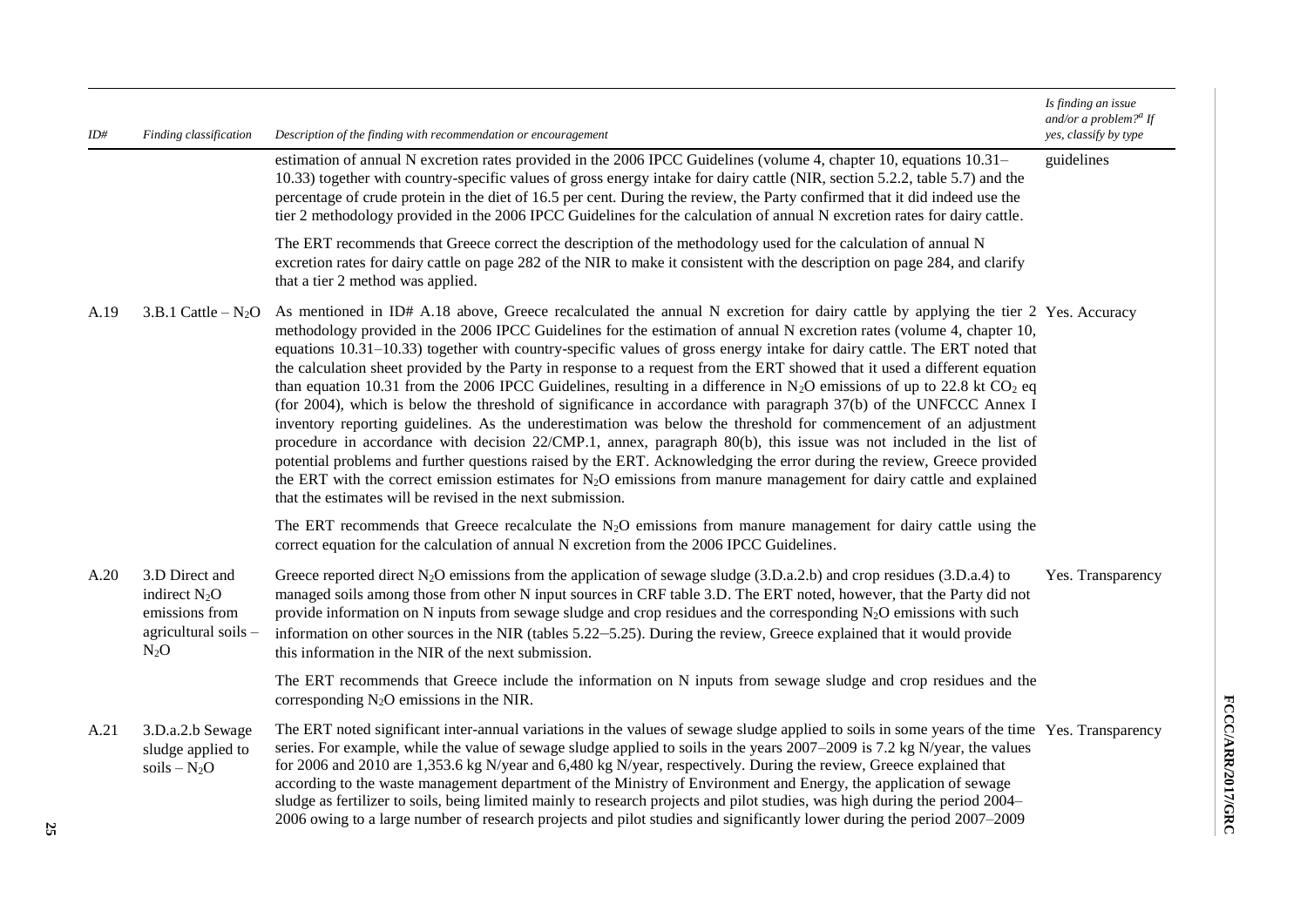*Is finding an issue and/or a problem? a If yes, classify by type*

*ID# Finding classification Description of the finding with recommendation or encouragement*

owing to a lack of such projects and studies.

The ERT recommends that Greece include in the NIR an explanation for the significant inter-annual variations in the values of sewage sludge applied to soils in the period 2006–2010.

#### LULUCF

L.7 4.A Forest land Greece reported the emissions and removals from all pools under grassland converted to forest land using the notation key "NE", even though it reported that area in CRF table 4.A (see also ID# L.2 in table 3). The ERT noted that the Party reported all of its grassland areas as managed grassland in CRF table 4.1. The ERT further noted that the Party reported more than 60 per cent of its forest land as unmanaged and, as a consequence, did not estimate and report the corresponding emissions and removals under the Convention. During the review, Greece explained that it considers the conversion of grassland to forest land as natural expansion of forests on grassland and thus not directly human-induced. Therefore, the Party does not estimate and report emissions and removals from such lands. During the review, Greece stated that it uses the same approach for estimating the carbon stock changes and associated GHG emissions from the forest land category for reporting under both the Convention and its Kyoto Protocol to maintain coherence between the two reporting processes. Greece uses a narrow definition of FM for the reporting under the Kyoto Protocol and thus reports and accounts for emissions and removals only from forest managed under a management plan while also following a similar approach for the reporting under the Convention. The Party further explained that it estimated and reported GHG emissions and removals from cropland converted to forest land both under the Convention and under AR activity in the reporting under the Kyoto Protocol. Yes. Completeness

> The ERT notes, however, that there are significant differences in the reporting requirements for the LULUCF sector under the Convention and those for LULUCF activities under the Kyoto Protocol. While for the reporting under the Kyoto Protocol (decision 2/CMP.7, annex, paras. 2 and 9) Parties are required to report and account for anthropogenic GHG emissions and removals from direct human-induced AR and human-induced FM only, under the Convention reporting, Parties have to report on emissions and removals from the entire managed land consistent with the national definition of managed land. According to the 2006 IPCC Guidelines (volume 4, chapter 4, section 4.1), the national definitions of managed forest should cover all forests subject to human intervention, including the full range of management practices, namely protecting forests, raising plantations, promoting natural regeneration, producing commercial timber, extracting non-commercial fuelwood and abandoning managed land. The ERT thus considers that emissions and removals from grassland converted to forest land through natural expansion of forest over managed grassland should be estimated and reported under the Convention reporting.

> The ERT recommends that Greece, in addition to following the recommendation in ID# L.2 in table 3 regarding the reporting of carbon stock changes in living biomass, deadwood and litter, estimate and report emissions and removals from mineral and organic soils from grassland converted to forest land through natural expansion of forest over managed grassland or provide transparent information justifying why it has not estimated and reported emissions and removals from managed grassland converted to forest land, taking into account the relevant guidance provided in the

**26**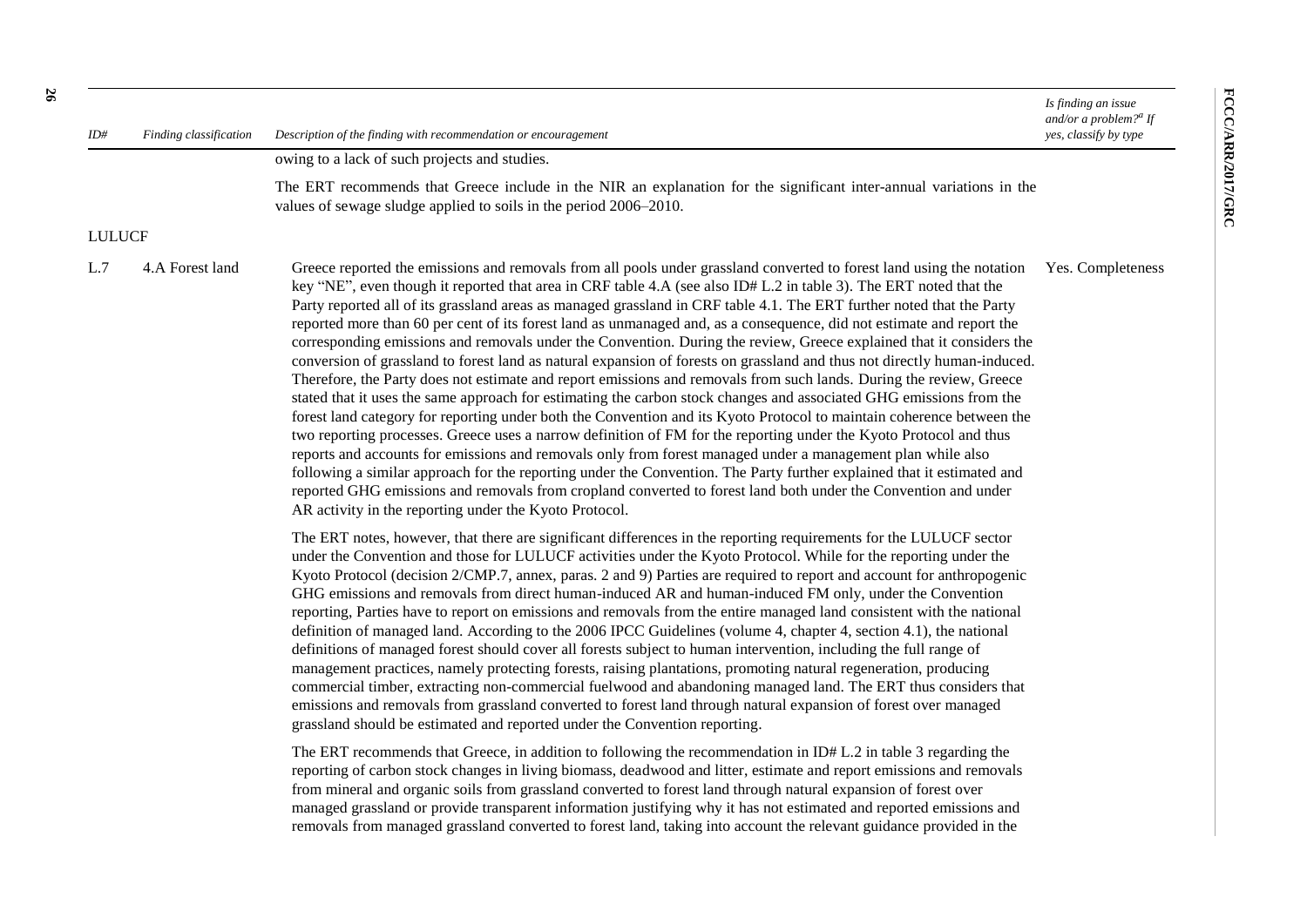| ID# | Finding classification                                | Description of the finding with recommendation or encouragement                                                                                                                                                                                                                                                                                                                                                                                                                                                                                                                                                                                                                                                                                                                                                                                                                                                                                                                                                                                                                                                                                                                                                                                                                                                                                                                                                                                                                                                                                                                            | Is finding an issue<br>and/or a problem? $a$ If<br>yes, classify by type |
|-----|-------------------------------------------------------|--------------------------------------------------------------------------------------------------------------------------------------------------------------------------------------------------------------------------------------------------------------------------------------------------------------------------------------------------------------------------------------------------------------------------------------------------------------------------------------------------------------------------------------------------------------------------------------------------------------------------------------------------------------------------------------------------------------------------------------------------------------------------------------------------------------------------------------------------------------------------------------------------------------------------------------------------------------------------------------------------------------------------------------------------------------------------------------------------------------------------------------------------------------------------------------------------------------------------------------------------------------------------------------------------------------------------------------------------------------------------------------------------------------------------------------------------------------------------------------------------------------------------------------------------------------------------------------------|--------------------------------------------------------------------------|
|     |                                                       | 2006 IPCC Guidelines (volume 4, chapter 4, section 4.1). The ERT also recommends that Greece provide a transparent<br>definition of managed forest land and information on how this definition has been consistently applied over time to<br>identify areas of managed forest land and estimate and report emissions and removals.                                                                                                                                                                                                                                                                                                                                                                                                                                                                                                                                                                                                                                                                                                                                                                                                                                                                                                                                                                                                                                                                                                                                                                                                                                                         |                                                                          |
| L.8 | $4.G$ HWP $-$ CO <sub>2</sub>                         | The ERT noted that there were significant inter-annual variations in the estimates of removals from HWP produced and Yes. Consistency<br>consumed domestically for the years 1998–1999 (-332.0 per cent), 1999–2000 (445.2 per cent) and 2008–2009 (237.0<br>per cent). During the review, Greece explained that the data on HWP produced and consumed domestically are from<br>FAOSTAT and the variation observed is a result of annual changes in the stocks of sawn wood and wood-based panels<br>in the above-mentioned years. The Party provided information on the inflows and outflows of sawn wood and wood<br>panels responsible for the changes in carbon stocks. The ERT noted that this information, while providing more insight<br>into the magnitude of the annual changes in the carbon stocks of sawn wood and wood panels, does not clarify the<br>reasons for the large variations in the inflows and outflows of these products in the above-mentioned years.                                                                                                                                                                                                                                                                                                                                                                                                                                                                                                                                                                                                          |                                                                          |
|     |                                                       | The ERT recommends that Greece provide in the NIR a transparent explanation for the large inter-annual variations in<br>the estimates of removals from HWP produced and consumed domestically (particularly between the years 1998 and<br>1999, 1999 and 2000, and 2008 and 2009) including the reasons for the inter-annual variations in the inflows and<br>outflows of sawn wood and wood panels responsible for those variations.                                                                                                                                                                                                                                                                                                                                                                                                                                                                                                                                                                                                                                                                                                                                                                                                                                                                                                                                                                                                                                                                                                                                                      |                                                                          |
| L.9 | 4.G Harvested wood<br>$products -$<br>CO <sub>2</sub> | The ERT noted that CRF table 4.Gs2 provides the AD for sawn wood, wood-based panels, and paper and paperboard<br>only for 1990 onward. The ERT also noted, however, that, as per the 2006 IPCC Guidelines (volume 4, chapter 12), in<br>order to calculate estimates of the carbon stock changes in these pools for the reporting year, countries must use data on<br>inflows into the pool back to 1900, which are calculated based on data on production, imports and exports since 1900.<br>The ERT further noted that, according to the 2006 IPCC Guidelines, the HWP consumption before 1961 (for which<br>FAOSTAT does not provide data) can be calculated using the assumption that the change in consumption before 1961<br>was the same as the change in industrial roundwood production for the region in which the country is situated. During<br>the review, Greece explained that it uses the same methodology for estimating and reporting annual changes in the<br>HWP pool, together with the FAOSTAT data for production, imports and exports for 1961 onward, for the reporting<br>under both the Convention and its Kyoto Protocol. Therefore, although CRF table 4.Gs2 presents AD for the inventory<br>time series (1990–2015) only, the AD used for the estimation of the carbon stock changes are for 1961 onward. The<br>Party provided the ERT with a spreadsheet showing the AD used for the three HWP categories since 1961 and<br>explained that it would consider presenting the AD on the three HWP product categories since 1900 in the next<br>submission. | Yes. Accuracy                                                            |
|     |                                                       | The ERT recommends that Greece include in CRF table 4.Gs2 the AD on sawn wood, wood-based panels, and paper<br>and paperboard for 1961 onward. The ERT also recommends that Greece explore the possibility of estimating and<br>reporting the carbon stock changes in the HWP pool by estimating the AD since 1900 using the methodology provided<br>in the 2006 IPCC Guidelines or a country-specific methodology consistent with it.                                                                                                                                                                                                                                                                                                                                                                                                                                                                                                                                                                                                                                                                                                                                                                                                                                                                                                                                                                                                                                                                                                                                                     |                                                                          |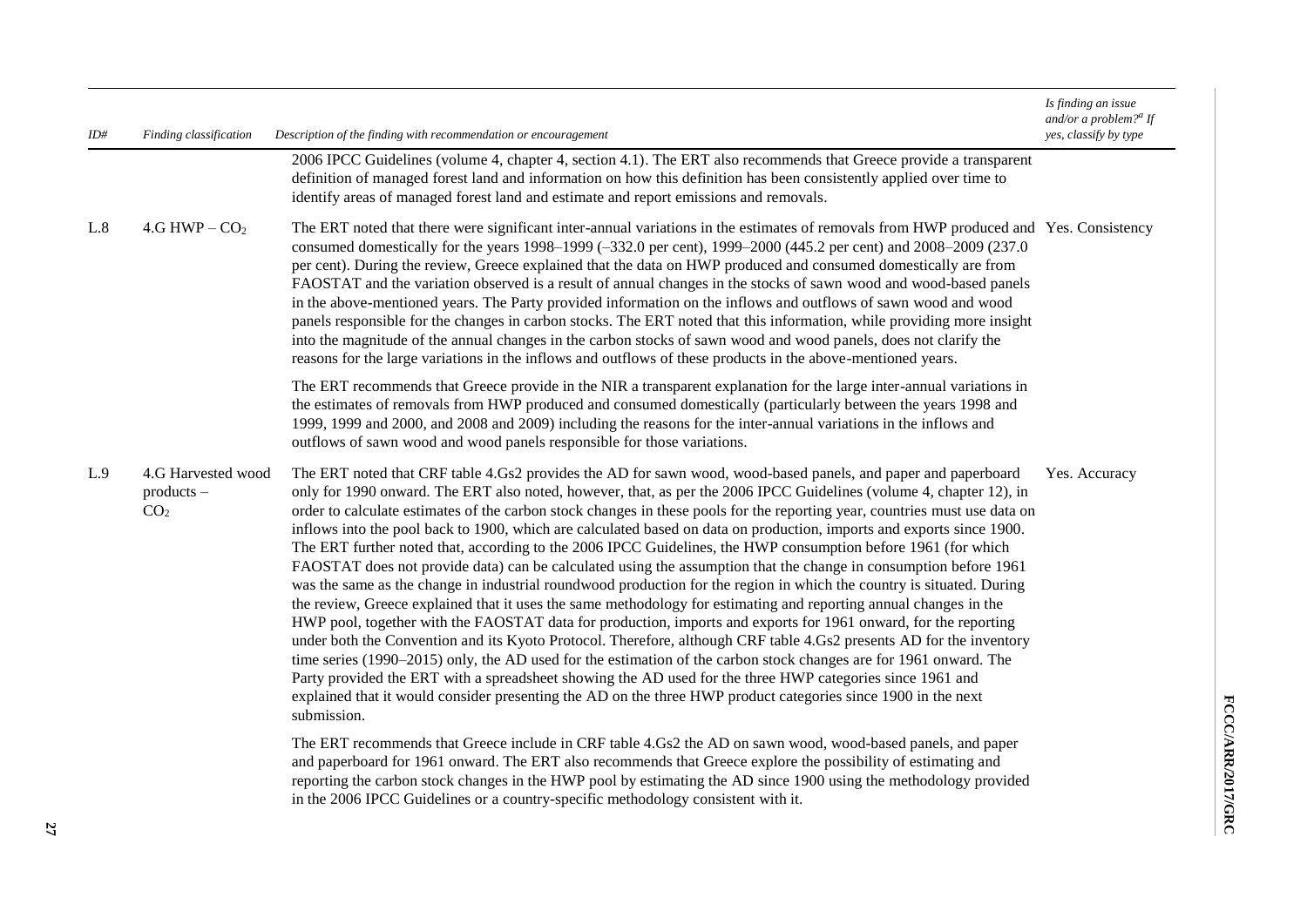*Is finding an issue and/or a problem? a If* 

| ID#   | Finding classification                                   | Description of the finding with recommendation or encouragement                                                                                                                                                                                                                                                                                                                                                                                                                                                                                                                                                                                                                                                                                                                                                       | yes, classify by type |
|-------|----------------------------------------------------------|-----------------------------------------------------------------------------------------------------------------------------------------------------------------------------------------------------------------------------------------------------------------------------------------------------------------------------------------------------------------------------------------------------------------------------------------------------------------------------------------------------------------------------------------------------------------------------------------------------------------------------------------------------------------------------------------------------------------------------------------------------------------------------------------------------------------------|-----------------------|
| Waste |                                                          |                                                                                                                                                                                                                                                                                                                                                                                                                                                                                                                                                                                                                                                                                                                                                                                                                       |                       |
| W.15  | 5. General (waste)                                       | The ERT noted that Greece did not provide in the NIR AD for the key categories in the waste sector.                                                                                                                                                                                                                                                                                                                                                                                                                                                                                                                                                                                                                                                                                                                   | Yes. Transparency     |
|       |                                                          | The ERT recommends that Greece provide, in the NIR, disaggregated AD (at the calculation level) for the key categories<br>in the waste sector for the entire time series, specifically for the key categories solid waste disposal (CH <sub>4</sub> ) and wastewater<br>treatment and discharge (CH <sub>4</sub> ) (5.A and 5.D), including data on waste generation and management.                                                                                                                                                                                                                                                                                                                                                                                                                                  |                       |
| W.16  | 5.A Solid waste<br>disposal on land -<br>CH <sub>4</sub> | As explained in the NIR (section 7.2.2, p.379), Greece estimated emissions from solid waste disposal (5.A) by assuming<br>both the DOC value and the fraction of DOC dissimilated as 40 per cent. The ERT noted, however, that in another section<br>of the NIR (section 7.2.2, p.383), the Party reported that it applied the default DOC values by waste type and the default<br>value of DOC dissimilated of 50 per cent provided in the 2006 IPCC Guidelines for estimating emissions from solid waste<br>disposal. During the review, Greece confirmed that there is an error in the NIR text (section 7.2.2, p.379) and that it used<br>default DOC values by waste type and the default value of DOC dissimilated of 50 per cent provided in the 2006 IPCC<br>Guidelines for the calculation of the estimates. | Yes. Transparency     |
|       |                                                          | The ERT recommends that Greece correct the inconsistency in the DOC values and the fraction of DOC dissimilated in<br>the NIR.                                                                                                                                                                                                                                                                                                                                                                                                                                                                                                                                                                                                                                                                                        |                       |
| W.17  | 5.A Solid waste<br>disposal on land -<br>CH <sub>4</sub> | As detailed in the NIR (section 7.2.2), Greece estimated the amount of industrial solid waste for the period 1960–2009,<br>used as input data for the estimation of emissions from solid waste disposal (5.A), by extrapolating data for three years<br>only (2004, 2006 and 2008) using gross domestic product and gross production value of livestock as drivers. The ERT<br>noted, however, that the NIR does not clarify whether the Party also estimated the amount of industrial solid waste for the<br>period 2010–2015 using this method. During the review, Greece confirmed that it used the same method for the entire<br>period 1960-2015.                                                                                                                                                                | Yes. Transparency     |
|       |                                                          | The ERT recommends that Greece include in the NIR a transparent description of the estimation methodology used to<br>estimate the amount of industrial solid waste for the entire time series.                                                                                                                                                                                                                                                                                                                                                                                                                                                                                                                                                                                                                        |                       |
| W.18  | 5.A Solid waste<br>disposal on land -<br>CH <sub>4</sub> | As mentioned in the NIR (section 7.2.2, p.383), Greece estimated the emissions from solid waste disposal of sewage<br>sludge (5.A) using a k value based on a half-life of nine years. The ERT noted that this value of half-life is lower than the<br>default value provided in the 2006 IPCC Guidelines (12 years) and is indeed at the lower end of the range of the default<br>values provided in the 2006 IPCC Guidelines (9–14 years) (volume 5, chapter 3, table 3.4). During the review, the Party<br>explained that the half-life value of 9 years mentioned in the NIR is incorrect and that it estimated the emissions using the<br>default half-life value of 12 years.                                                                                                                                   | Yes. Transparency     |
|       |                                                          | The ERT recommends that Greece correct the value of the half-life used for calculating the k value of sewage sludge from<br>9 to 12 years in the NIR.                                                                                                                                                                                                                                                                                                                                                                                                                                                                                                                                                                                                                                                                 |                       |
| W.19  | 5.A Solid waste<br>disposal on land $-$                  | Greece stated in the NIR (section 7.3.2) that it used an F value of 60 per cent for the estimation of emissions from solid<br>waste disposal (see ID#W.7 in table 3). However, during the review, the Party explained that the F value reported in the                                                                                                                                                                                                                                                                                                                                                                                                                                                                                                                                                                | Yes. Transparency     |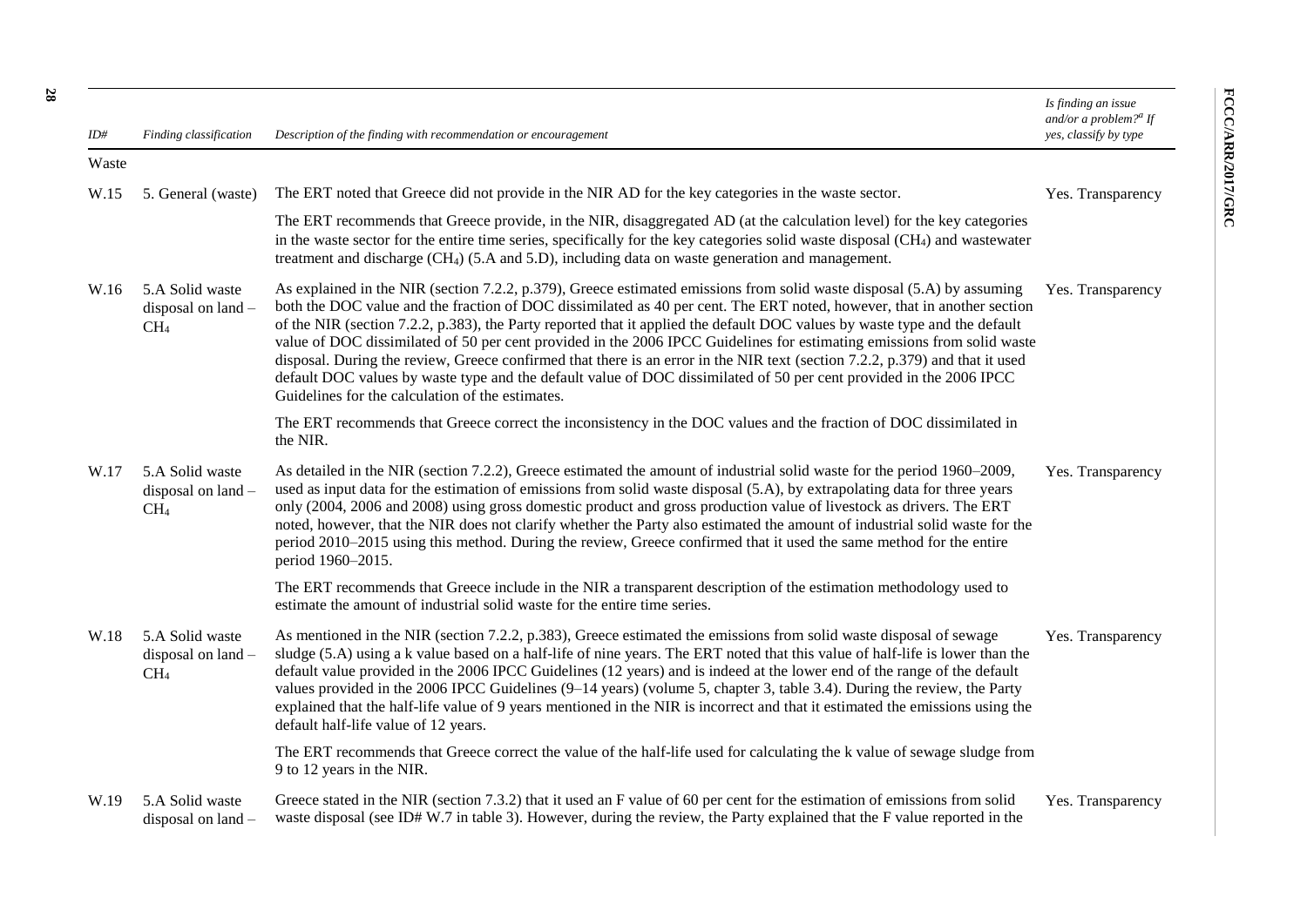| ID#  | Finding classification                                       | Description of the finding with recommendation or encouragement                                                                                                                                                                                                                                                                                                                                                                                                                                                                                                                                                                                                                                                                                                                                                                                                                         | Is finding an issue<br>and/or a problem? <sup>a</sup> If<br>yes, classify by type |
|------|--------------------------------------------------------------|-----------------------------------------------------------------------------------------------------------------------------------------------------------------------------------------------------------------------------------------------------------------------------------------------------------------------------------------------------------------------------------------------------------------------------------------------------------------------------------------------------------------------------------------------------------------------------------------------------------------------------------------------------------------------------------------------------------------------------------------------------------------------------------------------------------------------------------------------------------------------------------------|-----------------------------------------------------------------------------------|
|      | CH <sub>4</sub>                                              | NIR is incorrect and that it used the default F value of 50 per cent from the 2006 IPCC Guidelines for the estimation of<br>emissions.                                                                                                                                                                                                                                                                                                                                                                                                                                                                                                                                                                                                                                                                                                                                                  |                                                                                   |
|      |                                                              | The ERT recommends that Greece report the correct F value used for the estimation of emissions in the NIR.                                                                                                                                                                                                                                                                                                                                                                                                                                                                                                                                                                                                                                                                                                                                                                              |                                                                                   |
| W.20 | 5.A.2 Unmanaged<br>waste disposal sites<br>$-CH4$            | Greece stated in the NIR (section 7.2.2, p.373) that it planned to eliminate the small number of unmanaged waste disposal<br>sites by the end of 2014. The ERT noted, however, that this reference is out of date as Greece continues to report the<br>allocation of solid waste to unmanaged waste disposal sites (172.82 kt for 2015) in CRF table 5.A. During the review, the<br>Party explained that although the unmanaged waste disposal sites were originally planned to be eliminated by the end of<br>2014, a small number of unmanaged sites continued to operate up to 2015.                                                                                                                                                                                                                                                                                                 | Yes. Adherence to<br>the UNFCCC<br>Annex I inventory<br>reporting<br>guidelines   |
|      |                                                              | The ERT recommends that Greece ensure consistency in the information between the NIR and CRF tables regarding the<br>existence of unmanaged waste disposal sites in the country.                                                                                                                                                                                                                                                                                                                                                                                                                                                                                                                                                                                                                                                                                                        |                                                                                   |
| W.21 | 5.B.1 Composting<br>$-$ CH <sub>4</sub> and N <sub>2</sub> O | The ERT noted that the annual waste amount treated reported in CRF table 5.B shows significant inter-annual variations<br>for the years 2004–2005 (587.9 per cent), 2005–2006 (432.9 per cent) and 2009–2010 (387.9 per cent). The ERT also<br>noted that the NIR does not provide a reference to the source of the amount of waste composted. During the review,<br>Greece explained that it used official data provided by the Ministry of Environment and Energy for the estimation of the<br>emissions from this category. The Party clarified that only small amounts of waste are treated by composting in Greece.<br>The amounts of waste composted increased sharply from 2.2 t, the first year composting was performed, to 15 and 81 t in<br>2005 and 2006, respectively, before decreasing significantly in 2009 owing to operating problems in relevant industry<br>plants. | Yes. Transparency                                                                 |
|      |                                                              | The ERT recommends that Greece include in the NIR the explanation for the significant inter-annual changes in the<br>annual waste amount treated by composting together with the reference to the source of AD for composting provided<br>during the review.                                                                                                                                                                                                                                                                                                                                                                                                                                                                                                                                                                                                                            |                                                                                   |
| W.22 | 5.C.1 Waste<br>incineration $-CO2$                           | As mentioned in the NIR (section 7.4.2), Greece estimated the $CO2$ emissions from the incineration of chemical waste<br>using country-specific values for the parameters carbon content (80 per cent) and fossil carbon fraction (100 per cent).<br>However, the NIR does not provide information on the sources of these values. During the review, the Party explained<br>that it used the default values of these parameters for fossil liquid provided in the 2006 IPCC Guidelines.                                                                                                                                                                                                                                                                                                                                                                                                | Yes. Transparency                                                                 |
|      |                                                              | The ERT recommends that Greece include in the NIR the source of the values for the carbon content and fossil carbon<br>fraction of chemical waste, together with justification for the use of those values.                                                                                                                                                                                                                                                                                                                                                                                                                                                                                                                                                                                                                                                                             |                                                                                   |
| W.23 | 5.C.1 Waste<br>incineration $-CO2$ ,<br>$CH_4$ and $N_2O$    | Greece estimated GHG emissions from the incineration of non-clinical waste (5.C.1) using AD collected by the national<br>statistical authority for 2004, 2006, 2008 and 2010, while assuming similar values for the other years of the time series<br>(NIR, section 7.4.2). The ERT noted that the NIR does not provide information on the methods used to derive the values<br>of the AD for the remaining years of the time series. During the review, the Party explained that it used the AD for 2004<br>for the period 1990–2004 and the AD for the previous year for the missing values in the period 2005–2011 (i.e. the values<br>for 2004, 2006 and 2008 are used for 2005, 2007 and 2009, respectively) while assuming a small increase for the period                                                                                                                        | Yes. Consistency                                                                  |

**29**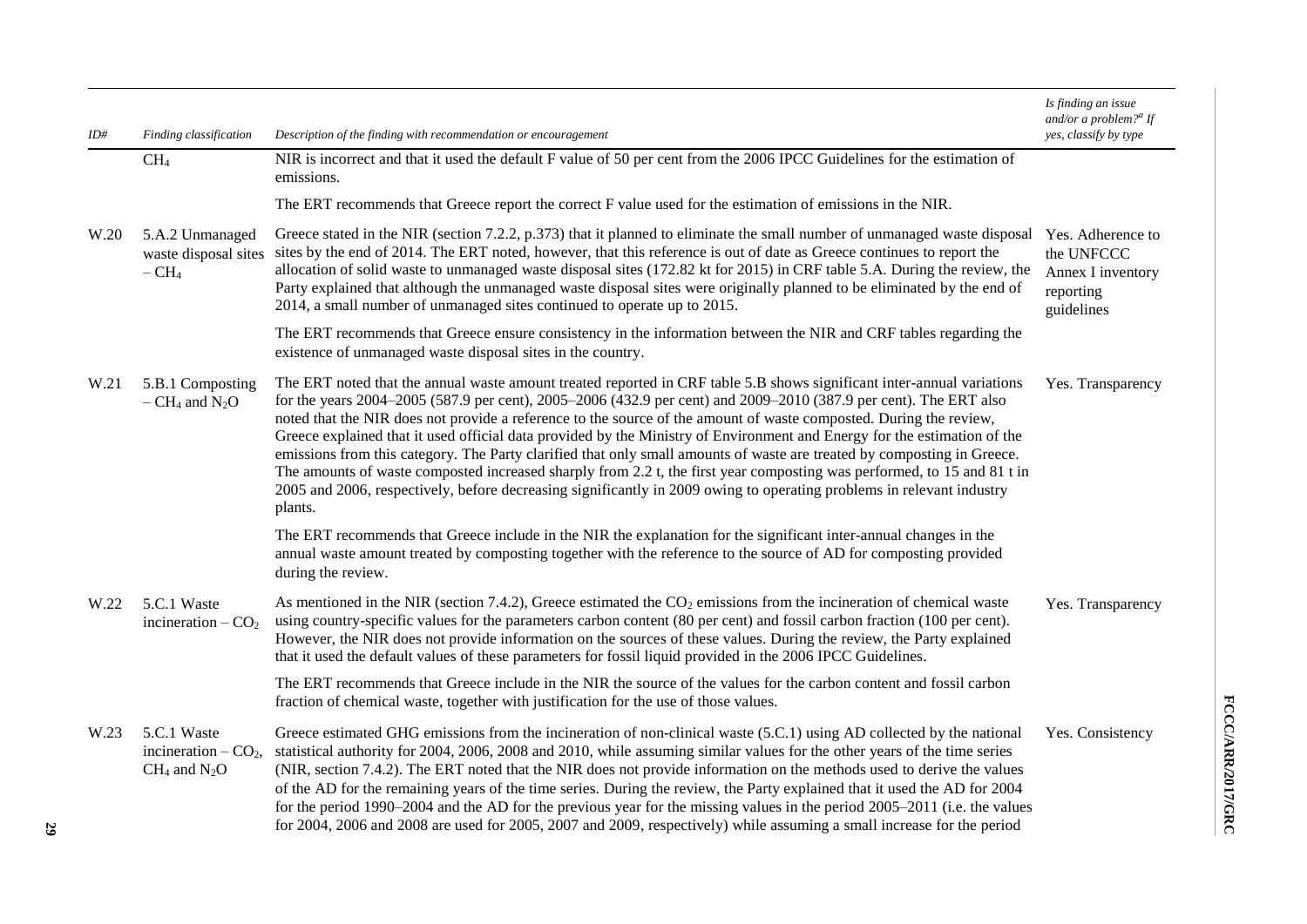| ID#  | Finding classification                                                           | Description of the finding with recommendation or encouragement                                                                                                                                                                                                                                                                                                                                                                                                                                                                                                                                                                                                                                                                                                                                                                                                                                                                                                             | Is finding an issue<br>and/or a problem? <sup><i>a</i></sup> If<br>yes, classify by type |
|------|----------------------------------------------------------------------------------|-----------------------------------------------------------------------------------------------------------------------------------------------------------------------------------------------------------------------------------------------------------------------------------------------------------------------------------------------------------------------------------------------------------------------------------------------------------------------------------------------------------------------------------------------------------------------------------------------------------------------------------------------------------------------------------------------------------------------------------------------------------------------------------------------------------------------------------------------------------------------------------------------------------------------------------------------------------------------------|------------------------------------------------------------------------------------------|
|      |                                                                                  | 2012-2015. Greece also explained that these figures will be revised when official data from the national statistical<br>authority are available. The ERT notes that the method used by the Party to fill the data gaps in the time series is not<br>consistent with the good practice data splicing techniques provided in the 2006 IPCC Guidelines (volume 1, chapter 5)<br>and thus does not ensure time-series consistency. The ERT believes that future ERTs should consider this issue further to<br>ensure that there is not an underestimation of emissions from this activity.                                                                                                                                                                                                                                                                                                                                                                                      |                                                                                          |
|      |                                                                                  | The ERT recommends that Greece recalculate the emissions from waste incineration for the years for which AD are<br>currently unavailable by using the AD from the national statistical authority as and when they become available. The ERT<br>also recommends that pending the availability of such AD, Greece recalculate these emissions by filling the gaps in AD<br>using the good practice data splicing techniques provided in the 2006 IPCC Guidelines (volume 1, chapter 5).                                                                                                                                                                                                                                                                                                                                                                                                                                                                                       |                                                                                          |
| W.24 | 5.C.1 Waste<br>incineration $-CO2$ ,<br>$CH_4$ and $N_2O$                        | The ERT noted that the AD for waste incineration of non-biogenic waste (5.C1.b) show significant inter-annual variations Yes. Transparency<br>in the years 2001–2002 (152.2 per cent), 2008–2009 (241.4 per cent) and 2013–2014 (172.4 per cent). The ERT also<br>noted significant discrepancies between the values of the AD and the emissions reported in CRF table 5.C and those<br>provided in the NIR (section 7.44, table 7.24) for all the subcategories under waste incineration (5.C.1). During the<br>review, while confirming that the AD are accurate and have been derived using the same approach for different years,<br>Greece attributed the increase in the AD and emissions in 2002, 2009 and 2014 to the installation of new infrastructure.<br>The Party clarified that while the AD reported in CRF table 5.C are correct, the AD provided for the years 2009–2015 in<br>the 2017 NIR are not accurate and will be corrected in the next submission. |                                                                                          |
|      |                                                                                  | The ERT recommends that Greece provide an explanation for the significant inter-annual variation in the AD for waste<br>incineration of non-biogenic waste (5.C.1.b) in the NIR. The ERT also recommends that Greece ensure consistency in the<br>AD and emissions reported for all subcategories under waste incineration (5.C.1) between CRF table 5.C and the NIR.                                                                                                                                                                                                                                                                                                                                                                                                                                                                                                                                                                                                       |                                                                                          |
| W.25 | 5.C.2 Open<br>burning of waste -<br>$CO2$ , CH <sub>4</sub> and N <sub>2</sub> O | Greece reported the emissions from the open burning of waste (5.C.2) using the notation key "NO" for all years of the<br>time series in CRF table 5.C. The ERT noted, however, that the NIR does not include an explanation for this. During the<br>review, the Party confirmed that open burning of waste is not allowed in Greece and that this information will be added in<br>the NIR of the next submission.                                                                                                                                                                                                                                                                                                                                                                                                                                                                                                                                                           | Yes. Transparency                                                                        |
|      |                                                                                  | The ERT recommends that Greece include in the NIR information substantiating the claim that open burning is not<br>practised in the country (e.g. references to legislation).                                                                                                                                                                                                                                                                                                                                                                                                                                                                                                                                                                                                                                                                                                                                                                                               |                                                                                          |
| W.26 | 5.D Wastewater<br>treatment and<br>discharge $-CH4$                              | The ERT noted that the value of MCF for anaerobic conditions applied in the estimation of emissions from wastewater<br>treatment and discharge (5.D) reported in section 7.3.2 of the NIR (1) is different from those reported in section 7.3.5 of<br>the NIR (0.5 and 0.8 for domestic and industrial wastewater systems, respectively). However, during the review, Greece<br>explained that the values of the MCF were revised following the recommendations of the 2016 European Union review<br>but that the NIR has not been updated accordingly.                                                                                                                                                                                                                                                                                                                                                                                                                     | Yes. Transparency                                                                        |
|      |                                                                                  | The ERT recommends that Greece include the correct values of the MCF applied in the estimation of emissions from<br>was tewater treatment and discharge in all sections of the NIR.                                                                                                                                                                                                                                                                                                                                                                                                                                                                                                                                                                                                                                                                                                                                                                                         |                                                                                          |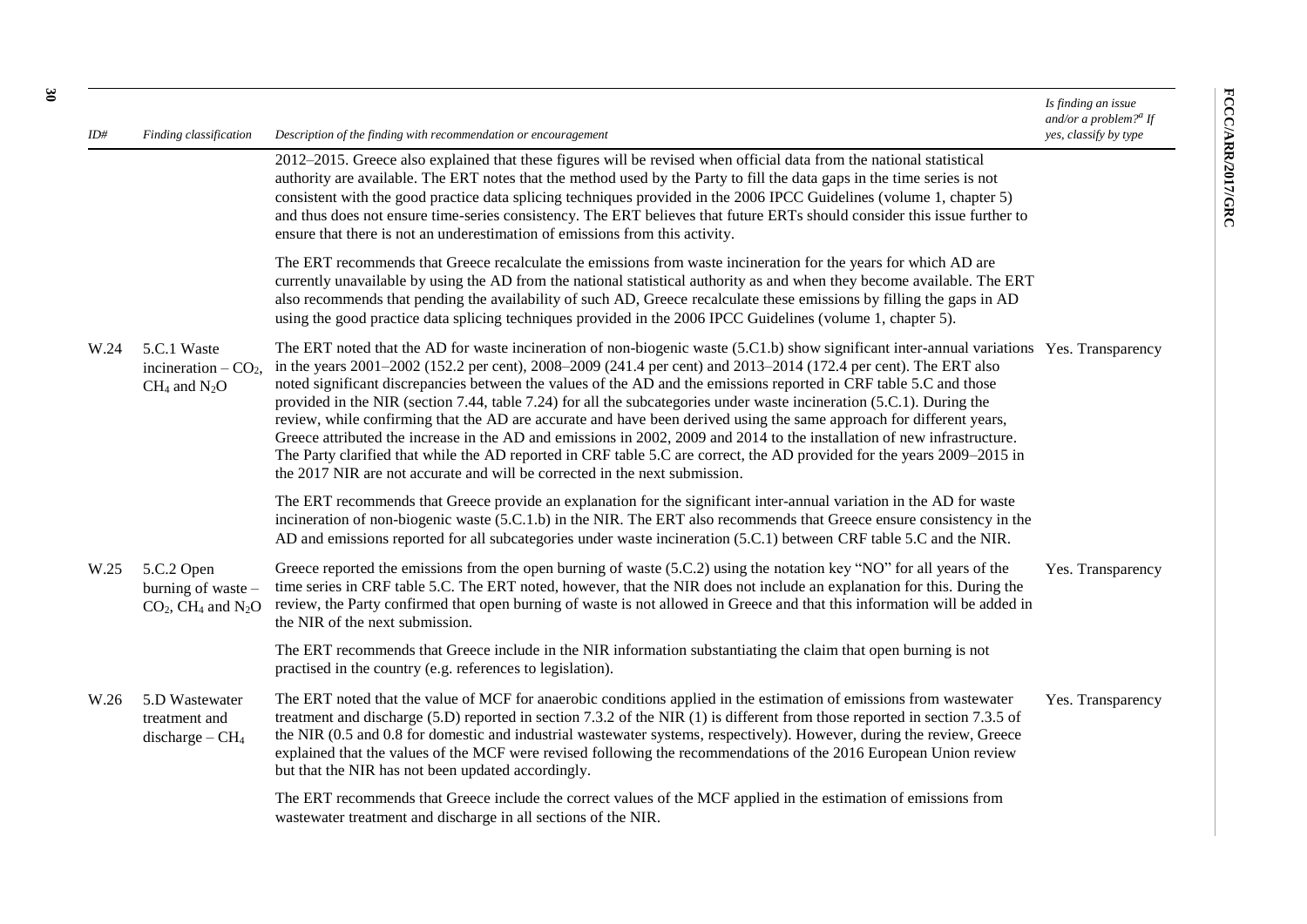| ID#  | Finding classification                               | Description of the finding with recommendation or encouragement                                                                                                                                                                                                                                                                                                                                                                                                                                                                                                                                                                                                                                                                                                                                                                                                            | Is finding an issue<br>and/or a problem? <sup>a</sup> If<br>yes, classify by type |
|------|------------------------------------------------------|----------------------------------------------------------------------------------------------------------------------------------------------------------------------------------------------------------------------------------------------------------------------------------------------------------------------------------------------------------------------------------------------------------------------------------------------------------------------------------------------------------------------------------------------------------------------------------------------------------------------------------------------------------------------------------------------------------------------------------------------------------------------------------------------------------------------------------------------------------------------------|-----------------------------------------------------------------------------------|
| W.27 | 5.D Wastewater<br>treatment and<br>discharge $-N_2O$ | As reported in the additional information box in CRF table 5.D, Greece estimated the N <sub>2</sub> O emissions from domestic<br>wastewater treatment and discharge (5.D.1) using a value of 1.0 for the parameter $F_{\text{IND-COM}}$ . The ERT noted that the NIR<br>does not include an explanation for the value of F <sub>IND-COM</sub> used. During the review, however, the Party explained that the<br>value of F <sub>IND</sub> -COM reported in CRF table 5.D is incorrect and that it used the default value of F <sub>IND</sub> -COM from the 2006 IPCC<br>Guidelines (1.25). The ERT considers that, as Greece reports the emissions from domestic and industrial wastewater<br>treatment separately, it is necessary for Greece to explain why it applies the default value for FIND-COM and why this does<br>not result in a double counting of emissions. | Yes. Transparency                                                                 |
|      |                                                      | The ERT recommends that Greece report the correct value of F <sub>IND</sub> -com used in CRF table 5.D together with a justification<br>for the value of F <sub>IND-COM</sub> used in the NIR.                                                                                                                                                                                                                                                                                                                                                                                                                                                                                                                                                                                                                                                                             |                                                                                   |
| W.28 | 5.D.1 Domestic<br>wastewater $-CH4$                  | The ERT noted that, based on the information provided to the ERT during the review on reporting of biogas recovered<br>from landfill sites in the energy sector, a portion of biogas (CH <sub>4</sub> ) used in the energy sector is recovered from anaerobic<br>digestion of sludge in municipal wastewater treatment plants before its disposal. The ERT also noted, however, that<br>Greece reported the amount of CH <sub>4</sub> for energy recovery from domestic wastewater treatment and discharge (5.D.1) in<br>CRF table 5.D as "NO".                                                                                                                                                                                                                                                                                                                            | Yes.<br>Comparability                                                             |
|      |                                                      | The ERT recommends that Greece report in CRF table 5.D the quantity of biogas recovered in municipal wastewater<br>treatment plants during anaerobic digestion before its disposal.                                                                                                                                                                                                                                                                                                                                                                                                                                                                                                                                                                                                                                                                                        |                                                                                   |
| W.29 | 5.D.2 Industrial<br>wastewater $-CH4$                | As explained in the NIR (section 7.3.2), Greece estimated the $CH_4$ emissions from industrial wastewater treatment and<br>discharge (5.D.2) using a mixture of country-specific and default parameters from the 2006 IPCC Guidelines. During the<br>review, the Party provided more detailed information to the ERT on the default and country-specific wastewater<br>generation and COD values applied for each type of wastewater-producing industry, together with a justification for using<br>country-specific parameters for the paper, oil and sugar industries.                                                                                                                                                                                                                                                                                                   | Yes. Transparency                                                                 |
|      |                                                      | The ERT recommends that Greece include in the NIR (e.g. in tabular format) information on the country-specific values<br>of the parameters (wastewater generation and COD) used for the paper, oil and sugar industries, together with justification<br>for the use of these values, any expert assumptions made and complete references to the publications supporting these<br>values.                                                                                                                                                                                                                                                                                                                                                                                                                                                                                   |                                                                                   |
| W.30 | 5.D.2 Industrial<br>wastewater $-CH4$                | To estimate CH <sub>4</sub> emissions from industrial wastewater and discharge (5.D.2) for the industries for which there are no<br>available data, Greece assumed the fractions of total DOC removed through the primary and secondary clarifiers to be 30<br>and 50 per cent, respectively (NIR, section 7.3.2). The ERT noted, however, that the NIR does not provide the basis for<br>this assumption or a reference to the source of these values. During the review, the Party explained that this information<br>was derived by taking an average of the fractions of total DOC removed through the primary and secondary clarifiers in<br>various industries provided by waste experts from the National Technical University of Greece. Greece also provided the<br>ERT with complete references to the relevant publications.                                    | Yes. Transparency                                                                 |
|      |                                                      | The ERT recommends that Greece include in the NIR the explanation for the fractions of DOC removed through primary                                                                                                                                                                                                                                                                                                                                                                                                                                                                                                                                                                                                                                                                                                                                                         |                                                                                   |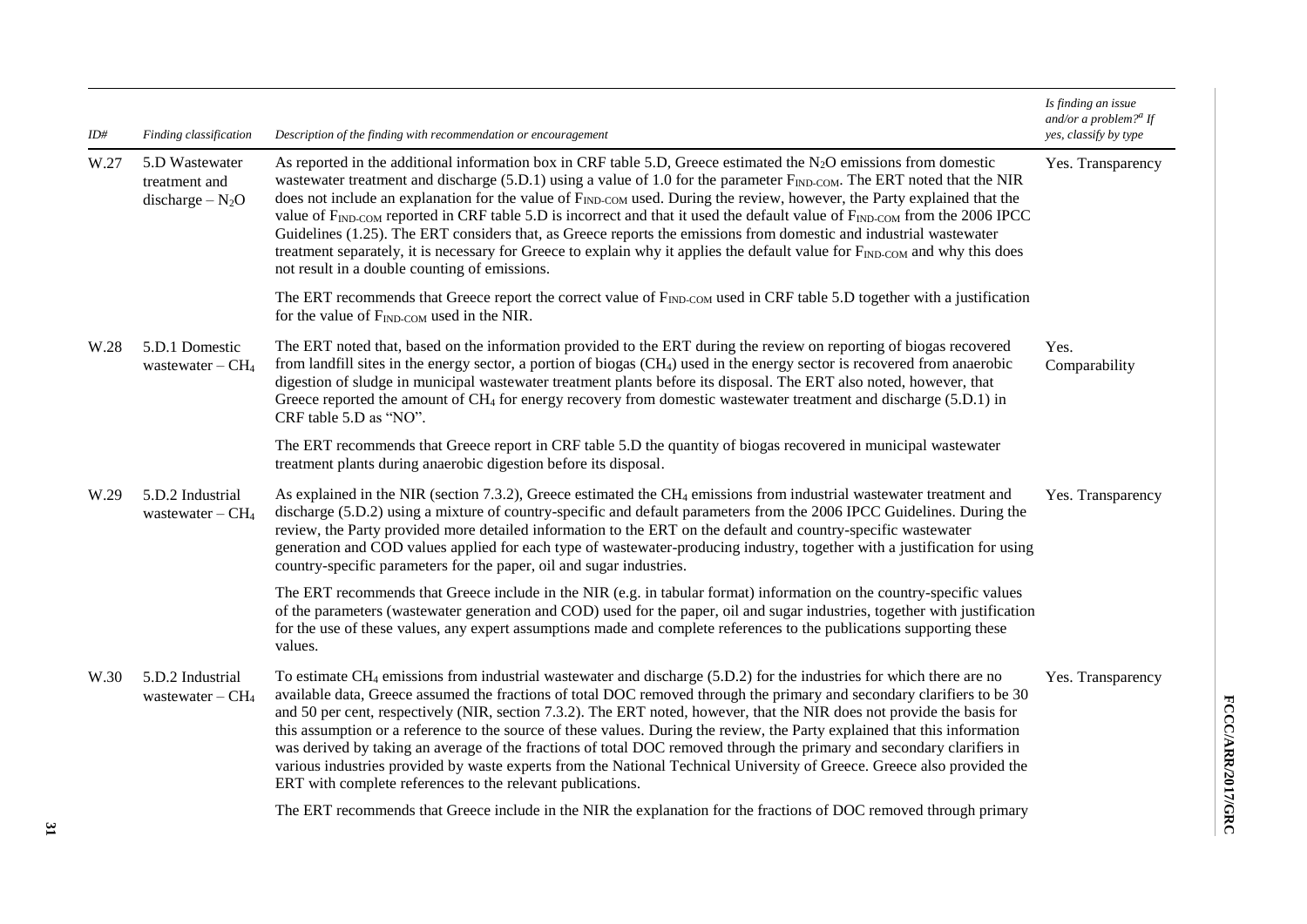| ID#              | Finding classification                                      | Description of the finding with recommendation or encouragement                                                                                                                                                                                                                                                                                                                                                                                                                                                                                                                                                                                                                                                                                                                                                                                                                                                                                                                                                                                                                                                                                                                                                                                                                                                                             | Is finding an issue<br>and/or a problem? <sup><i>a</i></sup> If<br>yes, classify by type |
|------------------|-------------------------------------------------------------|---------------------------------------------------------------------------------------------------------------------------------------------------------------------------------------------------------------------------------------------------------------------------------------------------------------------------------------------------------------------------------------------------------------------------------------------------------------------------------------------------------------------------------------------------------------------------------------------------------------------------------------------------------------------------------------------------------------------------------------------------------------------------------------------------------------------------------------------------------------------------------------------------------------------------------------------------------------------------------------------------------------------------------------------------------------------------------------------------------------------------------------------------------------------------------------------------------------------------------------------------------------------------------------------------------------------------------------------|------------------------------------------------------------------------------------------|
|                  |                                                             | and secondary clarifiers in industrial wastewater treatment for the industries for which there are no available data, together<br>with the source of this information and complete references to the relevant publications.                                                                                                                                                                                                                                                                                                                                                                                                                                                                                                                                                                                                                                                                                                                                                                                                                                                                                                                                                                                                                                                                                                                 |                                                                                          |
| W.31             | 5.D.2 Industrial<br>wastewater $-N_2O$                      | The ERT noted that the value of $F_{\text{NON-CON}}$ used by Greece to estimate N <sub>2</sub> O emissions from industrial wastewater treatment Yes. Transparency<br>and discharge reported in CRF table 5.D $(1.0)$ is at the lower end of the range of default values $(1.0-1.5)$ provided in the<br>2006 IPCC Guidelines (volume 5, chapter 6). However, during the review, the Party explained that it used a default value<br>for F <sub>NON-CON</sub> of 1.4 (applicable to countries with garbage disposals) in the calculations and that the value reported in CRF<br>table 5.D will be corrected in the next submission.                                                                                                                                                                                                                                                                                                                                                                                                                                                                                                                                                                                                                                                                                                           |                                                                                          |
|                  |                                                             | The ERT recommends that Greece report the correct value of F <sub>NON-CON</sub> used in the estimation of emissions in CRF table<br>5.D.                                                                                                                                                                                                                                                                                                                                                                                                                                                                                                                                                                                                                                                                                                                                                                                                                                                                                                                                                                                                                                                                                                                                                                                                    |                                                                                          |
| <b>KP-LULUCF</b> |                                                             |                                                                                                                                                                                                                                                                                                                                                                                                                                                                                                                                                                                                                                                                                                                                                                                                                                                                                                                                                                                                                                                                                                                                                                                                                                                                                                                                             |                                                                                          |
| KL.3             | General (KP-<br>LULUCF)                                     | The ERT noted that Greece did not provide in the NIR detailed information on the identification and tracking of land<br>subject to AR, deforestation and FM activities, including how its definition of forest (25 per cent as minimum crown<br>cover, 0.3 ha as minimum area and 2 m as minimum height) is being consistently applied across time and how areas<br>subject to direct human-induced or human-induced activities are identified. The NIR only provides information on sources<br>of data for areas subject to various activities (section 9.2.2) and includes a reference to FM land being subject to an FM<br>plan since 1990 (section 9.3.1.6). During the review, the Party provided additional information on the data sources listed<br>in section 9.2.2 maintained by various administrative agencies and how they enable the identification and tracking of land<br>subject to AR, deforestation and FM activities as per the relevant reporting requirements. Greece further explained that it<br>used the same data sources and forest definition in the first and second commitment periods of the Kyoto Protocol. The<br>ERT noted the usefulness of this information for enhancing the transparency of the submission.                                                                                           | Yes. Transparency                                                                        |
|                  |                                                             | The ERT recommends that Greece provide detailed information in the NIR on the identification and tracking of land<br>subject to KP-LULUCF activities, including how its forest definition is being consistently applied across time and how<br>areas subject to direct human-induced or human-induced activities are identified.                                                                                                                                                                                                                                                                                                                                                                                                                                                                                                                                                                                                                                                                                                                                                                                                                                                                                                                                                                                                            |                                                                                          |
| KL.4             | Forest management<br>$-CO2$ , CH <sub>4</sub> and<br>$N_2O$ | Greece reported in the NIR (section 9.5.2.2) the second technical correction that it applied to the FMRL in accordance<br>with decision 2/CMP.7, annex, paragraph 14. The ERT noted that the Party reported the first technical correction applied<br>to the FMRL in the previous submission. The ERT also noted that the NIR does not provide information on the<br>methodology and the historical time-series data used in the calculation of the FMRL or information on whether the<br>emissions from wildfires were substituted with the natural disturbance background level in the recalculation of the FMRL<br>for the purpose of calculating the technical correction. During the review, Greece explained that based on<br>recommendations received during the technical assessment of the FMRL in 2011, the FMRL was calculated as an average<br>of emissions and removals from FM for the historical time period 1990–2009. The Party provided the ERT with a<br>spreadsheet with background data used for the development of the FMRL comprising net removals from FM, net<br>emissions from wildfires and removals from HWP for the same period. Greece explained the reasons that triggered the<br>technical correction included in the NIR (section 9.5.2.3), namely: the update of the FM plans database; a change in areas | Yes. Transparency                                                                        |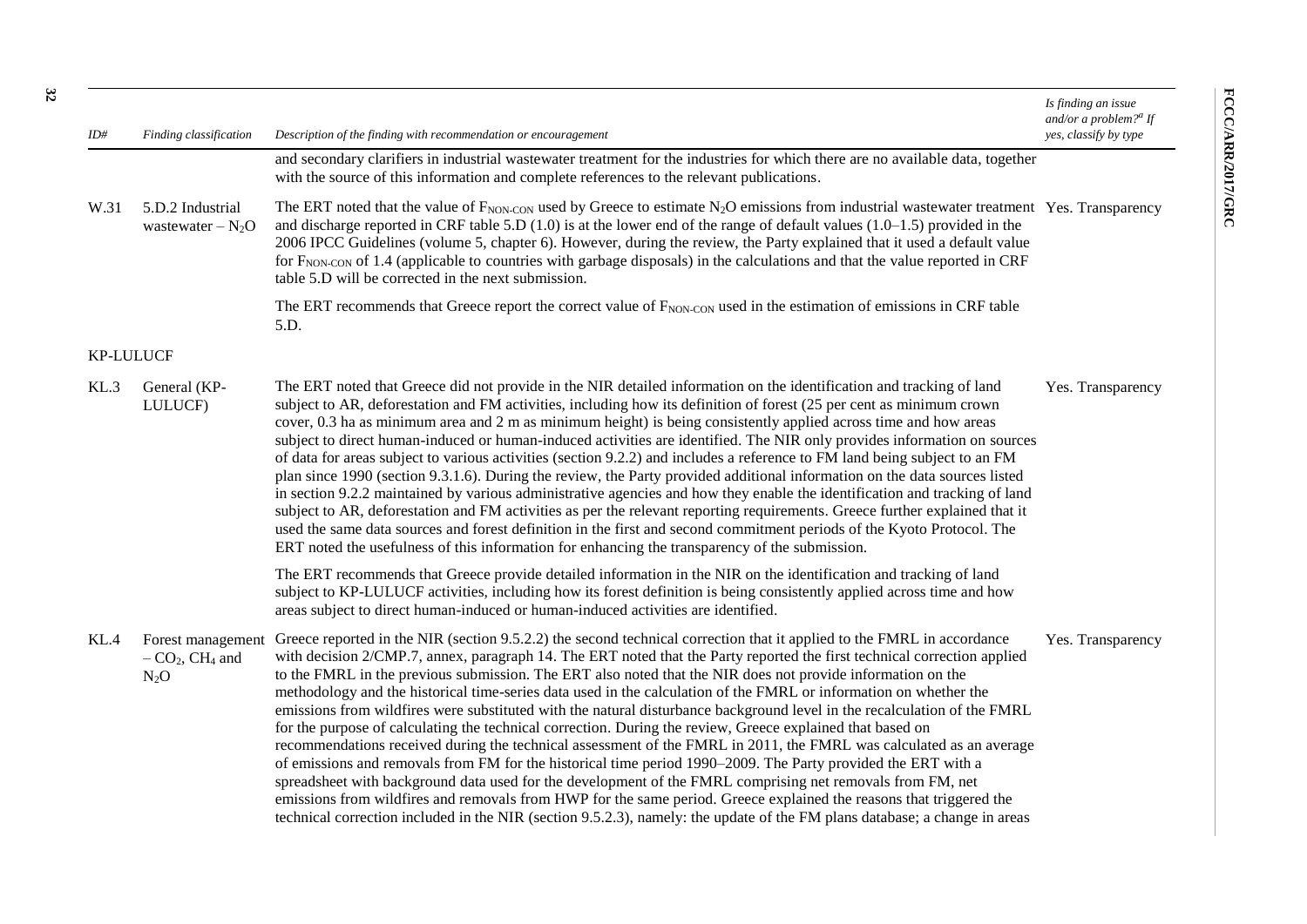| ID#  | Finding classification | Description of the finding with recommendation or encouragement                                                                                                                                                                                                                                                                                                                                                                                                                                                                                                                                                                                                                                                                                                                                                                                                                                                                                                                                                                                                                                                                                                                                                                                                                    | Is finding an issue<br>and/or a problem? <sup><i>a</i></sup> If<br>yes, classify by type |
|------|------------------------|------------------------------------------------------------------------------------------------------------------------------------------------------------------------------------------------------------------------------------------------------------------------------------------------------------------------------------------------------------------------------------------------------------------------------------------------------------------------------------------------------------------------------------------------------------------------------------------------------------------------------------------------------------------------------------------------------------------------------------------------------------------------------------------------------------------------------------------------------------------------------------------------------------------------------------------------------------------------------------------------------------------------------------------------------------------------------------------------------------------------------------------------------------------------------------------------------------------------------------------------------------------------------------|------------------------------------------------------------------------------------------|
|      |                        | under FM activity; the recalculation of the time series of emissions from wildfires; the application of the first-order decay<br>function instead of instantaneous oxidation for HWP and the application of the natural disturbance provision; and the<br>substitution of emissions from wildfires with the background level in the FMRL. The ERT noted the usefulness of this<br>information for enhancing the transparency of the submission.                                                                                                                                                                                                                                                                                                                                                                                                                                                                                                                                                                                                                                                                                                                                                                                                                                    |                                                                                          |
|      |                        | The ERT recommends that Greece provide in the NIR detailed information on the methods and historical time-series data<br>used for the calculation of the technical correction to the FMRL, including the treatment of natural disturbances and<br>HWP.                                                                                                                                                                                                                                                                                                                                                                                                                                                                                                                                                                                                                                                                                                                                                                                                                                                                                                                                                                                                                             |                                                                                          |
| KL.5 | Deforestation          | Greece provided some information in the NIR (section 9.4.2) on how it distinguishes harvesting or forest disturbance that<br>is followed by the re-establishment of a forest from deforestation, as required by decision 2/CMP.8, annex II, paragraph<br>4(b). The Party cited articles from the constitution and national laws that regulate harvesting in both public and private<br>forests and noted that as it is prohibited by law, barring a few exceptional cases, land-use change of forest land is highly<br>unlikely. The ERT noted, however, that Greece did not provide specific details on how its forest monitoring system<br>detects land areas subject to harvesting or forest disturbance and tracks them over time to determine whether their land<br>use has changed. In particular, the ERT noted that the NIR does not include information on the criteria by which<br>temporary removal or loss of tree cover can be distinguished from deforestation, such as the expected time interval<br>between the removal of tree cover from a land and its regeneration to a state that meets the forest definition.                                                                                                                                                | Yes. Transparency                                                                        |
|      |                        | During the review, Greece provided detailed information on how harvesting or forest disturbance that is followed by the<br>re-establishment of forest is distinguished from deforestation. It explained that, subject to only a few exceptions in cases<br>of public benefit (e.g. construction of roads, railways, high tension lines), Greek laws prohibit the conversion of forest<br>land to any other land use and, as a consequence, measures are put in place to regenerate any area subject to harvesting<br>and forest disturbance. Greece also mentioned that the tracking of these lands is done by the Forest Service through a<br>database. The ERT notes that the explanation provided by the Party, although useful for allowing an understanding of the<br>legal environment and responsibilities as well as practices put in place to ensure that forest land subject to harvesting or<br>disturbance is regenerated, does not include a clear description of the national forest monitoring system and how it detects<br>land areas subject to harvesting or forest disturbance and tracks them over time to determine whether their land use has<br>changed. The ERT noted the usefulness of this information for enhancing the transparency of the submission. |                                                                                          |
|      |                        | The ERT recommends that Greece provide a clear description in the NIR of how its national forest monitoring system<br>detects and distinguishes land subject to harvesting and disturbance from deforestation, including any time interval<br>specified for such lands to regenerate and meet the national forest definition.                                                                                                                                                                                                                                                                                                                                                                                                                                                                                                                                                                                                                                                                                                                                                                                                                                                                                                                                                      |                                                                                          |

<sup>&</sup>lt;sup>a</sup> Recommendations made by the ERT during the review are related to issues as defined in paragraph 81 of the UNFCCC review guidelines, or problems as defined in paragraph 69 of the Article 8 review guidelines. Encouragements are made to the Party to address all findings not related to such issues or problems.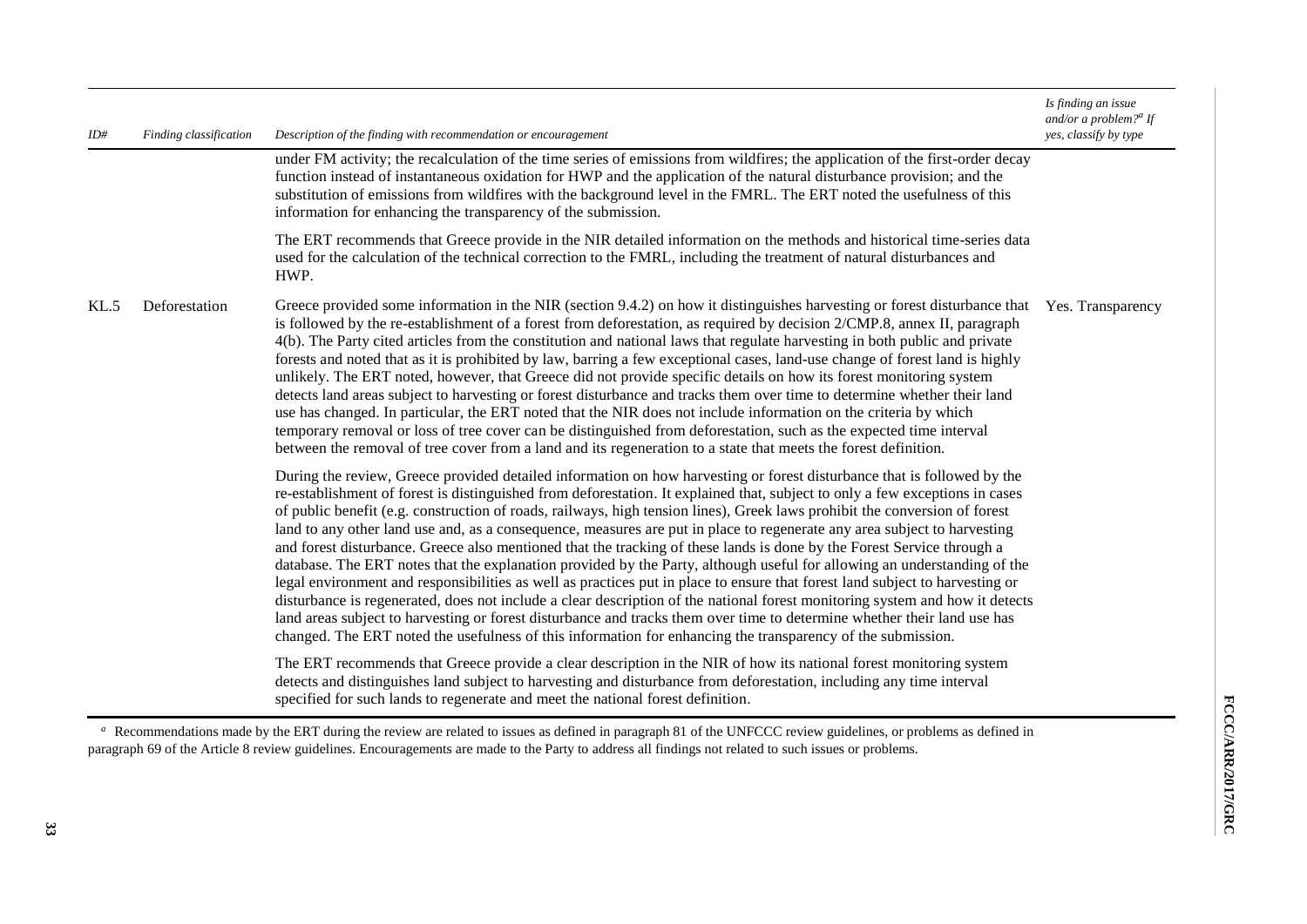# **VI. Application of adjustments**

10. The ERT has not identified the need to apply any adjustments to the 2017 annual submission of Greece.

### **VII. Accounting quantities for activities under Article 3, paragraph 3, and, if any, activities under Article 3, paragraph 4, of the Kyoto Protocol**

11. Greece has elected commitment period accounting and therefore the issuance and cancellation of units for KP-LULUCF activities is not applicable for the 2017 review.

### **VIII. Questions of implementation**

12. No questions of implementation were identified by the ERT during the review.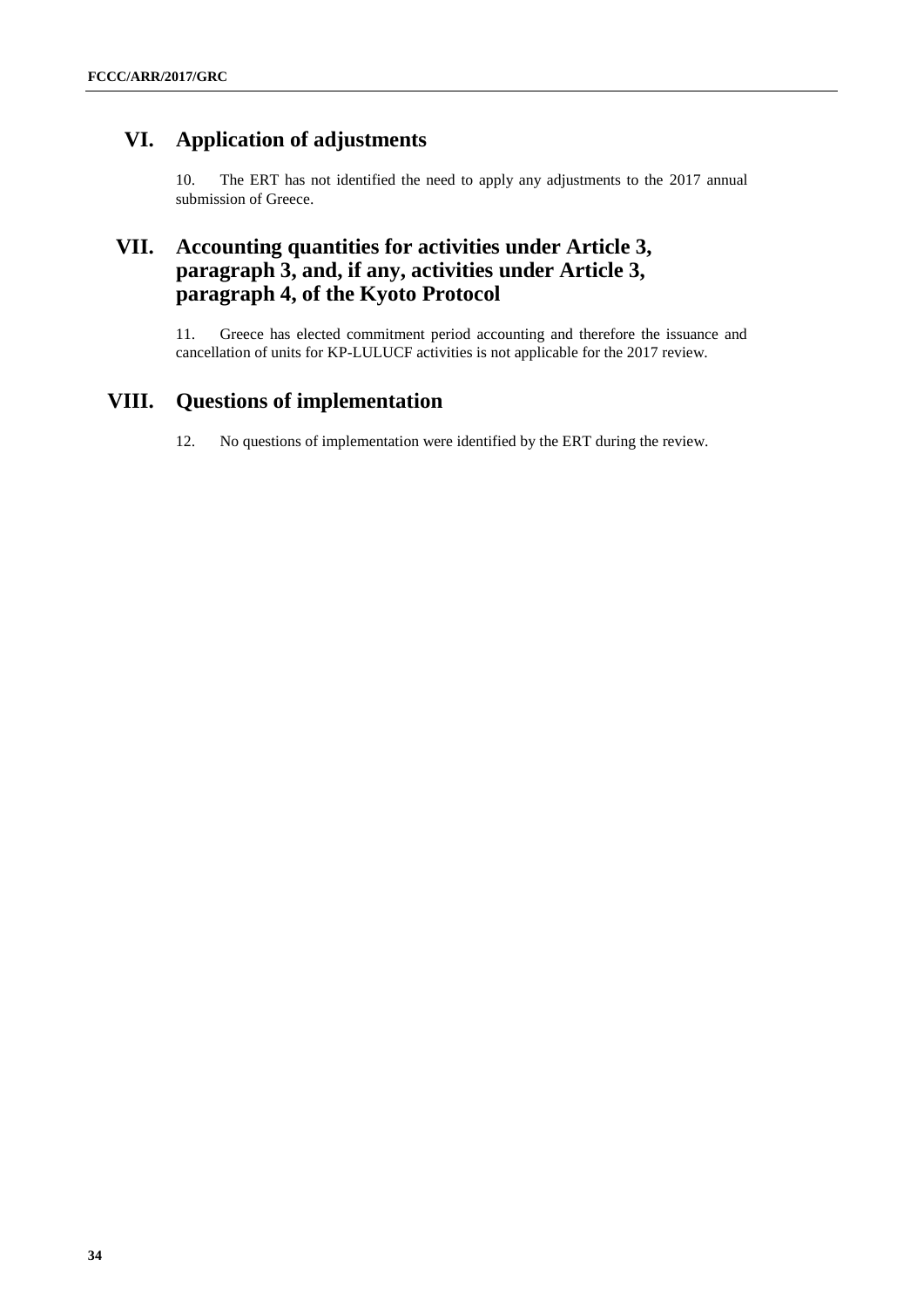### **Annex I**

**Overview of greenhouse gas emissions and removals for Greece for submission year 2017 and data and information on activities under Article 3, paragraphs 3 and 4, of the Kyoto Protocol, as submitted by Greece**

1. Tables 6–9 provide an overview of total GHG emissions and removals as submitted by Greece.

Table 6

#### **Total greenhouse gas emissions for Greece, base year***a***–2015**  $(kt CO<sub>2</sub> eq)$

|             | Total GHG emissions excluding<br>indirect $CO2$ emissions |                                  | Total GHG emissions including<br>indirect $CO2$ emissions <sup>b</sup> |                                  | Land-use change<br>(Article $3.7$ bis as<br>contained in the<br>Doha<br>$A$ mendment) <sup>c</sup> | <b>KP-LULUCF</b><br>activities<br>(Article 3.3 of the<br>$Kyoto$ Protocol $)^d$ | <b>KP-LULUCF</b><br>activities<br>(Article 3.4 of the Kyoto Protocol) |            |
|-------------|-----------------------------------------------------------|----------------------------------|------------------------------------------------------------------------|----------------------------------|----------------------------------------------------------------------------------------------------|---------------------------------------------------------------------------------|-----------------------------------------------------------------------|------------|
|             | Total<br>including<br><b>LULUCF</b>                       | Total excluding<br><b>LULUCF</b> | Total including<br><b>LULUCF</b>                                       | Total excluding<br><b>LULUCF</b> |                                                                                                    |                                                                                 | $CM$ , $GM$ , $RV$ ,<br>WDR                                           | FM         |
| <b>FMRL</b> |                                                           |                                  |                                                                        |                                  |                                                                                                    |                                                                                 |                                                                       | $-1830.00$ |
| Base year   | 103 750.82                                                | 105 928.84                       | <b>NA</b>                                                              | NA                               | <b>NA</b>                                                                                          |                                                                                 | NA                                                                    |            |
| 1990        | 100 903.18                                                | 103 081.19                       | <b>NA</b>                                                              | <b>NA</b>                        |                                                                                                    |                                                                                 |                                                                       |            |
| 1995        | 106 209.40                                                | 109 135.47                       | <b>NA</b>                                                              | NA                               |                                                                                                    |                                                                                 |                                                                       |            |
| 2000        | 124 216.49                                                | 126 327.70                       | <b>NA</b>                                                              | <b>NA</b>                        |                                                                                                    |                                                                                 |                                                                       |            |
| 2010        | 114 983.93                                                | 118 308.93                       | <b>NA</b>                                                              | NA                               |                                                                                                    |                                                                                 |                                                                       |            |
| 2011        | 111 918.60                                                | 115 331.64                       | <b>NA</b>                                                              | <b>NA</b>                        |                                                                                                    |                                                                                 |                                                                       |            |
| 2012        | 108 648.50                                                | 112 024.30                       | <b>NA</b>                                                              | NA                               |                                                                                                    |                                                                                 |                                                                       |            |
| 2013        | 100 571.84                                                | 102 436.85                       | <b>NA</b>                                                              | <b>NA</b>                        |                                                                                                    | $-88.52$                                                                        | NA                                                                    | $-2038.90$ |
| 2014        | 98 909.79                                                 | 99 353.49                        | <b>NA</b>                                                              | <b>NA</b>                        |                                                                                                    | $-99.61$                                                                        | <b>NA</b>                                                             | $-2039.00$ |
| 2015        | 92 574.66                                                 | 95 715.10                        | <b>NA</b>                                                              | <b>NA</b>                        |                                                                                                    | $-79.51$                                                                        | NA                                                                    | $-2028.15$ |

*Note*: Emissions/removals reported in the sector other (sector 6) are not included in total GHG emissions.

<sup>a</sup> Base year refers to the base year under the Kyoto Protocol, which is 1990 for CO<sub>2</sub>, CH<sub>4</sub> and N<sub>2</sub>O, 1995 for HFCs, PFCs and SF<sub>6</sub> and 2000 for NF<sub>3</sub>. Greece has not elected any activities under Article 3, paragraph 4, of the Kyoto Protocol. For activities under Article 3, paragraph 3, of the Kyoto Protocol and FM under Article 3, paragraph 4, only the inventory years of the commitment period must be reported.

*b* The Party has not reported indirect  $CO<sub>2</sub>$  emissions in CRF table 6.

 $c$  The value reported in this column refers to 1990.

*d* Activities under Article 3, paragraph 3, of the Kyoto Protocol, namely AR and deforestation.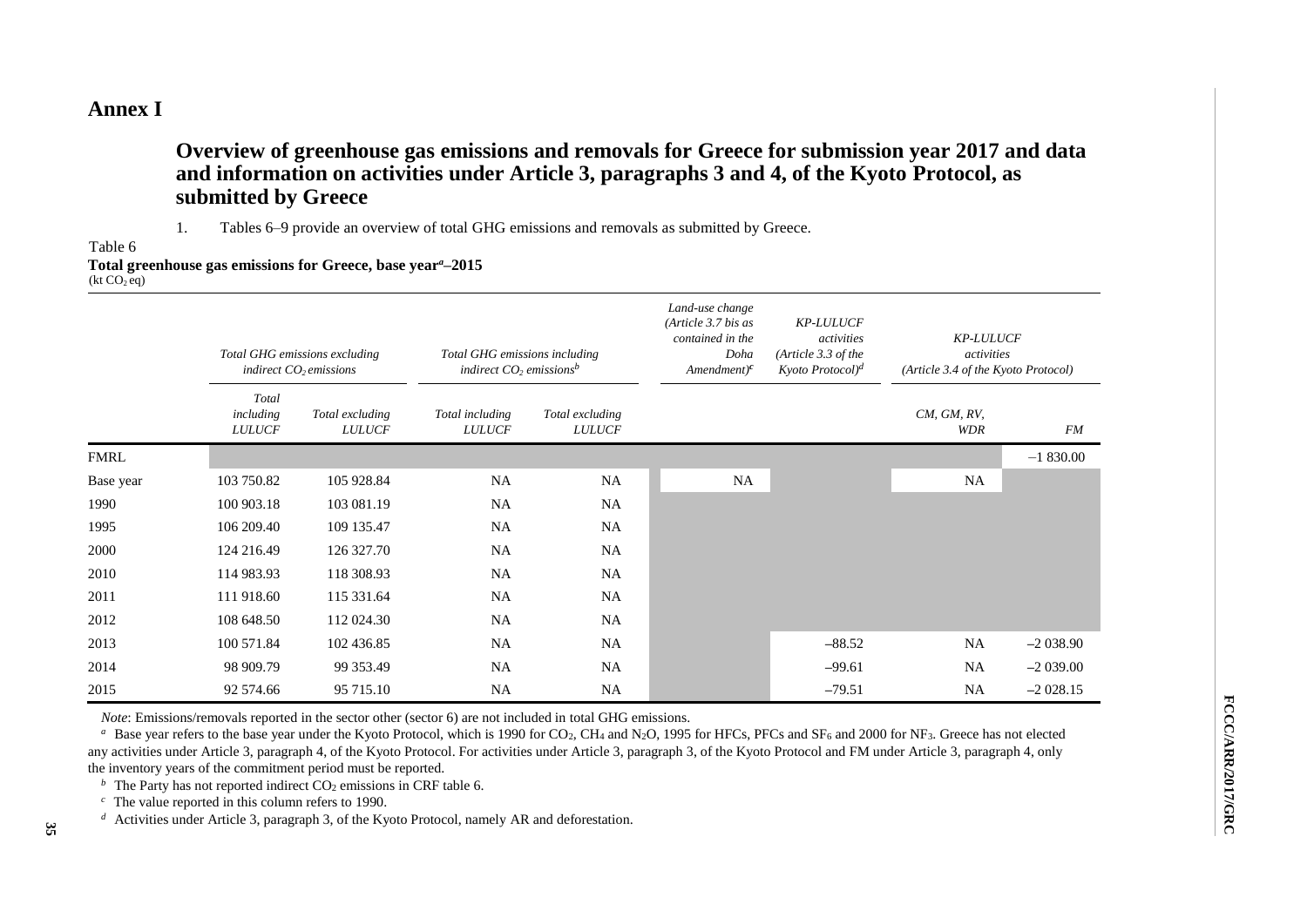#### **36** Table 7

|                              | CO <sub>2</sub> <sup>a</sup> | $CH_4$    | $N_2O$      | HFCs          | PFCs    | Unspecified mix of<br><b>HFCs</b> and PFCs | SF <sub>6</sub> | $NF_3$    |
|------------------------------|------------------------------|-----------|-------------|---------------|---------|--------------------------------------------|-----------------|-----------|
| 1990                         | 83 375.36                    | 10 906.61 | 7423.22     | 1 182.82      | 190.26  | NA, NO                                     | 2.93            | NA, NO    |
| 1995                         | 86 945.64                    | 11 303.20 | 6 6 6 2.98  | 4 1 5 7 . 3 8 | 62.85   | NA, NO                                     | 3.42            | NA, NO    |
| 2000                         | 102 982.30                   | 11 628.86 | 6 3 28.64   | 5 261.83      | 122.26  | NA, NO                                     | 3.81            | NA, NO    |
| 2010                         | 97 342.98                    | 10 972.53 | 5469.46     | 4 3 8 8 . 6 7 | 129.44  | NA, NO                                     | 5.86            | NA, NO    |
| 2011                         | 94 531.70                    | 10 793.89 | 5 2 2 8 .73 | 4 661.66      | 110.53  | NA, NO                                     | 5.13            | NA, NO    |
| 2012                         | 91 417.80                    | 10 595.13 | 4 7 9 6 .77 | 5 0 6 1 .78   | 147.77  | NA, NO                                     | 5.05            | NA, NO    |
| 2013                         | 81 722.58                    | 10 387.06 | 4 4 9 9.27  | 5 650.22      | 172.56  | NA, NO                                     | 5.15            | NA, NO    |
| 2014                         | 78 657.96                    | 10 312.84 | 4 4 8 5 .00 | 5 7 5 8 .13   | 134.63  | NA, NO                                     | 4.92            | NA, NO    |
| 2015                         | 74 962.94                    | 10 218.43 | 4 506.46    | 5 902.68      | 119.52  | NA, NO                                     | 5.06            | NA, NO    |
| Per cent change<br>1990-2015 | $-10.1$                      | $-6.3$    | $-39.3$     | 399.0         | $-37.2$ | <b>NA</b>                                  | 72.8            | <b>NA</b> |

**Greenhouse gas emissions by gas for Greece, excluding land use, land-use change and forestry, 1990–2015**  $(kt CO<sub>2</sub> eq)$ 

*Note*: Emissions/removals reported in the sector other (sector 6) are not included in total GHG emissions.

<sup>a</sup> Greece did not report indirect CO<sub>2</sub> emissions in CRF table 6.

#### Table 8

#### **Greenhouse gas emissions by sector for Greece, 1990–2015**

 $(kt CO<sub>2</sub> eq)$ 

|           | Energy    | <b>IPPU</b> | Agriculture   | <b>LULUCF</b> | Waste         | Other          |
|-----------|-----------|-------------|---------------|---------------|---------------|----------------|
| 1990      | 76 869.62 | 11 226.96   | 10 120.79     | $-2$ 178.02   | 4 863.82      | N <sub>O</sub> |
| 1995      | 80 949.77 | 13 569.65   | 9465.84       | $-2926.07$    | 5 150.20      | N <sub>O</sub> |
| 2000      | 96 678.36 | 15 176.38   | 9 1 24.74     | $-2$ 111.21   | 5 348.23      | N <sub>O</sub> |
| 2010      | 93 080.53 | 11 662.02   | 8 8 1 5 .9 4  | $-3325.00$    | 4 7 5 0 . 4 4 | N <sub>O</sub> |
| 2011      | 91 901.25 | 10 320.48   | 8 5 7 4 . 7 1 | $-3413.04$    | 4 5 3 5 . 1 9 | N <sub>O</sub> |
| 2012      | 88 118.94 | 11 140.73   | 8446.56       | $-3375.80$    | 4 3 1 8 .07   | N <sub>O</sub> |
| 2013      | 77 766.86 | 11 861.99   | 8 3 8 0 . 5 3 | $-1865.00$    | 4 4 2 7 . 4 7 | N <sub>O</sub> |
| 2014      | 74 323.39 | 12 232.95   | 8 2 9 4 . 9 1 | $-443.69$     | 4 502.23      | N <sub>O</sub> |
| 2015      | 71 022.38 | 11 896.29   | 8 3 0 9.97    | $-3140.44$    | 4 4 8 6 4 6   | N <sub>O</sub> |
| 1990-2015 | $-7.6$    | 6.0         | $-17.9$       | 44.2          | $-7.8$        | <b>NA</b>      |

*Notes*: (1) Emissions/removals reported in the sector other (sector 6) are not included in total GHG emissions. (2) Greece did not report indirect CO<sub>2</sub> emissions in CRF table 6.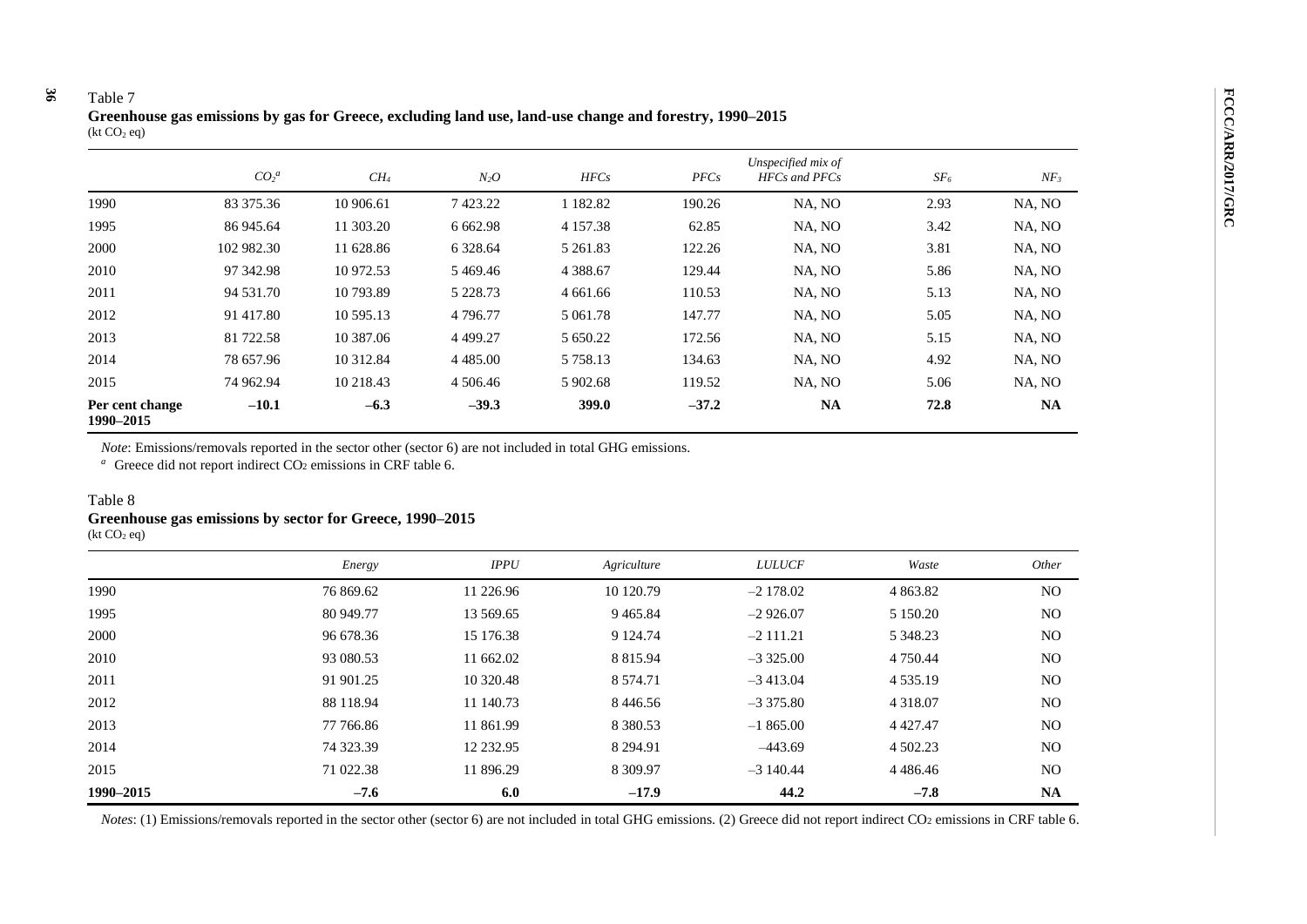#### Table 9

|                                          | Article 3.7 bis<br>as contained<br>in the Doha<br>Amendment <sup>b</sup> | Article 3.3 of the Kyoto Protocol |               | FM and elected Article 3.4 activities of the Kyoto Protocol |               |            |               |               |
|------------------------------------------|--------------------------------------------------------------------------|-----------------------------------|---------------|-------------------------------------------------------------|---------------|------------|---------------|---------------|
|                                          | Land-use<br>change                                                       | AR                                | Deforestation | FM                                                          | CM            | ${\it GM}$ | RV            | <b>WDR</b>    |
| <b>FMRL</b>                              |                                                                          |                                   |               | $-1830.00$                                                  |               |            |               |               |
| Technical<br>correction                  |                                                                          |                                   |               | 91.98                                                       |               |            |               |               |
| Base year                                | $_{\rm NA}$                                                              |                                   |               |                                                             | $_{\rm NA}$   | NA         | <b>NA</b>     | NA            |
| 2013                                     |                                                                          | $-135.85$                         | 47.33         | $-2038.90$                                                  | NA            | <b>NA</b>  | NA            | $_{\rm NA}$   |
| 2014                                     |                                                                          | $-146.89$                         | 47.28         | $-2039.00$                                                  | NA            | <b>NA</b>  | <b>NA</b>     | <b>NA</b>     |
| 2015                                     |                                                                          | $-124.41$                         | 44.90         | $-2028.15$                                                  | <b>NA</b>     | <b>NA</b>  | <b>NA</b>     | <b>NA</b>     |
| Per cent<br>change<br>base year-<br>2015 |                                                                          |                                   |               |                                                             | $\mathbf{NA}$ | <b>NA</b>  | $\mathbf{NA}$ | $\mathbf{NA}$ |

**Greenhouse gas emissions/removals from activities under Article 3, paragraphs 3 and 4, of the Kyoto Protocol by activity, 1990***a*–**2015, for Greece**  $(kt CO<sub>2</sub> eq)$ 

*Notes*: (1) Values in this table include emissions on lands subject to natural disturbances, if applicable.

<sup>a</sup> Greece has not elected any activities under Article 3, paragraph 4, of the Kyoto Protocol. For activities under Article 3, paragraph 3, of the Kyoto Protocol, and FM under Article 3, paragraph 4, only the inventory years of the commitment period must be reported.

 $\bar{b}$  The value reported in this column refers to 1990.

2. Table 10 provides an overview of relevant key data for Greece's reporting under Article 3, paragraphs 3 and 4, of the Kyoto Protocol.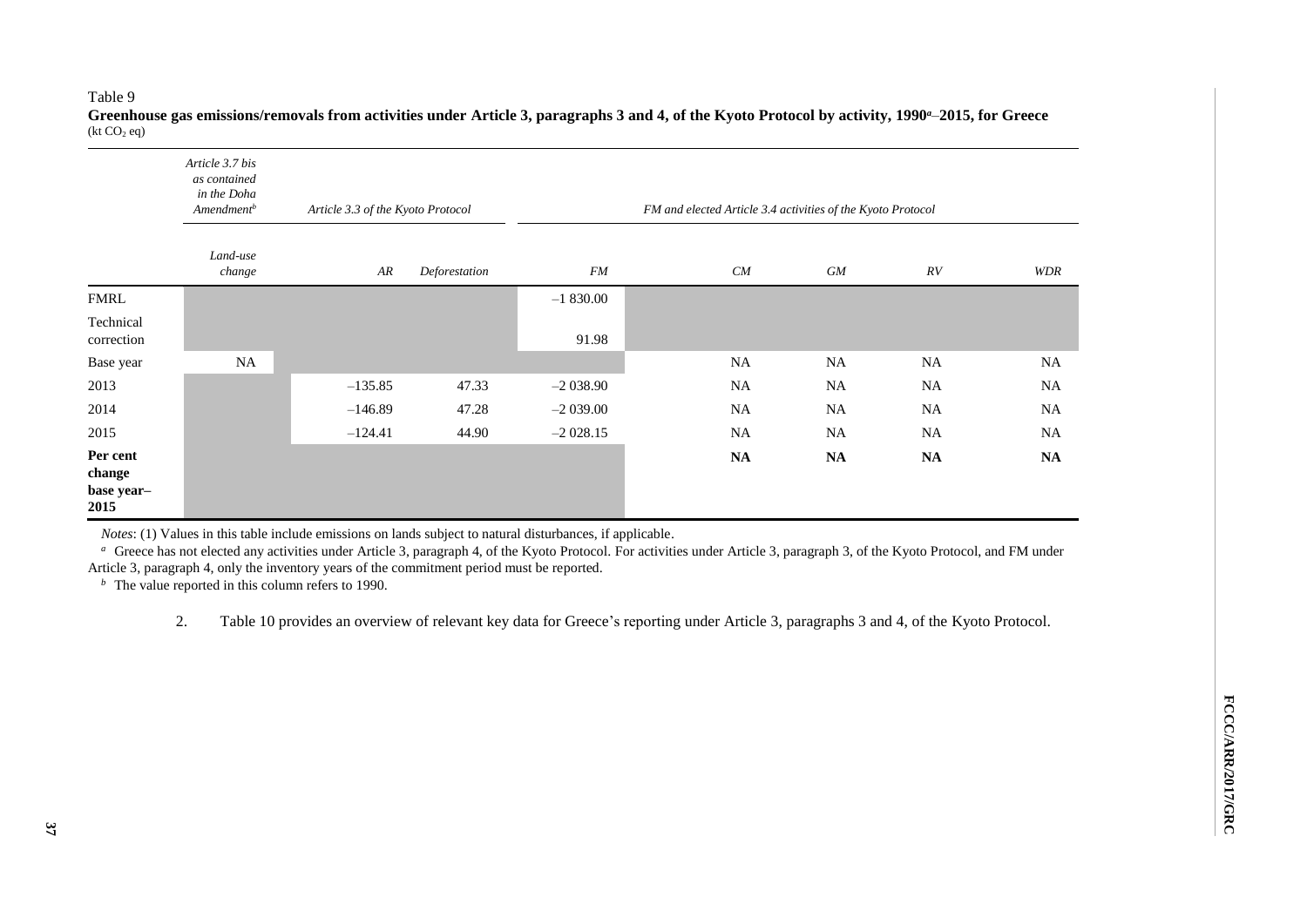### Table 10 **Key relevant data for Greece under Article 3, paragraphs 3 and 4, of the Kyoto Protocol**

**38**

| Key parameters                                                                            | Values                                                                                   |  |  |  |
|-------------------------------------------------------------------------------------------|------------------------------------------------------------------------------------------|--|--|--|
| Periodicity of accounting                                                                 | AR: commitment period accounting<br>(a)                                                  |  |  |  |
|                                                                                           | Deforestation: commitment period accounting<br>(b)                                       |  |  |  |
|                                                                                           | FM: commitment period accounting<br>(c)                                                  |  |  |  |
|                                                                                           | CM: not elected<br>(d)                                                                   |  |  |  |
|                                                                                           | GM: not elected<br>(e)                                                                   |  |  |  |
|                                                                                           | RV: not elected<br>(f)                                                                   |  |  |  |
|                                                                                           | WDR: not elected<br>(g)                                                                  |  |  |  |
| Election of activities under Article 3, paragraph 4                                       | None                                                                                     |  |  |  |
| Election of application of provisions for natural<br>disturbances                         | Yes, for AR and FM                                                                       |  |  |  |
| 3.5% of total base-year GHG emissions, excluding<br><b>LULUCF</b>                         | 3 764.745 kt $CO2$ eq (30 117.958 kt $CO2$ eq for the duration of the commitment period) |  |  |  |
| Cancellation of AAUs, ERUs, CERs and/or issuance<br>of RMUs in the national registry for: |                                                                                          |  |  |  |
| AR in 2015<br>1.                                                                          | <b>NA</b>                                                                                |  |  |  |
| Deforestation in 2015<br>2.                                                               | <b>NA</b>                                                                                |  |  |  |
| 3.<br>FM in 2015                                                                          | <b>NA</b>                                                                                |  |  |  |
| CM in 2015<br>4.                                                                          | <b>NA</b>                                                                                |  |  |  |
| GM in 2015<br>5.                                                                          | NA                                                                                       |  |  |  |
| RV in 2015<br>6.                                                                          | <b>NA</b>                                                                                |  |  |  |
| <b>WDR</b> in 2015<br>7.                                                                  | <b>NA</b>                                                                                |  |  |  |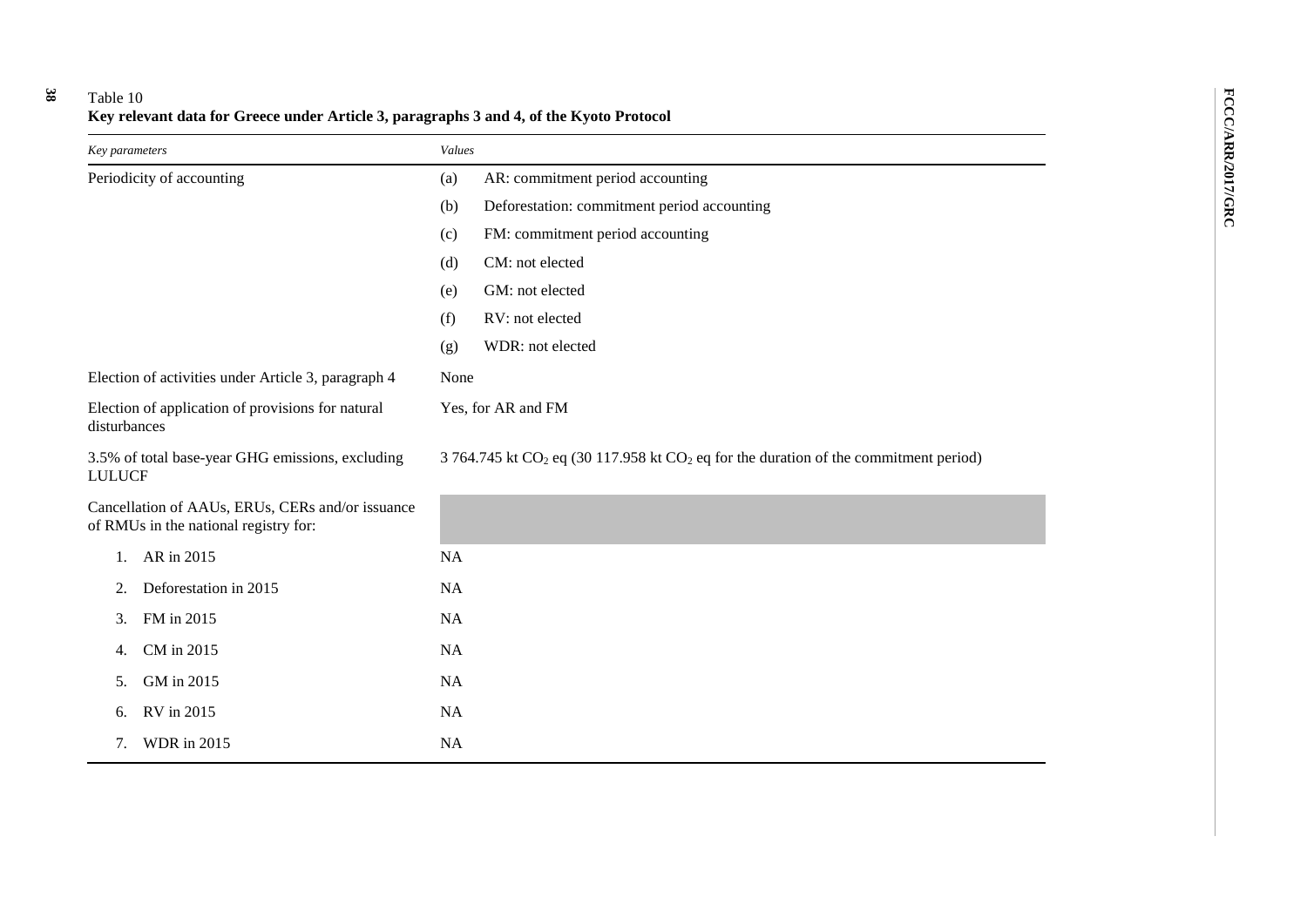### **Annex II**

### **Information to be included in the compilation and accounting database**

Tables 11–13 include the information to be included in the compilation and accounting database for Greece. Data shown are from the original annual submission of the Party, including the latest revised estimates submitted, adjustments (if applicable), as well as the final data to be included in the compilation and accounting database.

#### Table 11

#### **Information to be included in the compilation and accounting database for 2015, including on the commitment period reserve, for Greece**

 $(t CO<sub>2</sub> eq)$ 

|                                                                                           | Original submission | Revised estimate | Adjustment | Final       |
|-------------------------------------------------------------------------------------------|---------------------|------------------|------------|-------------|
| <b>CPR</b>                                                                                | 432 712 049         |                  |            | 432 712 049 |
| <b>Annex A emissions for 2015</b>                                                         |                     |                  |            |             |
| CO <sub>2</sub>                                                                           | 74 962 944          |                  |            | 74 962 944  |
| CH <sub>4</sub>                                                                           | 10 218 431          |                  |            | 10 218 431  |
| $N_2O$                                                                                    | 4 506 457           |                  |            | 4 506 457   |
| <b>HFCs</b>                                                                               | 5 902 685           |                  |            | 5 902 685   |
| <b>PFCs</b>                                                                               | 119 522             |                  |            | 119 522     |
| Unspecified mix of HFCs and PFCs                                                          | NA, NO              |                  |            | NA, NO      |
| SF <sub>6</sub>                                                                           | 5 0 6 0             |                  |            | 5 0 6 0     |
| NF <sub>3</sub>                                                                           | NA, NO              |                  |            | NA, NO      |
| <b>Total Annex A sources</b>                                                              | 95 715 099          |                  |            | 95 715 099  |
| Activities under Article 3, paragraph 3, of the Kyoto<br><b>Protocol for 2015</b>         |                     |                  |            |             |
| 3.3 AR                                                                                    | $-124406$           |                  |            | $-124406$   |
| 3.3 Deforestation                                                                         | 44 8 9 6            |                  |            | 44 8 96     |
| FM and elected activities under Article 3, paragraph 4,<br>of the Kyoto Protocol for 2015 |                     |                  |            |             |
| 3.4 FM                                                                                    | $-2028152$          |                  |            | $-2028152$  |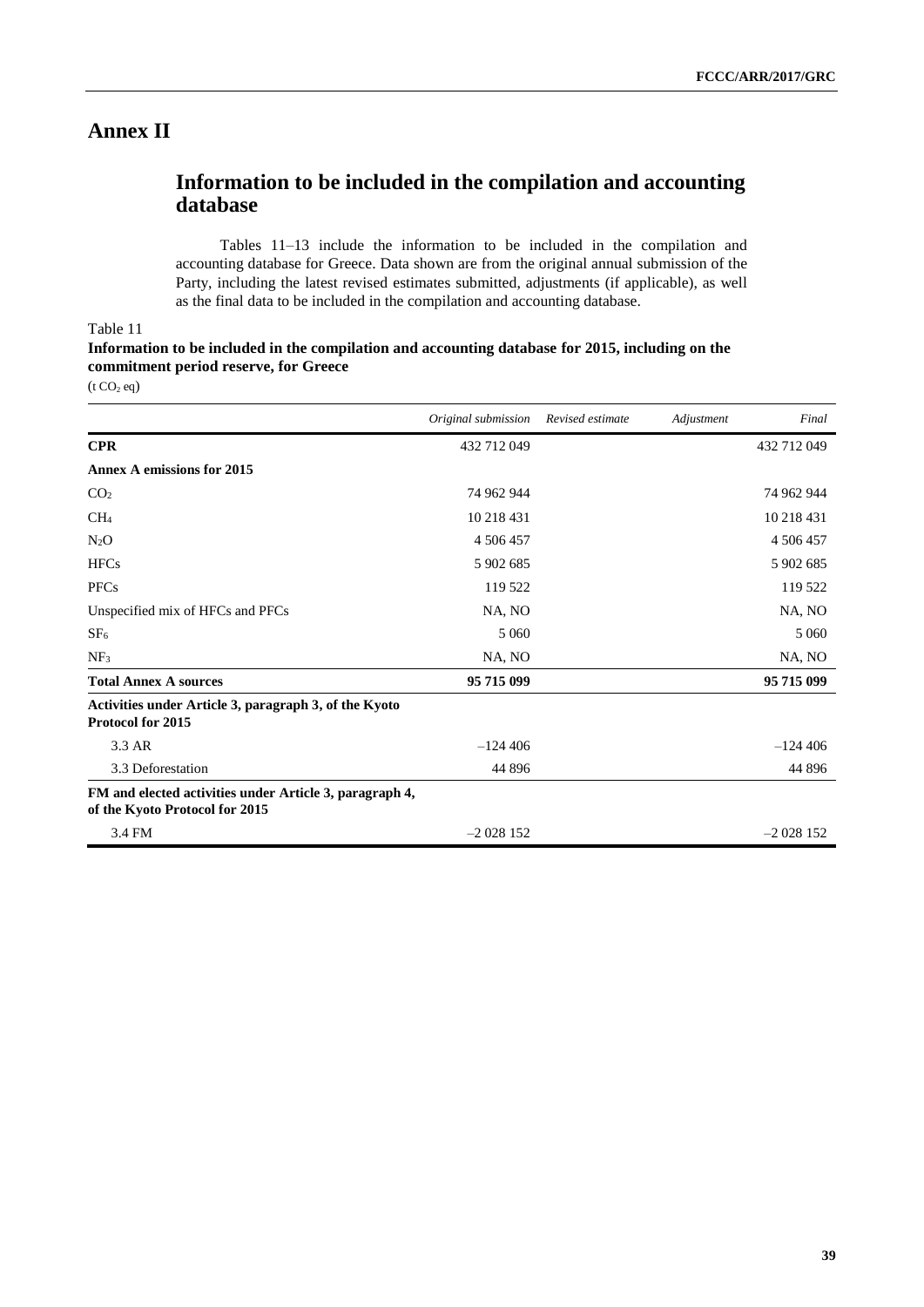# Table 12 **Information to be included in the compilation and accounting database for 2014, for Greece**

 $({\rm t\,CO_2\,eq})$ 

|                                                                                           | Original submission | Revised estimate | Adjustment | Final         |
|-------------------------------------------------------------------------------------------|---------------------|------------------|------------|---------------|
| <b>Annex A emissions for 2014</b>                                                         |                     |                  |            |               |
| CO <sub>2</sub>                                                                           | 78 657 956          |                  |            | 78 657 956    |
| CH <sub>4</sub>                                                                           | 10 312 841          |                  |            | 10 312 841    |
| $N_2O$                                                                                    | 4 4 8 5 0 0 4       |                  |            | 4 4 8 5 0 0 4 |
| <b>HFCs</b>                                                                               | 5 7 5 8 1 2 9       |                  |            | 5 7 5 8 1 2 9 |
| <b>PFCs</b>                                                                               | 134 634             |                  |            | 134 634       |
| Unspecified mix of HFCs and PFCs                                                          | NA, NO              |                  |            | NA, NO        |
| SF <sub>6</sub>                                                                           | 4922                |                  |            | 4922          |
| NF <sub>3</sub>                                                                           | NA, NO              |                  |            | NA, NO        |
| <b>Total Annex A sources</b>                                                              | 99 353 485          |                  |            | 99 353 485    |
| Activities under Article 3, paragraph 3, of the Kyoto<br>Protocol for 2014                |                     |                  |            |               |
| 3.3 AR                                                                                    | $-146890$           |                  |            | $-146890$     |
| 3.3 Deforestation                                                                         | 47 277              |                  |            | 47 277        |
| FM and elected activities under Article 3, paragraph 4,<br>of the Kyoto Protocol for 2014 |                     |                  |            |               |
| 3.4 FM                                                                                    | $-2038996$          |                  |            | $-2038996$    |

#### Table 13

#### **Information to be included in the compilation and accounting database for 2013, for Greece**  $(t CO<sub>2</sub> eq)$

|                                                                                           | Original submission | Revised estimate | Adjustment | Final       |
|-------------------------------------------------------------------------------------------|---------------------|------------------|------------|-------------|
| <b>Annex A emissions for 2013</b>                                                         |                     |                  |            |             |
| CO <sub>2</sub>                                                                           | 81 722 583          |                  |            | 81 722 583  |
| CH <sub>4</sub>                                                                           | 10 387 060          |                  |            | 10 387 060  |
| $N_2O$                                                                                    | 4 499 272           |                  |            | 4 4 9 27 2  |
| <b>HFCs</b>                                                                               | 5 650 219           |                  |            | 5 650 219   |
| <b>PFCs</b>                                                                               | 172 562             |                  |            | 172 562     |
| Unspecified mix of HFCs and PFCs                                                          | NA, NO              |                  |            | NA, NO      |
| SF <sub>6</sub>                                                                           | 5 1 5 1             |                  |            | 5 1 5 1     |
| NF <sub>3</sub>                                                                           | NA, NO              |                  |            | NA, NO      |
| <b>Total Annex A sources</b>                                                              | 102 436 846         |                  |            | 102 436 846 |
| Activities under Article 3, paragraph 3, of the<br>Kyoto Protocol for 2013                |                     |                  |            |             |
| 3.3 AR                                                                                    | $-135854$           |                  |            | $-135854$   |
| 3.3 Deforestation                                                                         | 47 334              |                  |            | 47 334      |
| FM and elected activities under Article 3,<br>paragraph 4, of the Kyoto Protocol for 2013 |                     |                  |            |             |
| 3.4 FM                                                                                    | $-2038900$          |                  |            | $-2038900$  |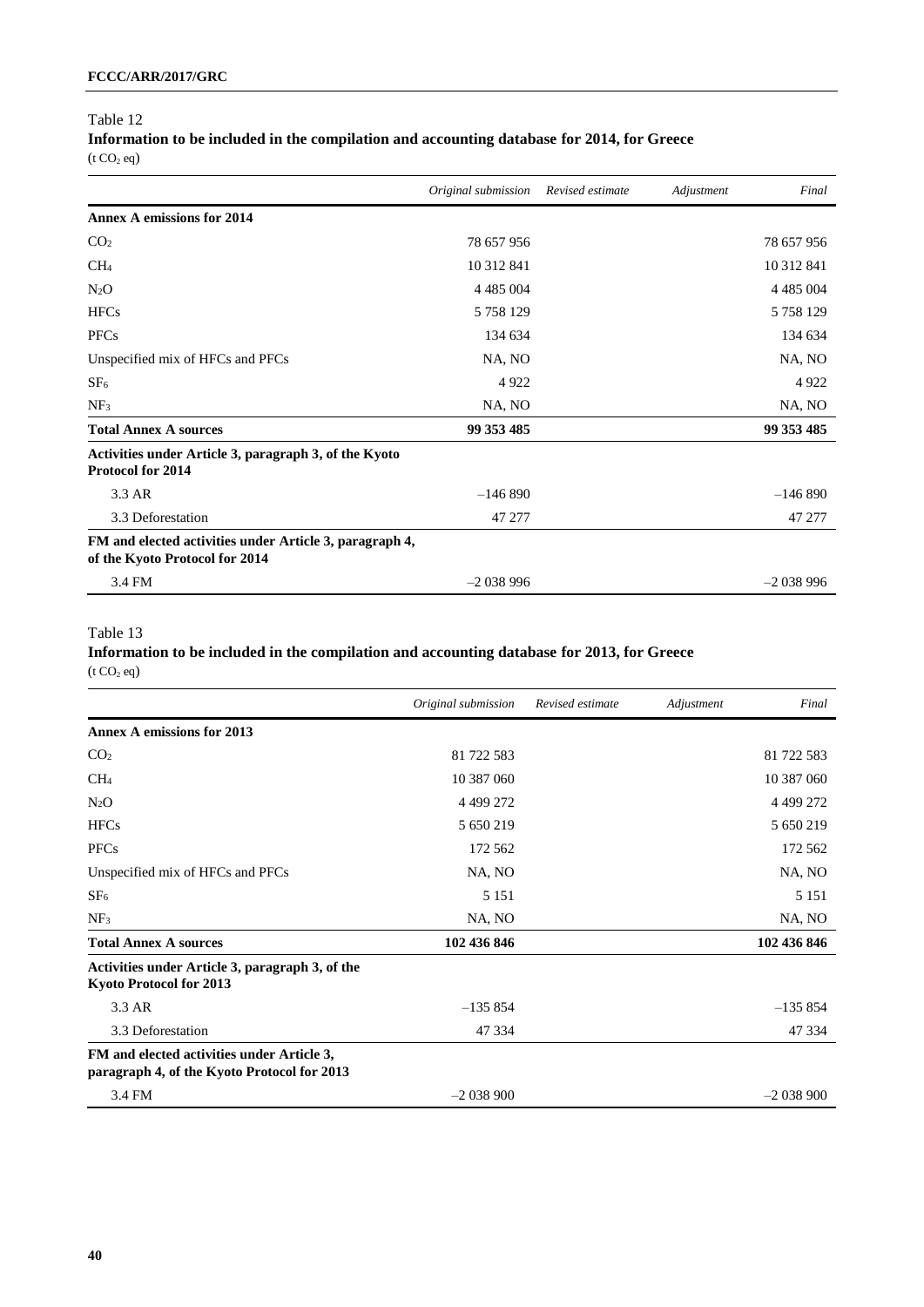## **Annex III**

### **Additional information to support findings in table 2**

#### **Missing categories that may affect completeness**

The categories for which methods are included in the 2006 IPCC Guidelines that were reported as "NE" or for which the ERT otherwise determined that there may be an issue with the completeness of reporting in the Party's inventory are the following:

(a) CO<sup>2</sup> emissions from carbon stock changes in the living biomass, dead organic matter in grassland converted to forest land; and carbon stock changes in the living biomass in cropland converted to settlements (see ID# L.2 in table 3);

(b) CO<sup>2</sup> emissions from carbon stock changes in the soil carbon pools in grassland converted to forest land (see ID# L.7 in table 5).